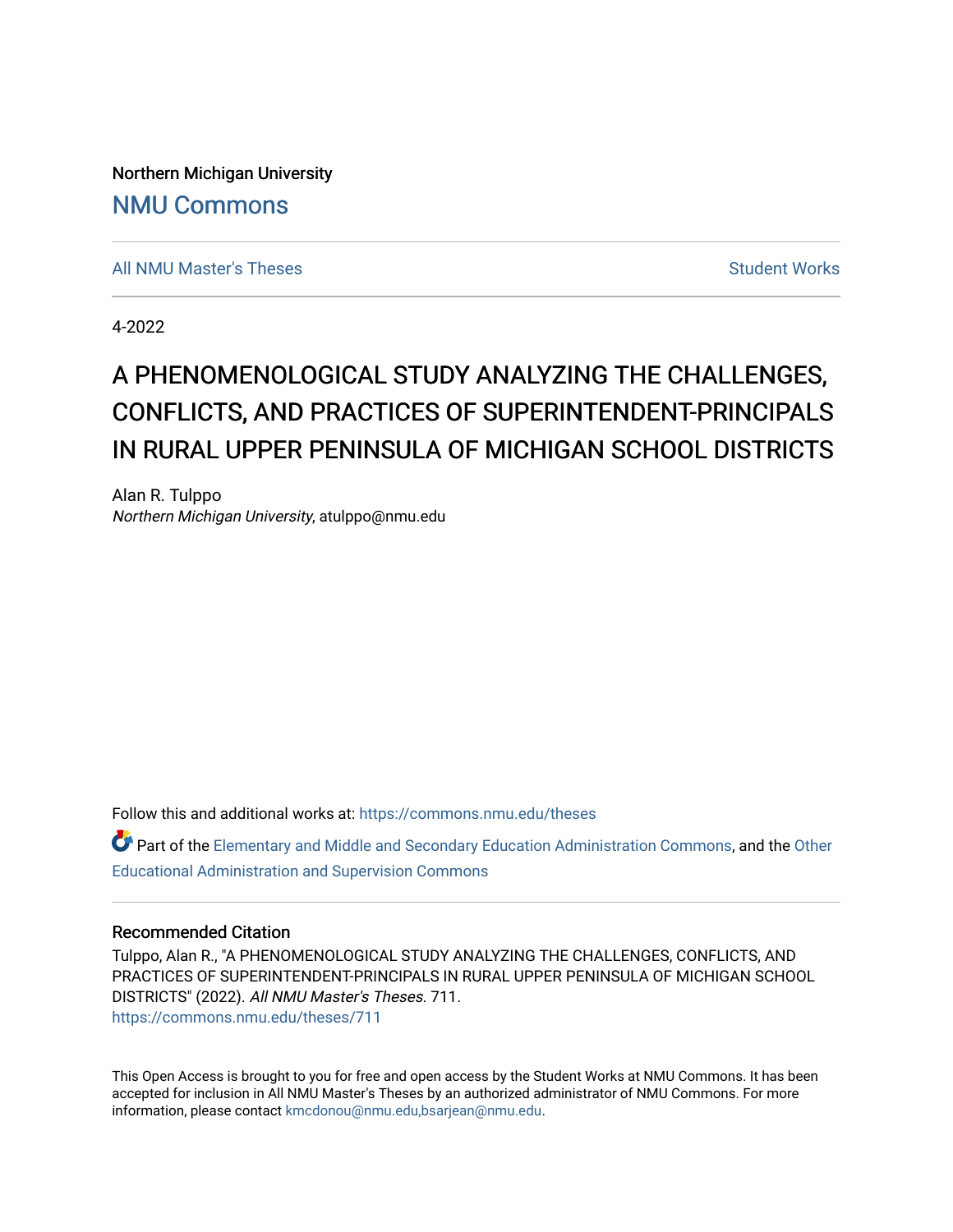# A PHENOMENOLOGICAL STUDY ANALYZING THE CHALLENGES, CONFLICTS, AND PRACTICES OF SUPERINTENDENT-PRINCIPALS IN RURAL UPPER PENINSULA OF MICHIGAN SCHOOL DISTRICTS

By

Alan R. Tulppo

# THESIS

Submitted to Northern Michigan University In partial fulfillment of the requirements For the degree of

### EDUCATIONAL SPECIALIST

The College of Graduate Studies and Research

April 2022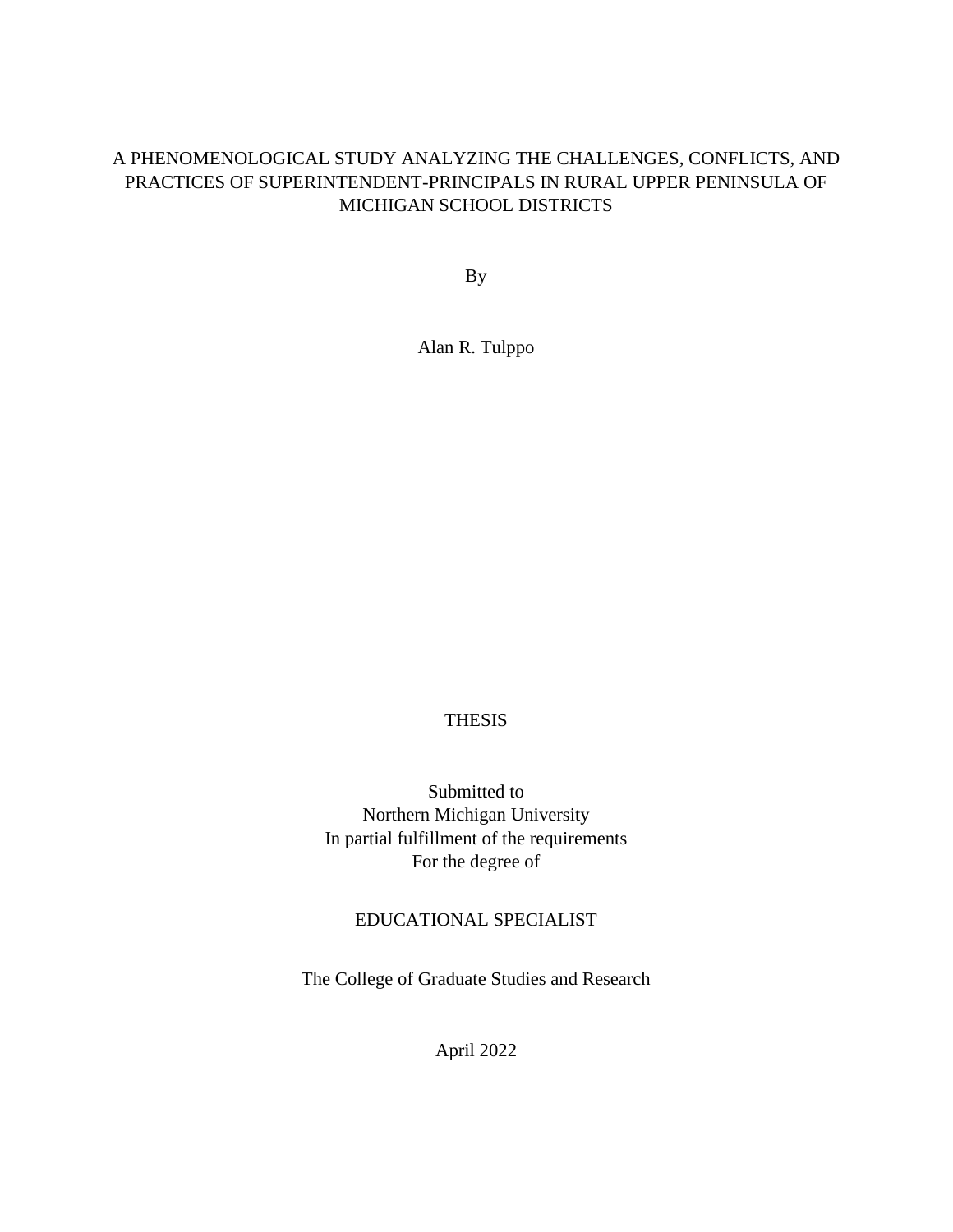### SIGNATURE APPROVAL FORM

# A PHENOMENOLOGICAL STUDY ANALYZING THE CHALLENGES, CONFLICTS, AND PRACTICES OF SUPERINTENDENT-PRINCIPALS IN RURAL UPPER PENINSULA OF MICHIGAN SCHOOL DISTRICTS

This thesis by Alan R. Tulppo is recommended for approval by the student's Thesis Committee and Department Head in the Department of Education and by the Dean of Graduate Studies and Research.

Bethney Bergh 03/16/2022 Committee Chair: Bethney Bergh, PhD Date Joe Lubig 03/16/2022 First Reader: Joe Lubig, EdD Date John Mark Rainey 03/16/2022 Second Reader: J. Mark Rainey, EdD Date Joe Lubig 03/16/2022

Department Head: Joe Lubig, EdD

Dr. Lisa Eckert Dean of Graduate Studies and Research

Date

Date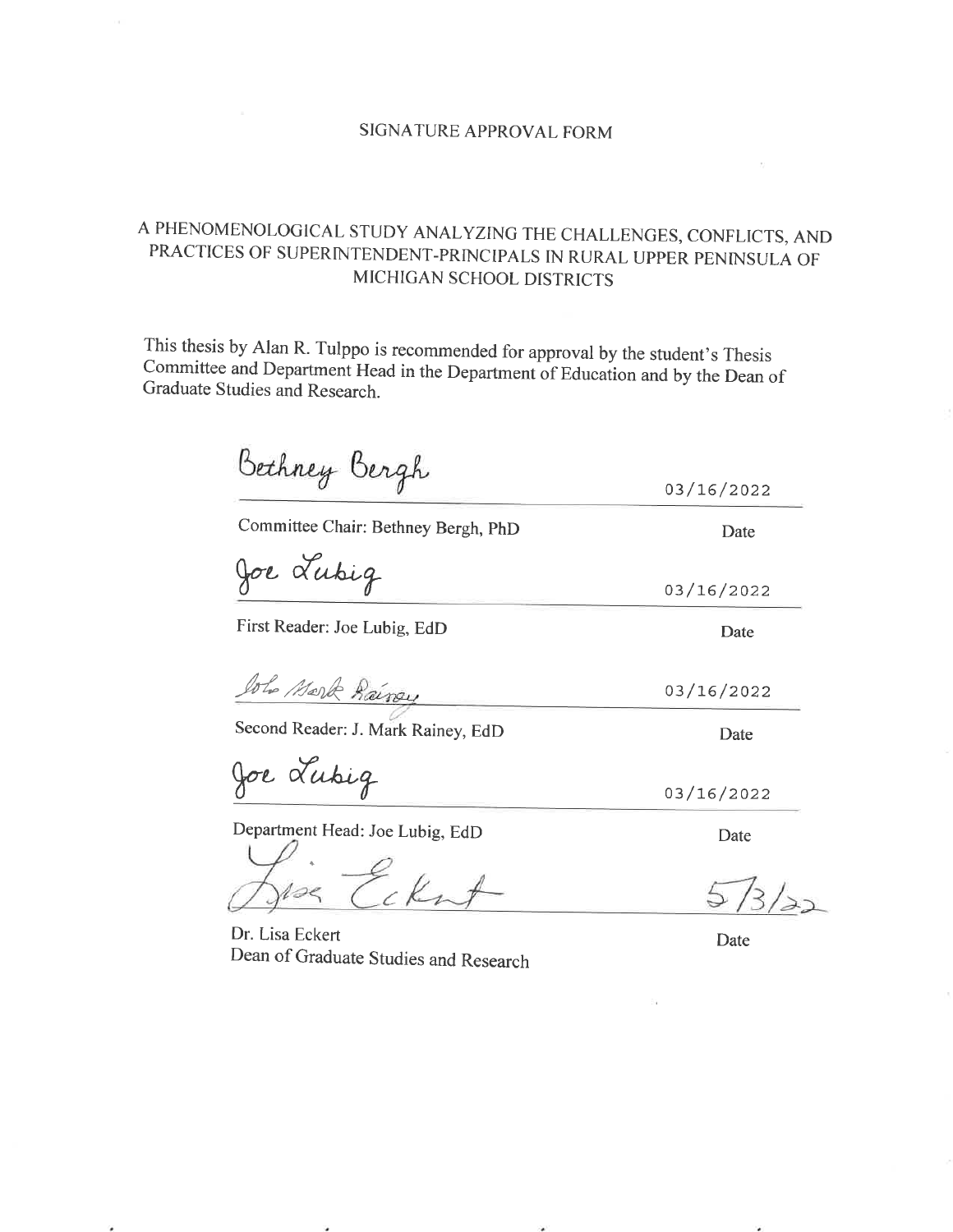#### ABSTRACT

# A PHENOMENOLOGICAL STUDY ANALYZING THE CHALLENGES, CONFLICTS, AND PRACTICES OF SUPERINTENDENT-PRINCIPALS IN RURAL UPPER PENINSULA OF MICHIGAN SCHOOL DISTRICTS

By

### Alan R. Tulppo

The purpose of this study was to analyze and provide insight into the complexities of the dual role superintendent-principal position from individuals currently serving in this position. The study focused on the challenges and conflicts individuals who serve in this dual role face and highlighted practices that have made them successful in their position. This study also sought to provide insight into the reasons why local school boards decide to employ a dual role superintendent-principal rather than having separate positions and the expectations of boards of education for individuals serving in the dual role.

As I conducted my research, numerous themes emerged related to the challenges and successful practices of superintendent-principals. Some of the themes common among participants in the study include the importance of relationships in the school community. The challenge of role ambiguity was also consistent among the individuals participating in the study. The overall complexity of the dual administrative role and the lack of time to dedicate to any one aspect of the position was a frustration shared by each participant of my study. These themes will be further presented and analyzed throughout this thesis.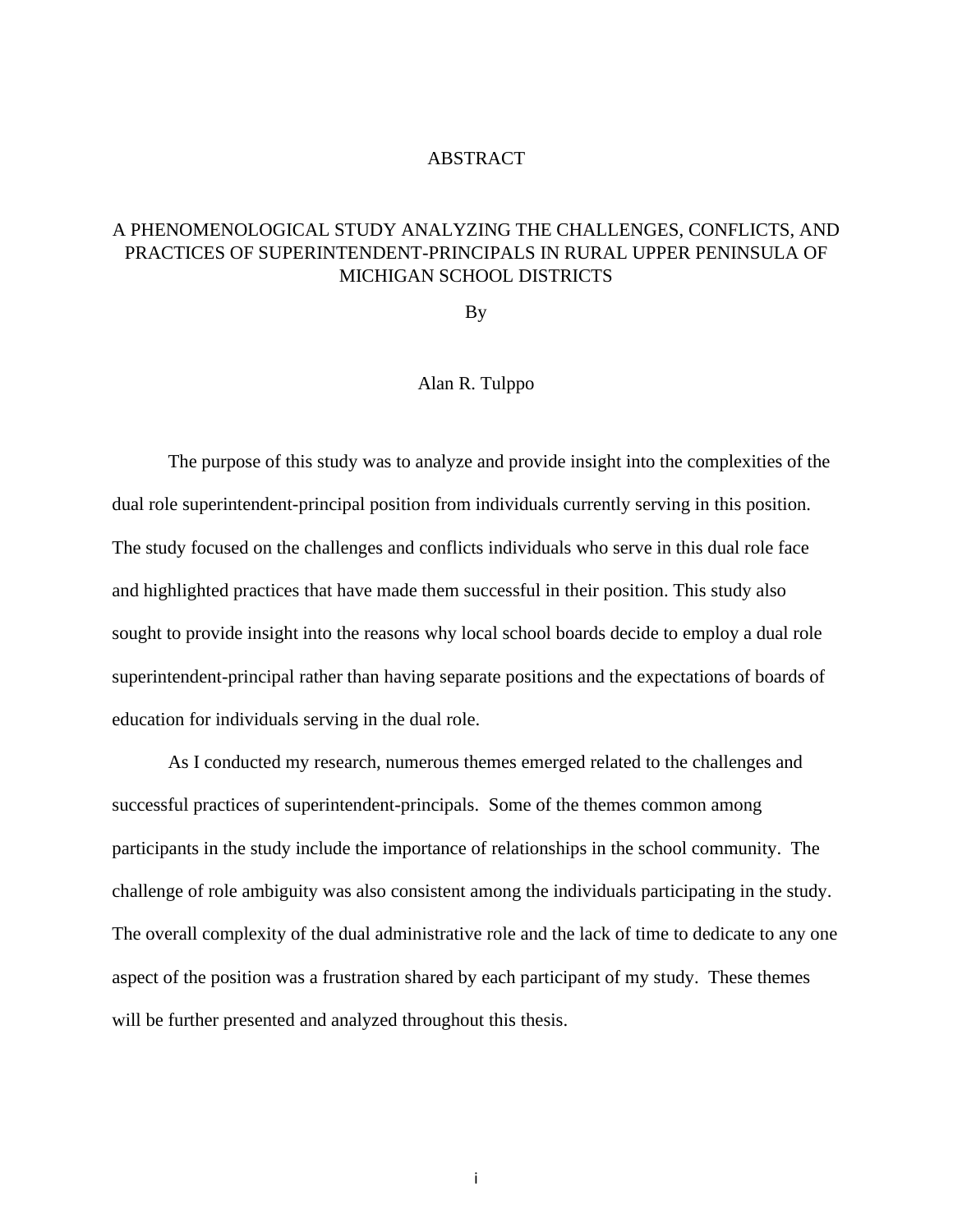Copyright by

# ALAN R. TULPPO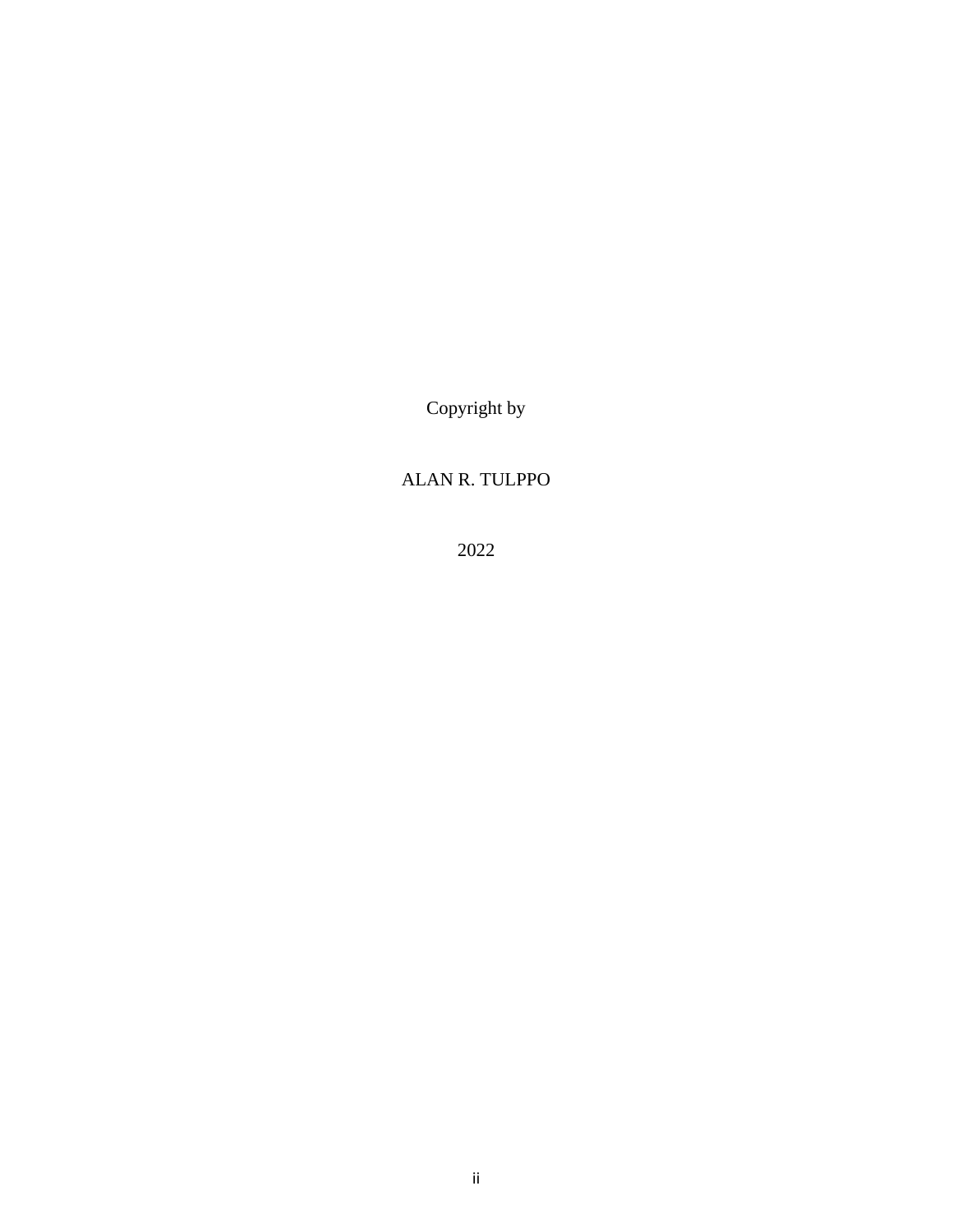# DEDICATION

This thesis is dedicated to the administrators and staff who are committed to the education of students in rural schools and communities across our state. Your passion, dedication, and commitment are inspiring.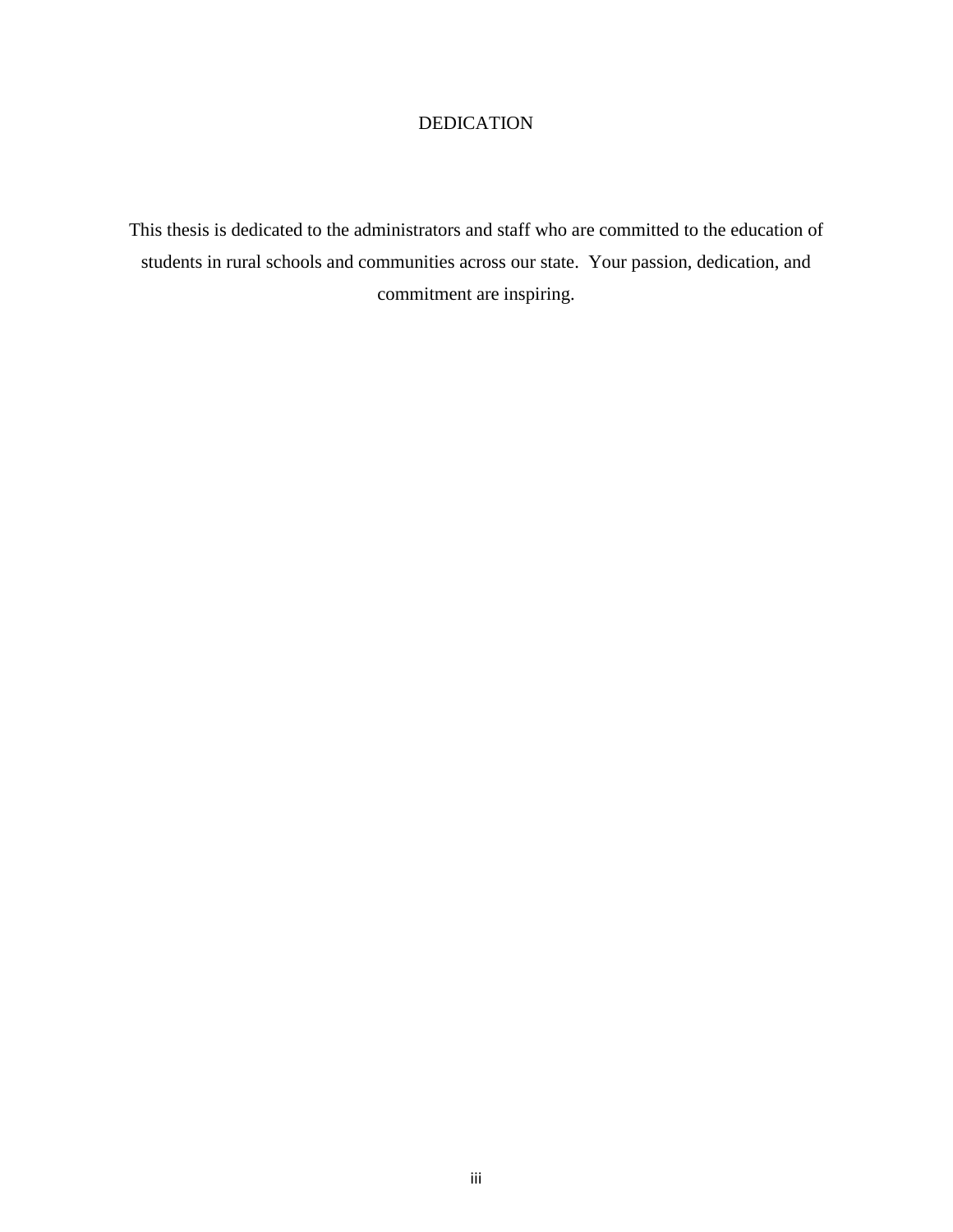#### ACKNOWLEDGEMENTS

The author of this study wishes to thank his committee chair, Dr. Bethney Bergh, for her support and excellent guidance through this process. Additionally, thanks are extended to Drs. Joe Lubig and J. Mark Rainey for their insight and input into the topic I selected to research. I would like to thank the administrators and board members involved in the study who gave me their valuable time and willingness to share their experiences. Finally, I would like to thank my wife, Kay, for supporting and encouraging this journey.

The thesis follows the format prescribed by the *Publication Manual of the American Psychological Association (Seventh Edition)* and the Department of Education, Leadership, and Public Service.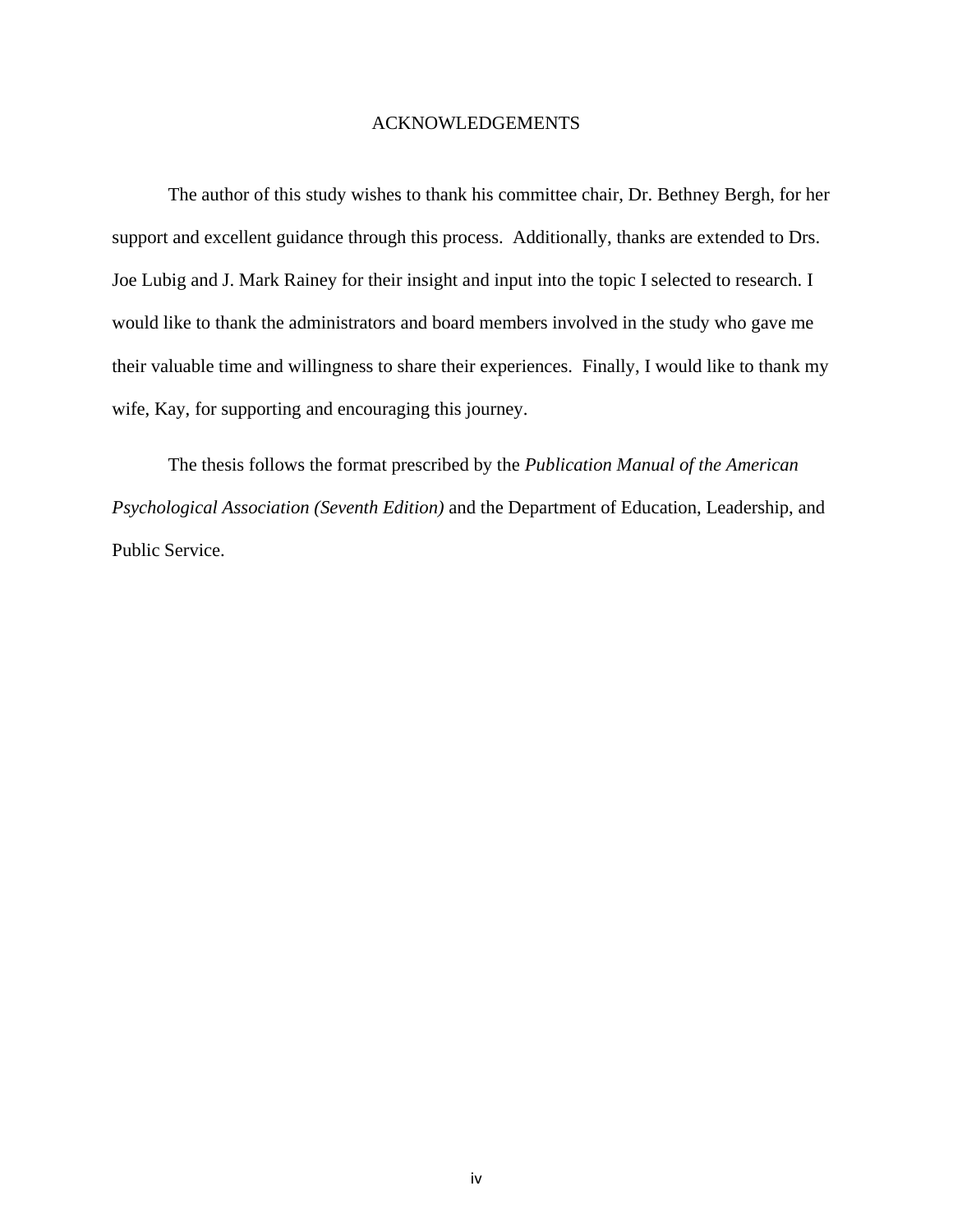# TABLE OF CONTENTS

| Appendix B: Superintendent-Principal Interview Questions44 |
|------------------------------------------------------------|
|                                                            |
|                                                            |
|                                                            |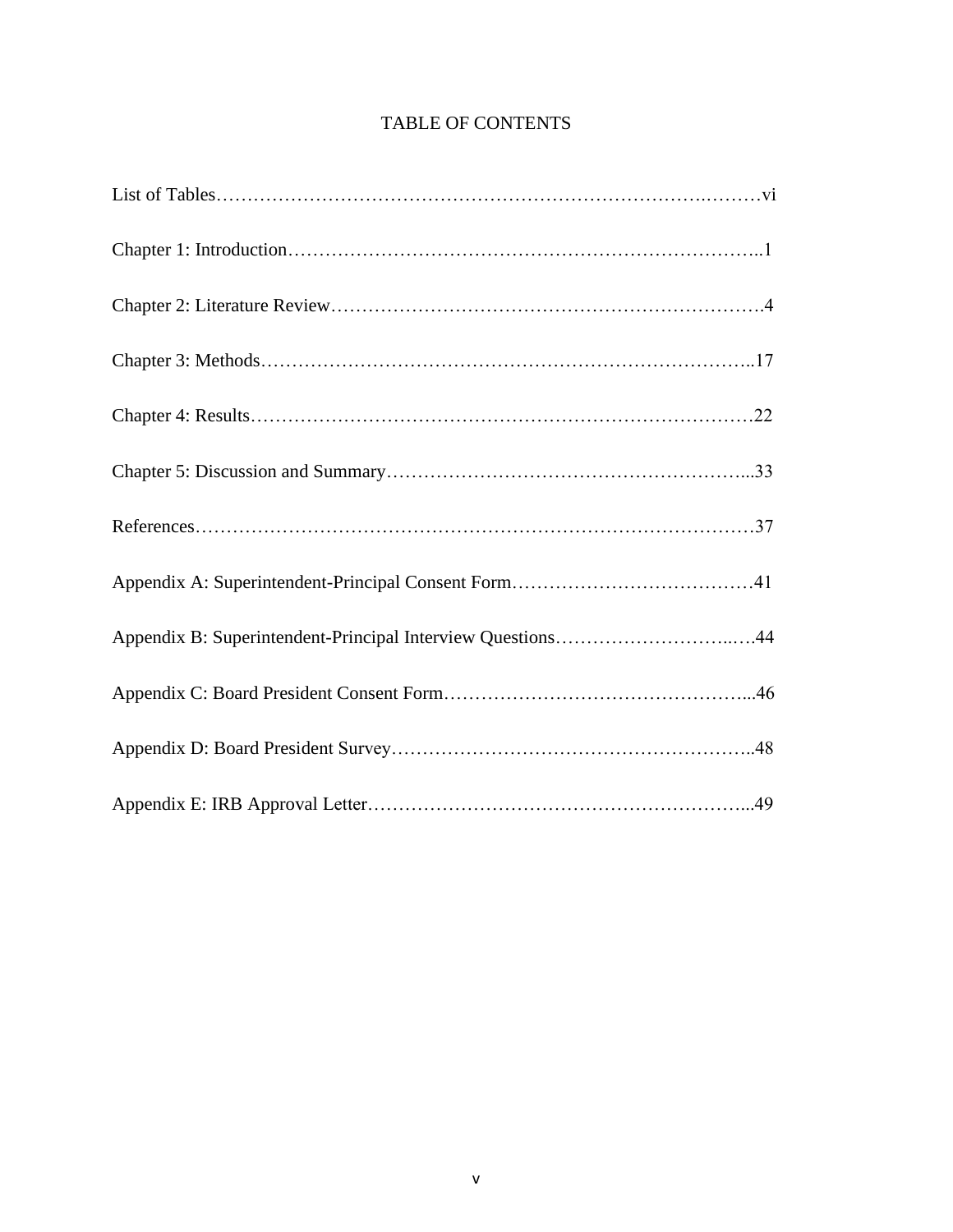# LIST OF TABLES

| Table 5: Superintendent-Principal Perceptions of Board Understanding27      |  |
|-----------------------------------------------------------------------------|--|
| Table 6: Board President Perceptions of Superintendent-Principal Position29 |  |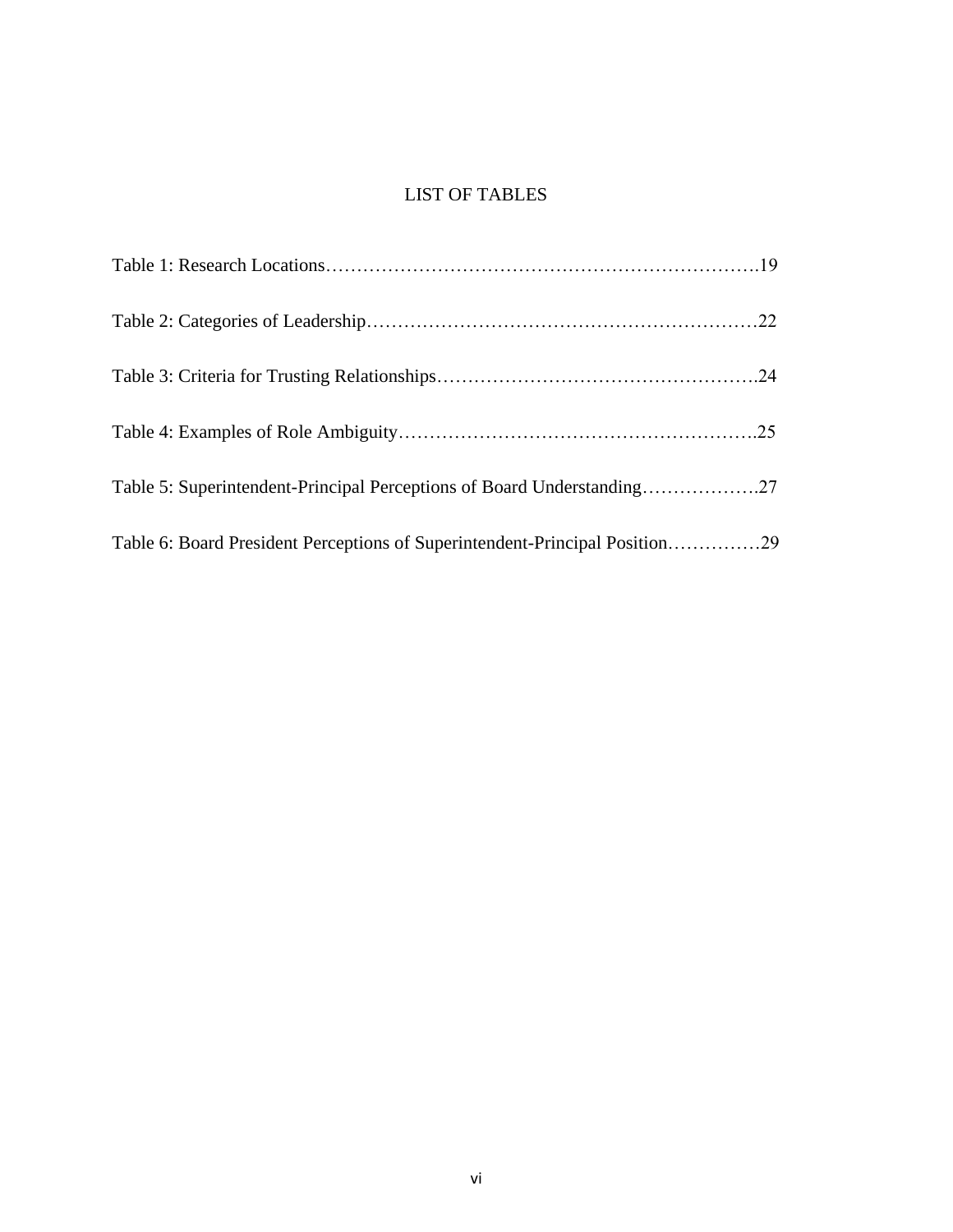#### CHAPTER 1: INTRODUCTION

# **A Case Study Analyzing the Challenges, Conflicts, and Practices of Superintendent-Principals in Rural Upper Peninsula of Michigan School Districts**

Combined or dual administrative positions, such as superintendent-principal are not a new school leadership trend. Rural school districts have been utilizing combined positions for decades in different regions of the country. The dual role of superintendent-principal is becoming more common throughout rural Michigan, particularly across the Upper Peninsula. There are sixty-one school districts in the Upper Peninsula and thirty districts (49%) employ a superintendent-principal (Center for Educational Performance and Information [CEPI], 2021). Individuals who are hired to serve as dual-role administrators are responsible for completing the work of both the superintendent and the building principal. The expectations for both positions are vastly different and the result may be a situation that is impossible to be successfully filled by one individual. While the districts using dual administrative positions tend to be rural, the same administrative tasks and reporting done by larger, more urban districts, must also be completed by rural districts. Individuals serving in the superintendent-principal role are responsible for reporting, management functions, school board, and community relations (Canales et al., 2010). Additionally, unlike their counterparts in larger districts, superintendent-principals do not have the ability to delegate administrative duties to other members of an administrative team, as there is not an administrative division of labor.

#### **Purpose of the Study**

This research study will determine why rural school districts in Michigan continue to turn to the superintendent-principal model; the advantages and disadvantages of the position; and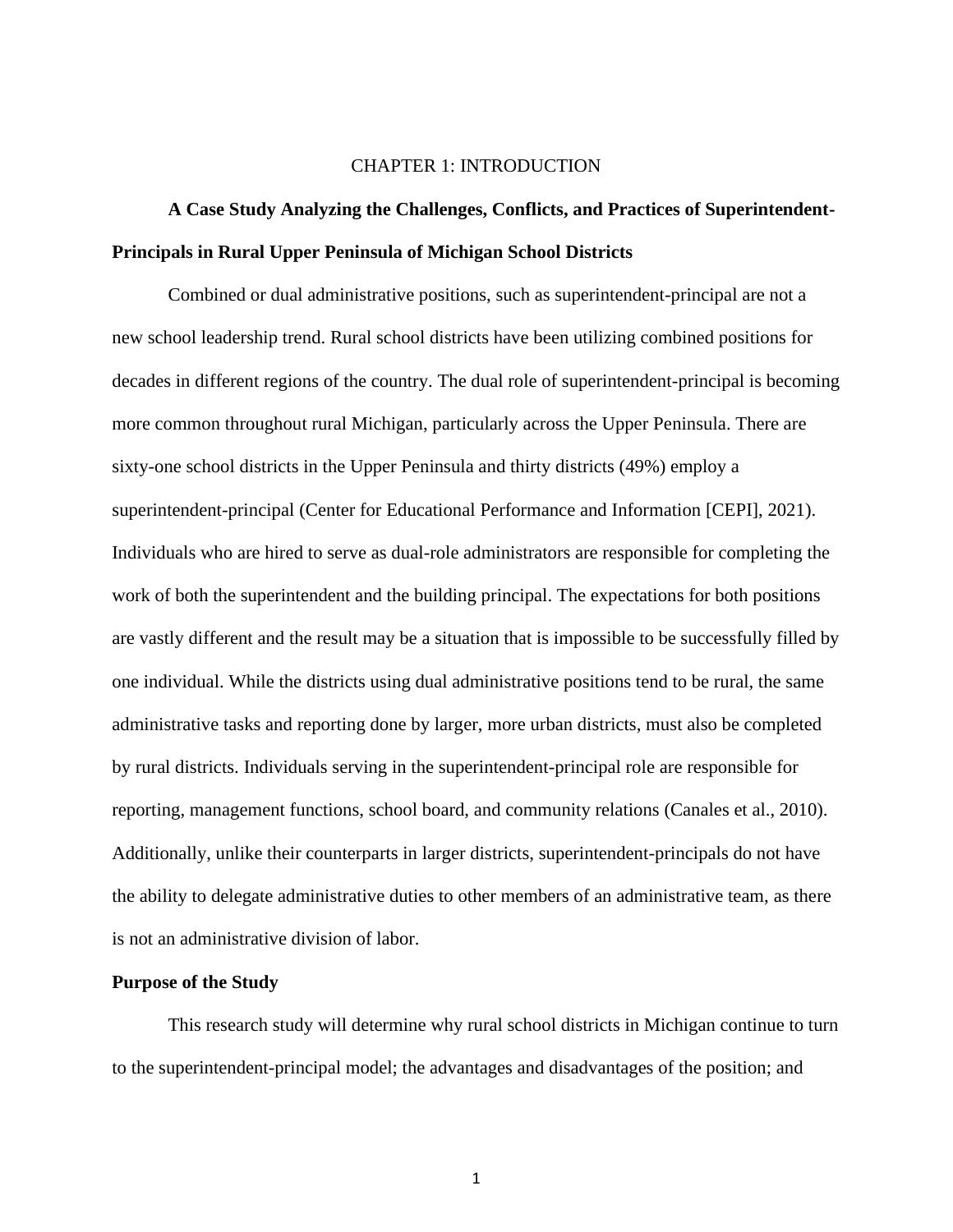perceptions of the effectiveness of the position from the point of view of individuals serving in the role, school board members, teachers, and school staff.

#### **Theoretical Framework**

Sluss et.al, (2011) defines role theory as a set of behavioral expectations attached to a position in an organized set of social relationships. The behavioral expectations specify the meaning and character of the role. The role is attached to a position (i.e. superintendent) and the role identity is how the individual (i.e. person serving as the superintendent) interprets and makes sense of that role. Role Theory as it is applied to organizational leadership is based on how leaders and followers in an organization define their roles and the roles of others, as well as how people expect them to act in their roles. Using role theory, leaders often define their own roles within an organization based on how stakeholders see the leader's role (Lorette, 2021).

 According to role theory, role conflict is a possible experience for leaders within an organization. When the stakeholders have a set of expectations on the role of the leader that is different from what the leader accepts as their role, role conflict can occur. Role conflict can also occur when a leader feels they should be performing a certain role, but employees expect the leader to fill a different role.

 Since this research focused on the various roles that an individual serving as a superintendentprincipal must play, I applied role theory to develop a greater understanding of the challenges and conflicts that exist in the dual role of superintendent-principal. I also used role theory to address the challenge of role ambiguity and how individuals serving as superintendent-principals and their boards of education can more clearly define expectations.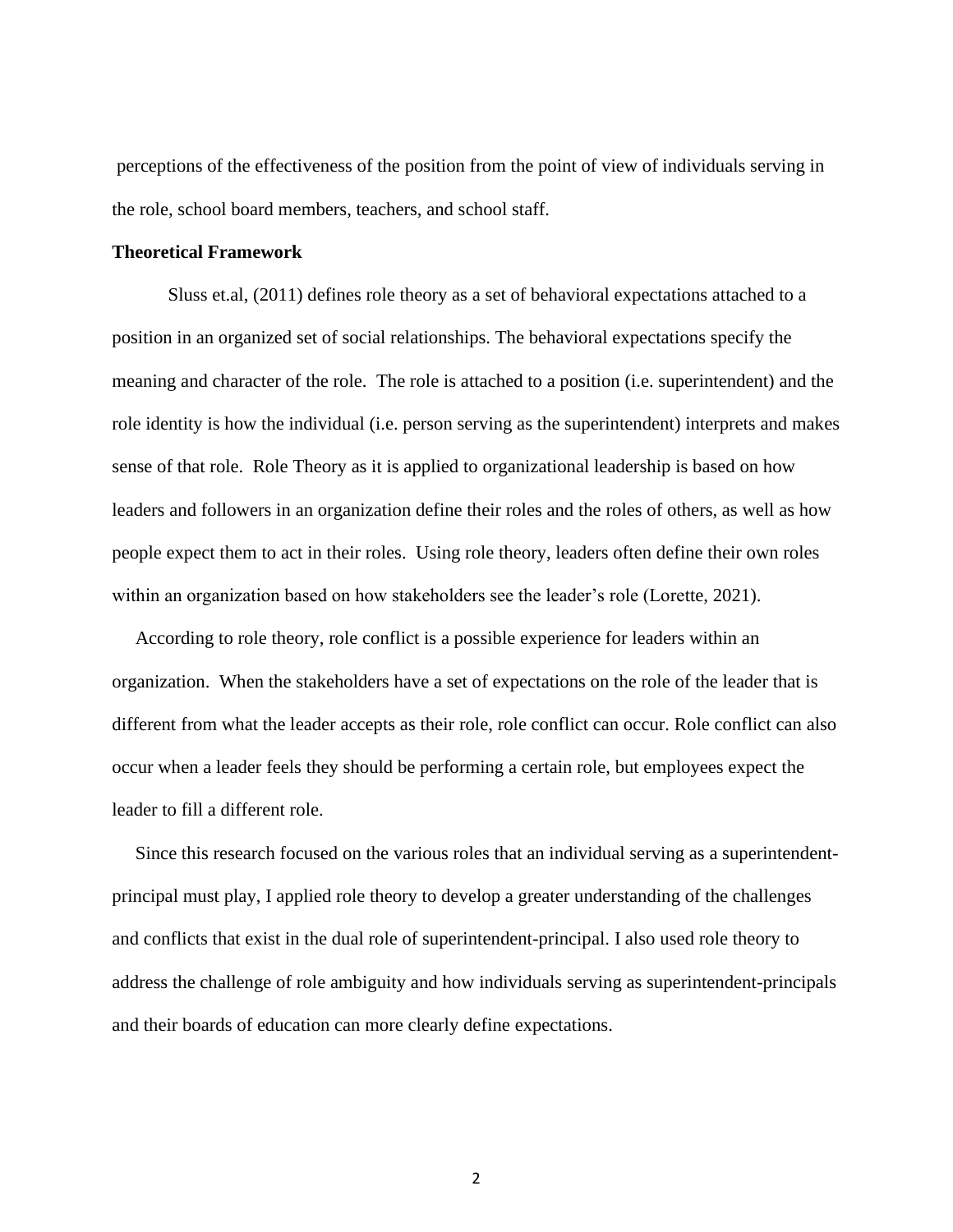#### **Definition of Important Terms**

Throughout this thesis, the following terms will be referred to as a part of the research study.

Superintendent-Principal: A dual role administrative position developed by school districts that combines the duties of the superintendent and principal into a single position.

Rural: A non-urban area with low population density.

Successful School Districts: As defined by David Kirk and Terry Jones (2004), school districts with high graduation rates, a fund balance above 5% of annual expenditures, high student performance on standardized tests, low staff turnover, a clear mission, a safe and orderly environment, and positive community relations.

#### **Research Question**

How do successful rural Michigan superintendent–principals describe their leadership roles and professional challenges, and what shared experiences are common with their counterparts in similar roles?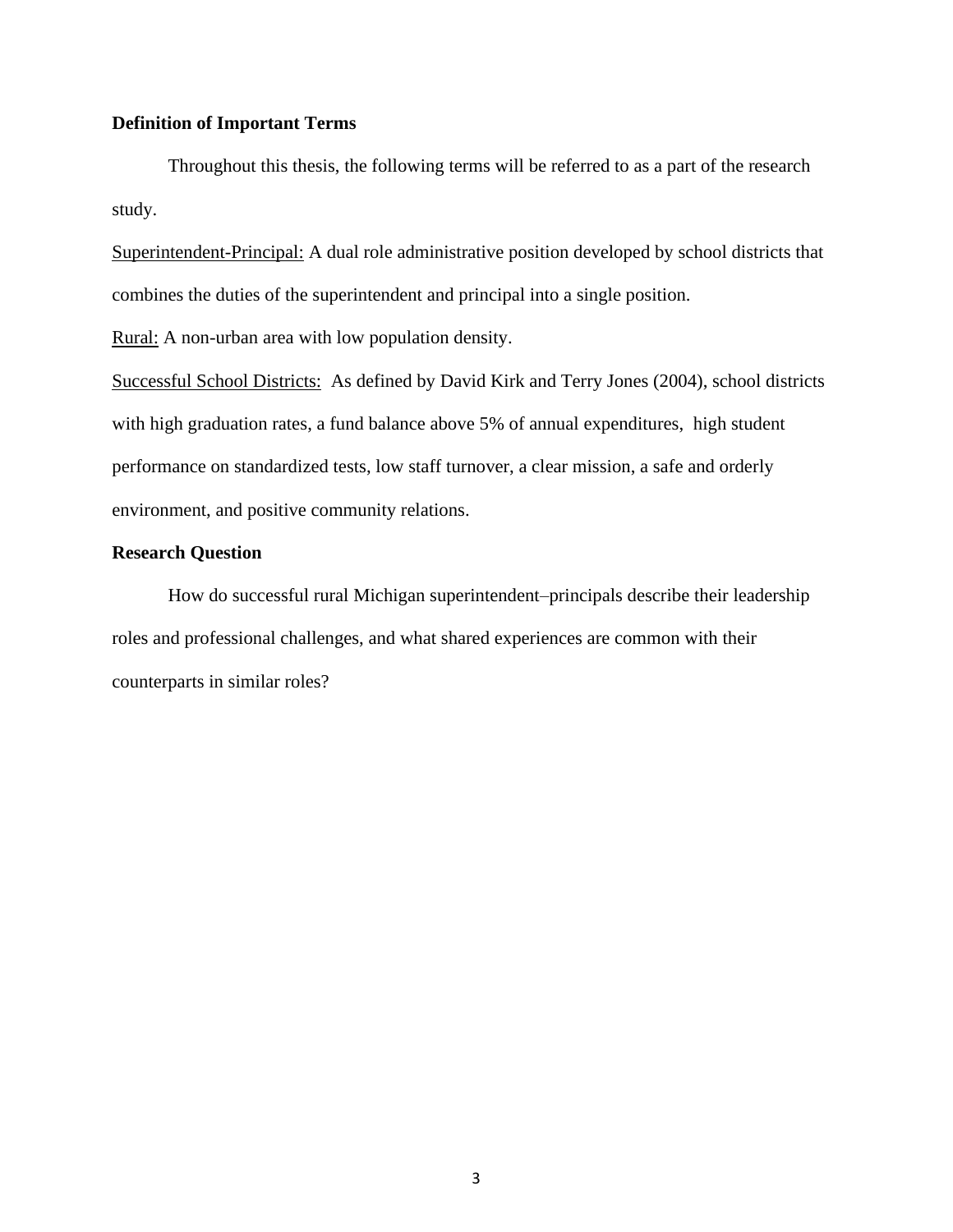#### CHAPTER 2: REVIEW OF EXISTING LITERATURE

Educational research about rural schools conducted over the last two decades has highlighted factors that are isolated to the leadership of rural school districts and the education these districts are able to provide to students. This review of literature examines the roles of superintendents, principals, and boards of education in providing leadership to rural school districts and will focus on the emergence of the dual administrative role of the superintendentprincipal.

Education has changed substantially in the last 15 years, especially recently as a result of the COVID-19 pandemic. Prior to the pandemic; however, education was being shaped by the use of instructional technologies such as iPads, Chromebooks, virtual reality, and student cell phones. Additionally, schools have faced ever-increasing accountability measures and pressures to market themselves to prospective schools of choice families. School safety initiatives that have occurred as a result of tragic school shootings have placed an additional layer of security and subsequent policies and procedures on school leaders and staff (American University School of Education, 2020). The rapid change has necessitated a pivot in instructional methodologies, communication with stakeholders, and leadership of schools and school districts. The definition of what it means to have a successful school is not easy to articulate. A school can have a successful fine arts program, top-rated athletic teams, or high community satisfaction. Does that make it successful? To be sure, arts, athletics, and community support all play a role in making a school successful and contribute to the key factor in defining school success: student achievement. Leithwood and Jones (2017) identified student achievement as the best indicator of school effectiveness.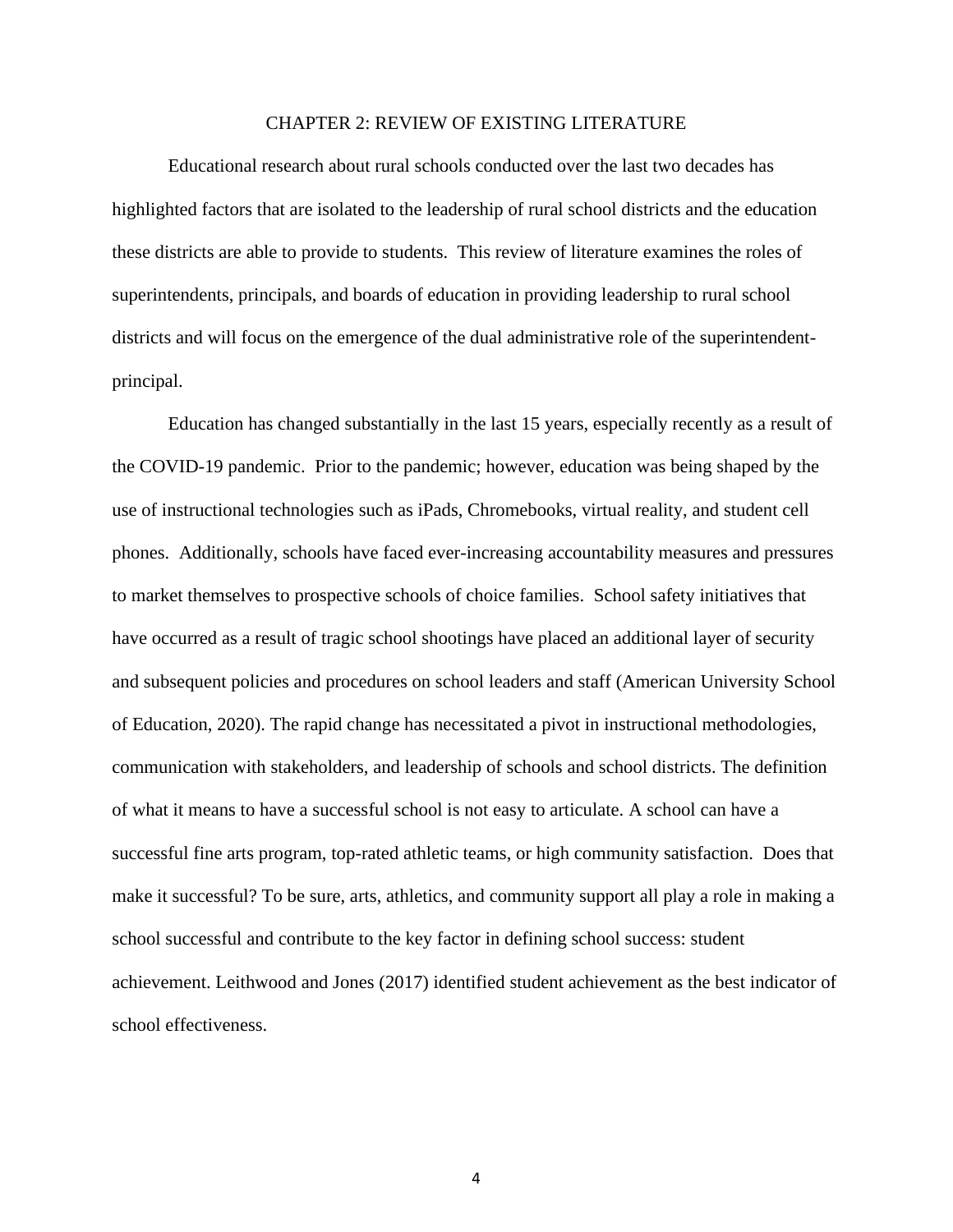The quality of leadership of a school district and a school is a key factor in driving student achievement. The extent to which students experience success is the best indicator of the effectiveness of a superintendent and school principals. David Kirk and Terry Jones (2004) identified seven common indicators of successful schools:

- Clear school mission
- High expectations for success
- Instructional leadership
- Opportunity to learn and time on task
- A safe and orderly environment
- Positive home-school relations
- Frequent monitoring of student progress

Kirk and Jones (2004) found that effective school leaders consistently reinforce the school's mission and thereby create a shared sense of purpose and values among the instructional staff. Having common core values and a shared purpose guides all members of the instructional team and focuses energy on achieving the school's goals. The importance of establishing shared purpose, values, and trust between the instructional staff and school leaders cannot be understated. Trust is a significant factor in successful schools. Schools that have a culture of trust are likely to benefit from members of the school community willingly working together and going beyond the minimum requirements of their positions (Moran, 2013, p. 51). It takes time for leaders to develop trust through establishing a presence in their buildings and meaningful relationships with staff.

School leadership has evolved rapidly since the beginning of the  $21<sup>st</sup>$  century due to the changing nature of schools and education. A school district no longer consists of only brick and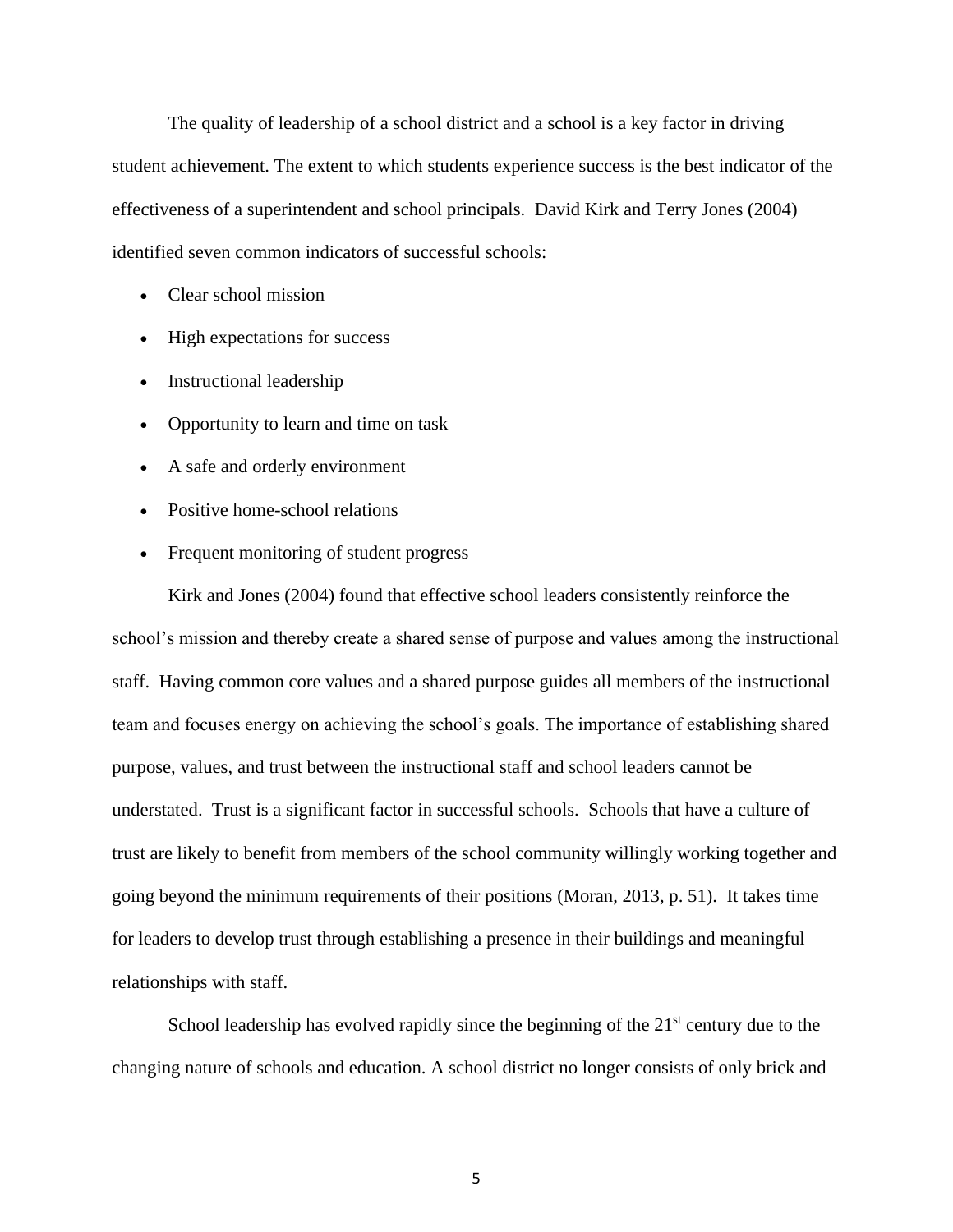mortar buildings and the very nature of schools has shifted from traditional teacher-led instructional practices to involve project-based learning, blended learning, and entirely remote or virtual learning. The result is that the role of school district superintendents and building principals has changed.

#### **The Rural School District Superintendent**

The typical functions associated with the superintendency include chief executive officer, financial officer, public relations director, community liaison, visionary, politician, human resources director, and educational expert. Each of these roles involves a great deal of time and effort to do them well for the benefit of the school district. In order to perform each of these responsibilities effectively, superintendents need time and the ability to focus on the work of their position. Rural superintendents face a myriad of challenges that distinguish them from their urban counterparts in effectively performing the typical functions associated with the superintendency. In a study conducted in 2010, Mark Forner identified four major challenges rural superintendents encounter. These include (a) rural communities defined by poverty and therefore a lack of resources for schools, (b) a small or non-existent administrative team resulting in the superintendent being overburdened with a wide range of responsibilities, (c)rural school superintendents serve in a highly public role, and (d) rural culture is rooted in tradition and resistant to change (Forner, 2010). Perhaps the most significant challenge faced by a rural superintendent is the lack of financial resources available to operate a district. Inadequate finances impact the ability to hire enough staff, properly maintain district buildings, and provide a rigorous curriculum. Rural superintendents often find themselves involved in every operational decision that takes place in their district because of the absence of an administrative team to share in a division of labor (Arnold, 2000). In the smallest rural districts, a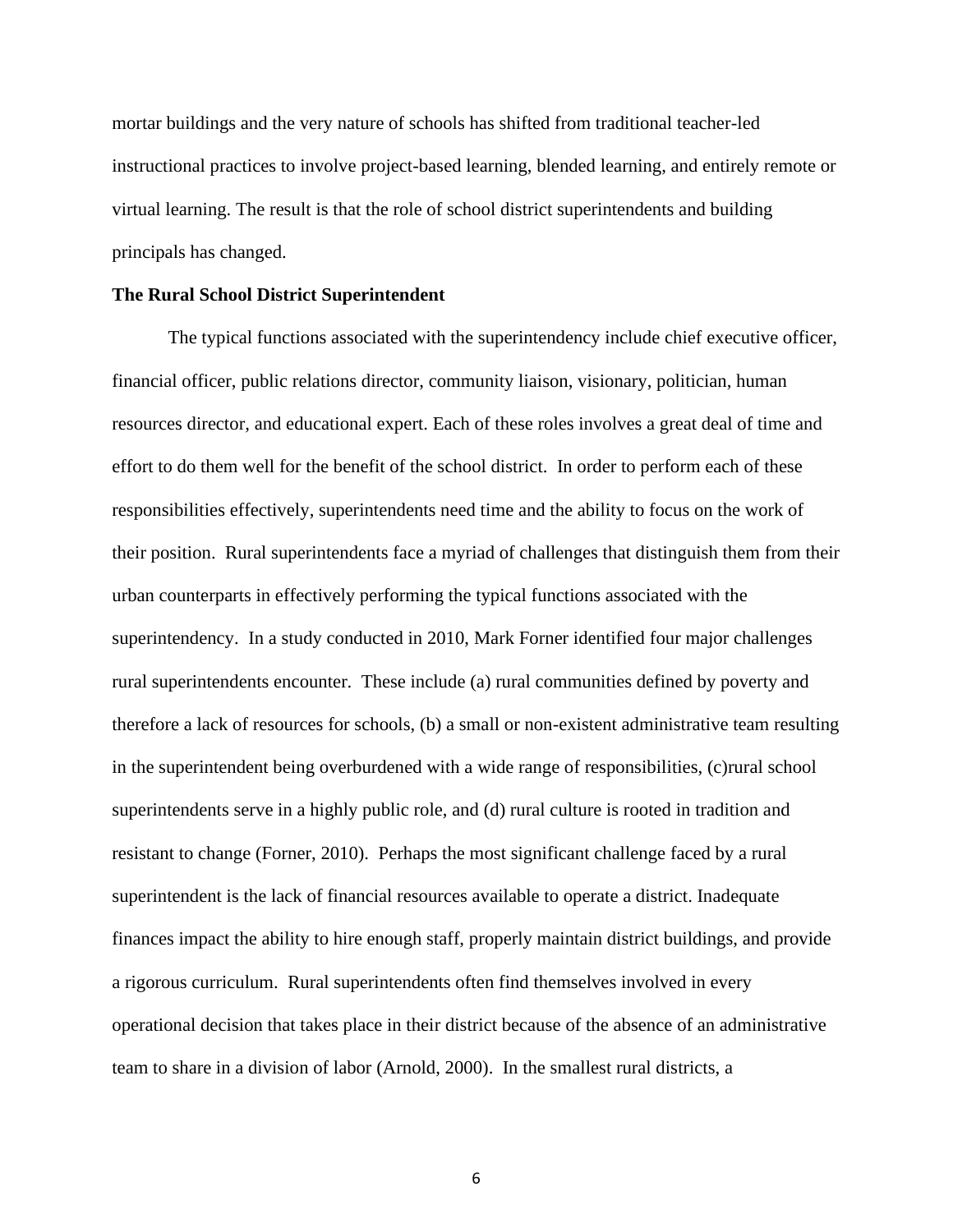superintendent serves in additional administrative positions such as building principal, athletic director, transportation director, and curriculum and instruction director. Each of these roles impacts the overall effectiveness of the superintendent in the primary functions of the modern superintendency, namely the roles of chief executive officer, financial officer, public relations director, community liaison, visionary, politician, human resources director, and educational expert (Plath, 2017). The superintendency is a stressful position regardless of the size of a district. Rural superintendents often find it difficult to find time to engage in renewing activities, as the position of superintendent in small communities is a very public position. Rural school superintendents have little privacy, as life in rural communities is personal and complex. Rural superintendents are usually the highest-paid and most visible members of their community and lead a life that is on public display (Arnold, 2004). A final challenge for rural superintendents is the fact the small communities tend to be resistant to change. Superintendents of small school districts are often responsible for driving educational reform efforts. Communities and in particular, parents of students in small, rural schools are not keen on major reform. Instead of major changes to curriculum or the school, Seal and Harmon (1995) found that parents would much rather have the curriculum added to instead of dramatically changed.

While there are certainly a plethora of challenges facing rural superintendents, individuals serving in these roles do experience success. Successful rural superintendents tend to focus on three common leadership priorities, according to Forner (2010). These include the belief that all students can and will achieve academic success, focusing on having a high-quality teacher in each classroom, and finally working to create resources for their districts. In addition to these priorities, Plath (2017) identified the need for transparency, constructive confrontation (taking a stand for what students and schools need and deserve), making hard choices, and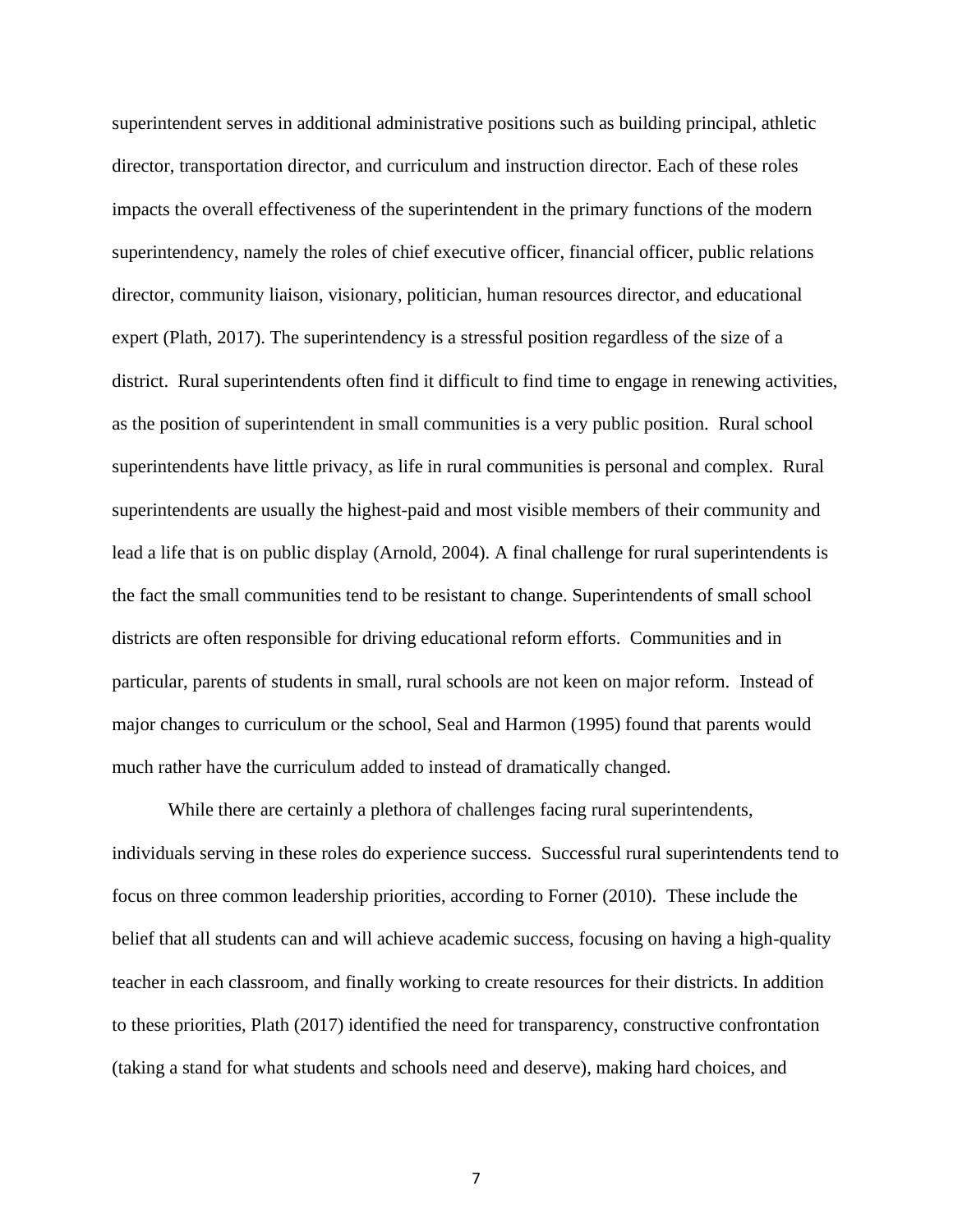celebration of success. Both Forner (2010) and Plath (2017) found that rural superintendents must place a priority on advocacy at the regional and state level for fair funding and allocation of resources for their districts. The ability for rural superintendents to experience success hinges on the support of their boards of education and the level to which their board of education is functional. Superintendents who work with boards that understand and respect the role of the superintendent and support her or his efforts to advocate for the district are more successful, despite the numerous challenges facing them (Pardini & Lewis, 2003). Another factor contributing to the success of rural school superintendents is their willingness to collaborate with other superintendents to advocate for common rural funding and educational issues (Tobin, 2019).

The factors challenging rural superintendents create leadership positions that are difficult to cultivate success professionally and for the school and larger community. The job of a rural school district superintendent and the requirement to balance so many roles and competing priorities results in higher levels of turnover and fewer applicants seeking positions in small districts (Arnold, 2004).

#### **Building Principals in Small Schools**

The function of a building principal has changed to become more of a mid-level management role. The building principal has become much more than the building manager and disciplinarian. 21st-century principals coordinate, direct, and support the work of others by defining objectives, evaluating performance, providing resources, building a supportive climate, planning, scheduling, resolving conflicts, managing student behavior, meeting with parents, and leading school improvement initiatives (Curry & Wolf, 2017).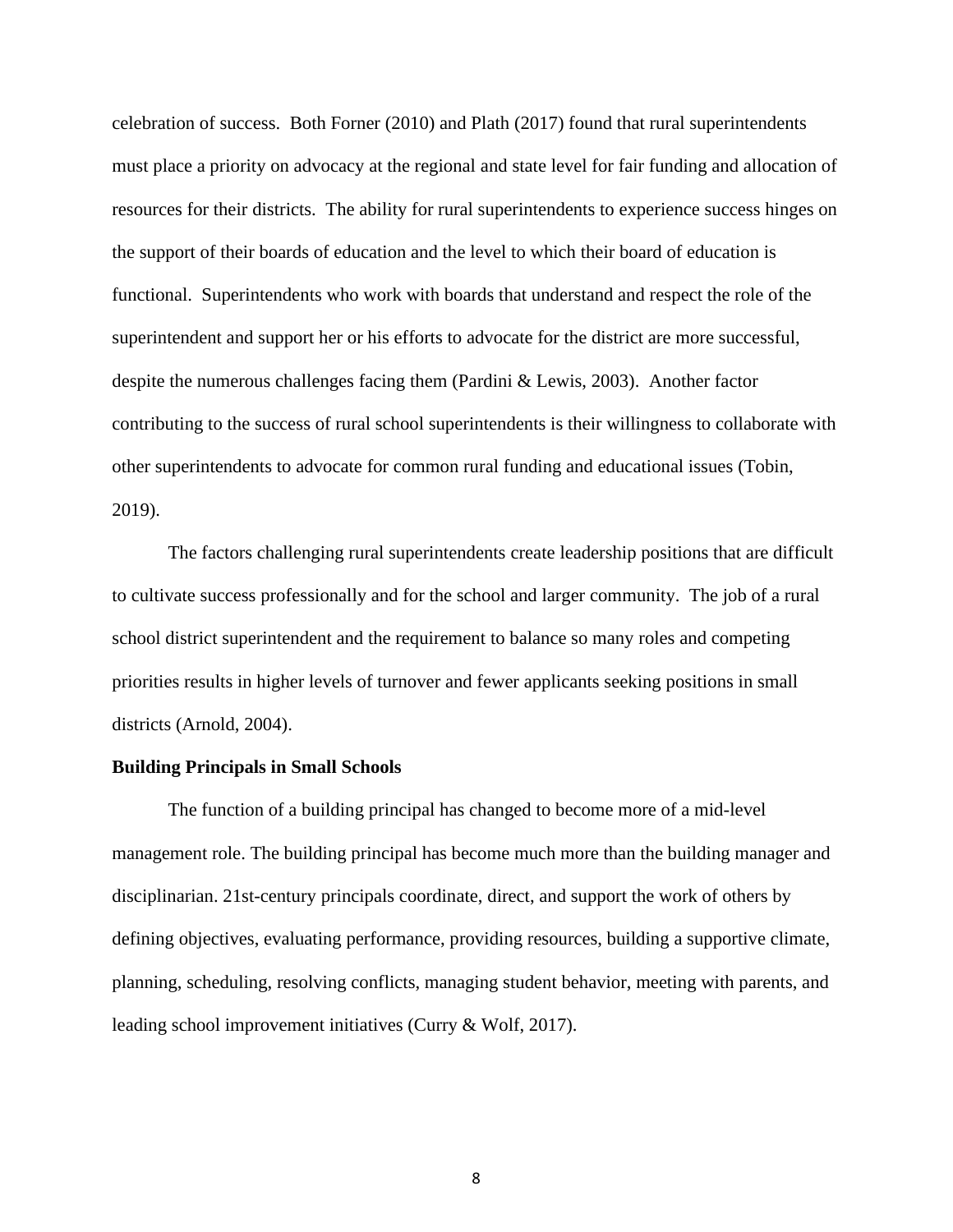Every student deserves a high-quality school regardless of their zip code. Rural students deserve the same opportunities as urban students, and it takes strong school leadership to ensure that happens. A study conducted by Pierson (2014) shared that effective school principals are characterized by three qualities: (1) the ability to make improving student achievement the primary focus of the school, (2) the ability to initiate and maintain impactful reform measures in their schools, and the ability to build the capacity of school staff through buy-in and shared leadership. A study conducted by Grissom et.al, (2021), reinforces the qualities of effective principals reported by Pierson (2014). The Grissom study reported that effective principals are able to coach their teachers to use high-quality pedagogical practices by spending time in classrooms. Grissom, et.al. (2021) also found that cultivating a sense of caring for the teachers in a building is a factor that impacts the quality of the education students receive. They reported that a principal that demonstrates caring leadership is associated with increased student support and teachers' sense of collective responsibility. Effective communication and cultivating trust were skills that Grissom, et.al, (2021) also found to be key in the effectiveness of building principals. Principals that took steps to improve their communication with stakeholders and demonstrated behaviors that built trust were more successful in their leadership and their schools had greater student outcomes.

In order for building principals to experience success, they must confront multiple and complex challenges. Among the hurdles to success are increased legislated expectations, parental demands, and the ever-expanding things schools are expected to do, increasing the responsibilities that are assigned to principals. School improvement, annual reports, accountability, implementing curriculum, student safety, gender and equality issues, staff development, state, and federal testing, educator evaluation are key functions of the modern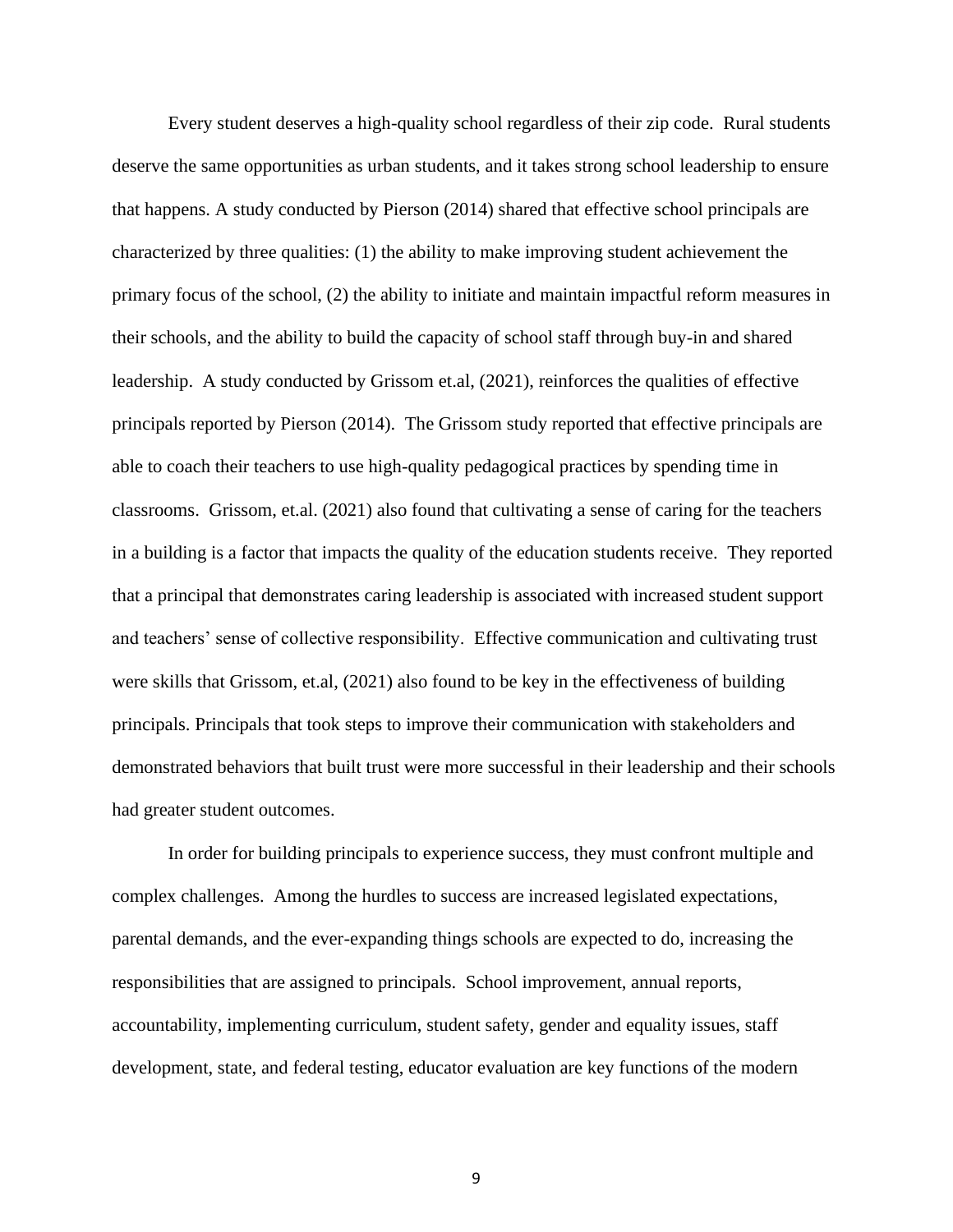principal (Cusick, 2003). Special Education is a challenge for many rural principals. Cusick (2003) found that principals with limited resources were frustrated with the volume of special education regulations which need to be followed. Of the principals he interviewed, many indicated that implementing and overseeing special education was overwhelming. The schools that rural school principals lead often struggle with persistent poverty, lack of resources, low participation in higher education by graduates, and disparities in student outcomes based on race (Preston, 2018).

Aside from the various regulatory, compliance, and accountability measures principals now face, Cusick (2003) also found that principals are fatigued by the rigors of their daily schedule and the lack of time to do the meaningful work of instructional leadership. Participants interviewed by Cusick reported fifteen-hour days, responsibilities at student events (athletics, music concerts, and art programs), new student management issues such as cell phones, and porn on the internet, weapons, and zero-tolerance policies. The principals participating in the Cusick study also stated that community members have become more critical of their schools and have expectations that are not realistic for building principals. The end result is that the principal has to choose between keeping the school running smoothly, spending time on instruction, or dealing with student issues (Cusick, 2003). Both Cusick (2003) and Pierson (2014) found that effective school leadership by a dedicated, skilled principal is a key element in creating and maintaining high-quality schools. Rural school principals have some of the most challenging and complex positions in education. They also have the highest turnover. Half of all new principals quit their jobs within three years (Preston, 2018). Cusick (2003) reported that the number of people willing to serve as principals is declining, and fewer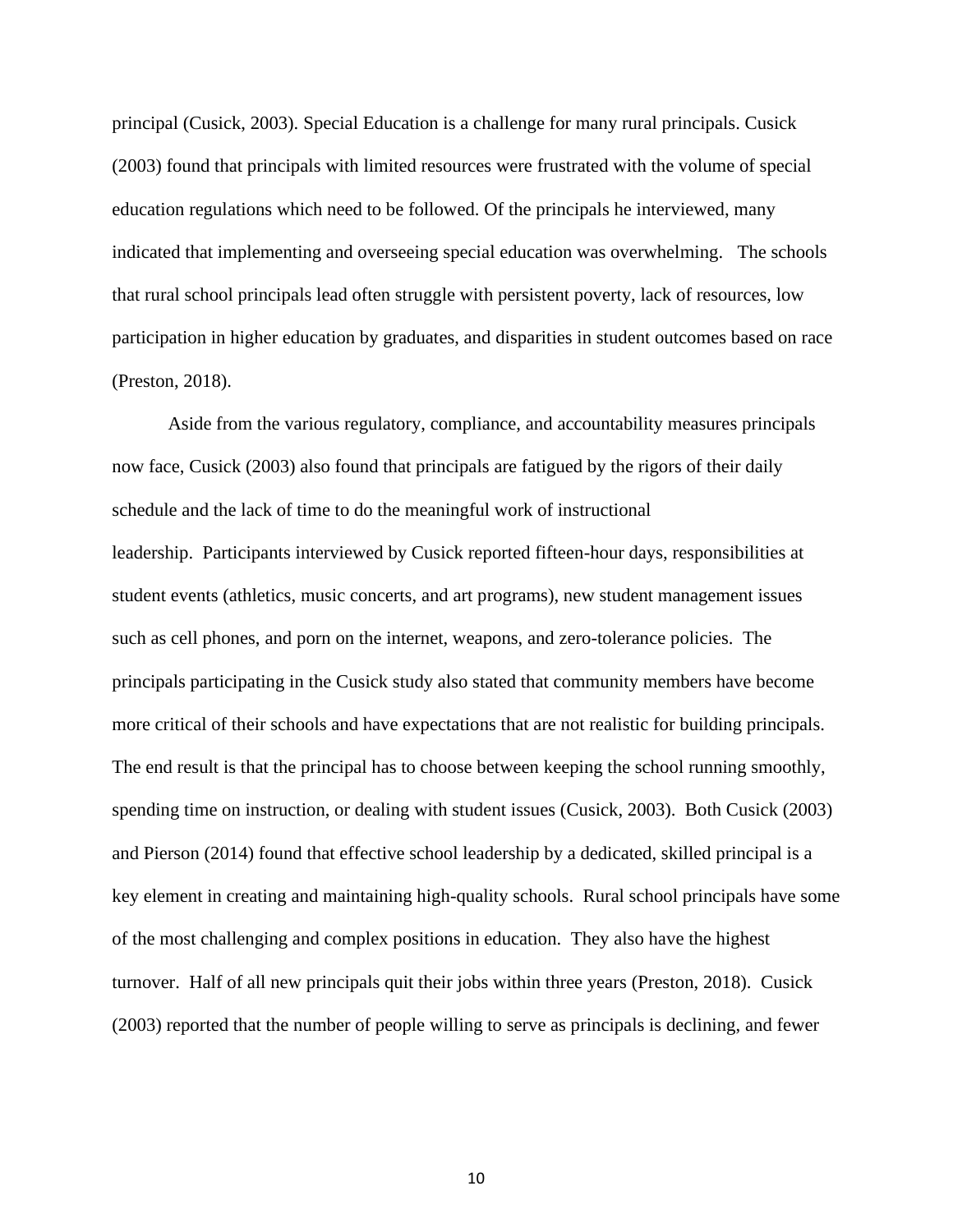teachers, who are the typical pool of candidates for principal positions are stepping forward to assume the role of building principal.

#### **The Superintendent-Principal Model**

The two educational administrative leadership roles that are the most enduring are the district-level superintendent and the building-level principal. Each of these roles serves school districts in distinct ways. The roles most commonly performed by modern superintendents include CFO, public relations, community liaison, politician, facilities manager, human resources director, and educational expert (Curry & Wolf, 2017). The superintendent also operates in concert with the board of education, implementing policy and financial decisions made by the board (Lynn, 2019). Building principals are involved in instructional leadership, leading school improvement and reform, curriculum development, staff evaluation, student behavioral management, developing and delivering professional development, meeting with parents, and supervising extra-curricular activities (Curry  $& Wolf, 2017$ ). The list of duties for superintendents and principals is not all-inclusive, though they are not similar to one another.

The Superintendent-Principal position is complex. The development of this position is not clear. Clark (2015) found that the combined administrative superintendent-principal role appears to have been created in the late 1970s to the mid-1980s. The combined position of superintendent-principals places the duties of two separate and unique administrative positions on one person. The individual in this role must focus on the responsibilities associated with the district chief executive officer (superintendent) and the building level leader (principal). The complexities of this role require one individual to handle almost every leadership role in the district while attempting to provide students with the most meaningful educational experience possible. Given the challenges faced by individuals serving solely as a superintendent or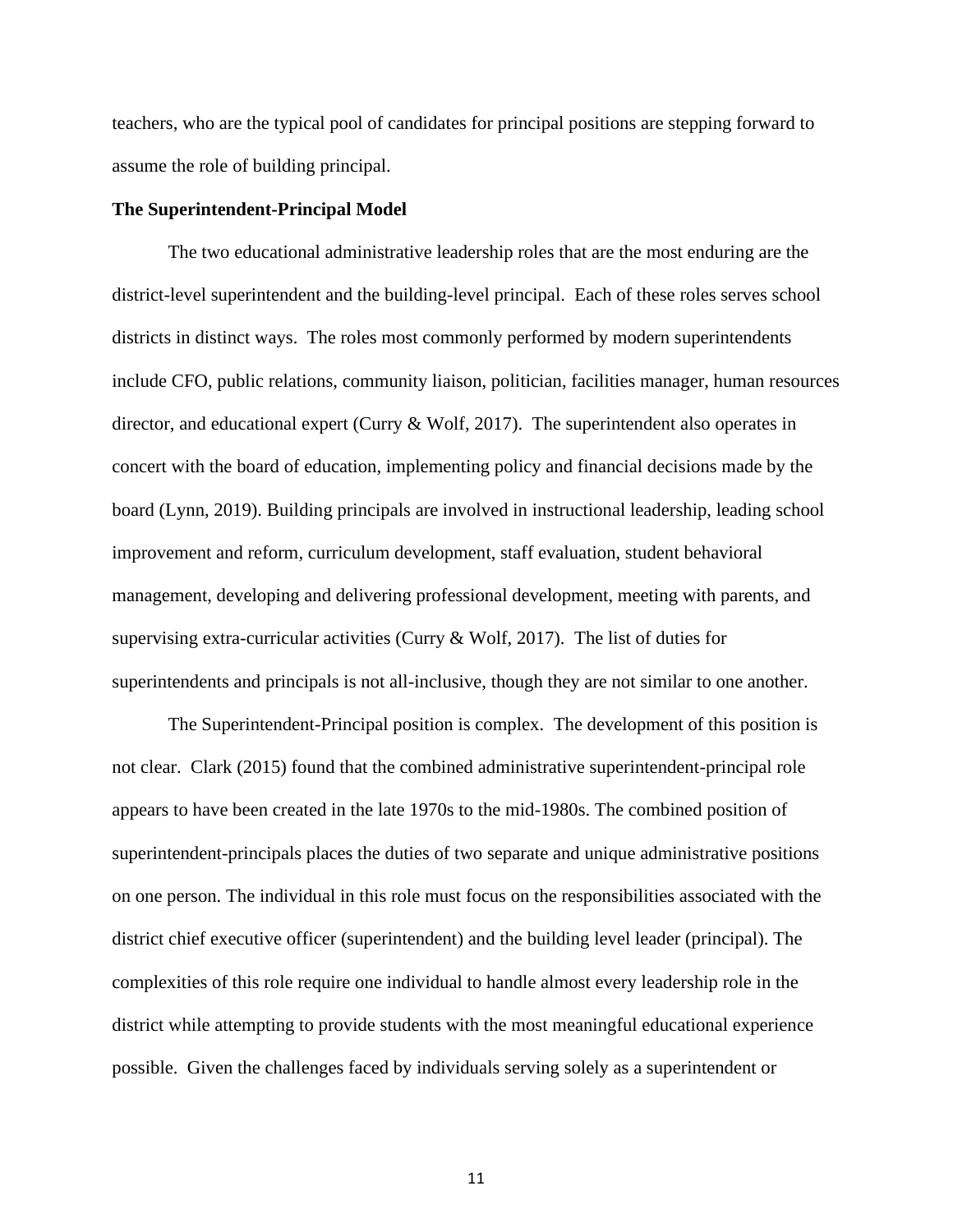building principal, it is difficult to understand why a board of education would opt to develop such a position.

#### **The Rationale for a Dual Administrator Model**

Superintendent-Principals are most commonly found in rural school districts. These districts face declining enrollment, coupled with decreased state funding and a community desire to maintain local schools. These factors force boards of education to continually look for ways to economize on expenditures and maximize revenues. The largest portion of a school district's operational budget is personnel. Studies conducted by Lynn (2019), Clark (2015), and Rasmussen et.al, (2018) found that the primary reason for combining the two administrative positions is financial. However, Lynn (2019) also found that additional benefits such as closer connections to stakeholders, teachers, students, and a holistic perspective on PK-12 needs are also factors in some districts, though financial constraints were still the primary factor of consideration. Lynn (2019) found that as of 2017-2018, fifty-seven Michigan rural school districts employed a dual-role administrator.

#### **Professional Leadership Challenges**

The individual leadership roles of the district superintendent and building principal are challenging. Both roles become more complex when one person serves as a dual-role administrator. Curry and Wolf (2017) reported that the obligations and expectations of one individual fulfilling both roles may result in a position that is difficult to be successfully filled by one individual. The dual-role administrator must find a way to balance the duties of fiscal management and governance placed upon them by the school board, while at the same time handling the unpredictable daily schedule of being a school principal. The responsibilities and expectations of dual-role administrators are often conflicting, requiring the individual serving in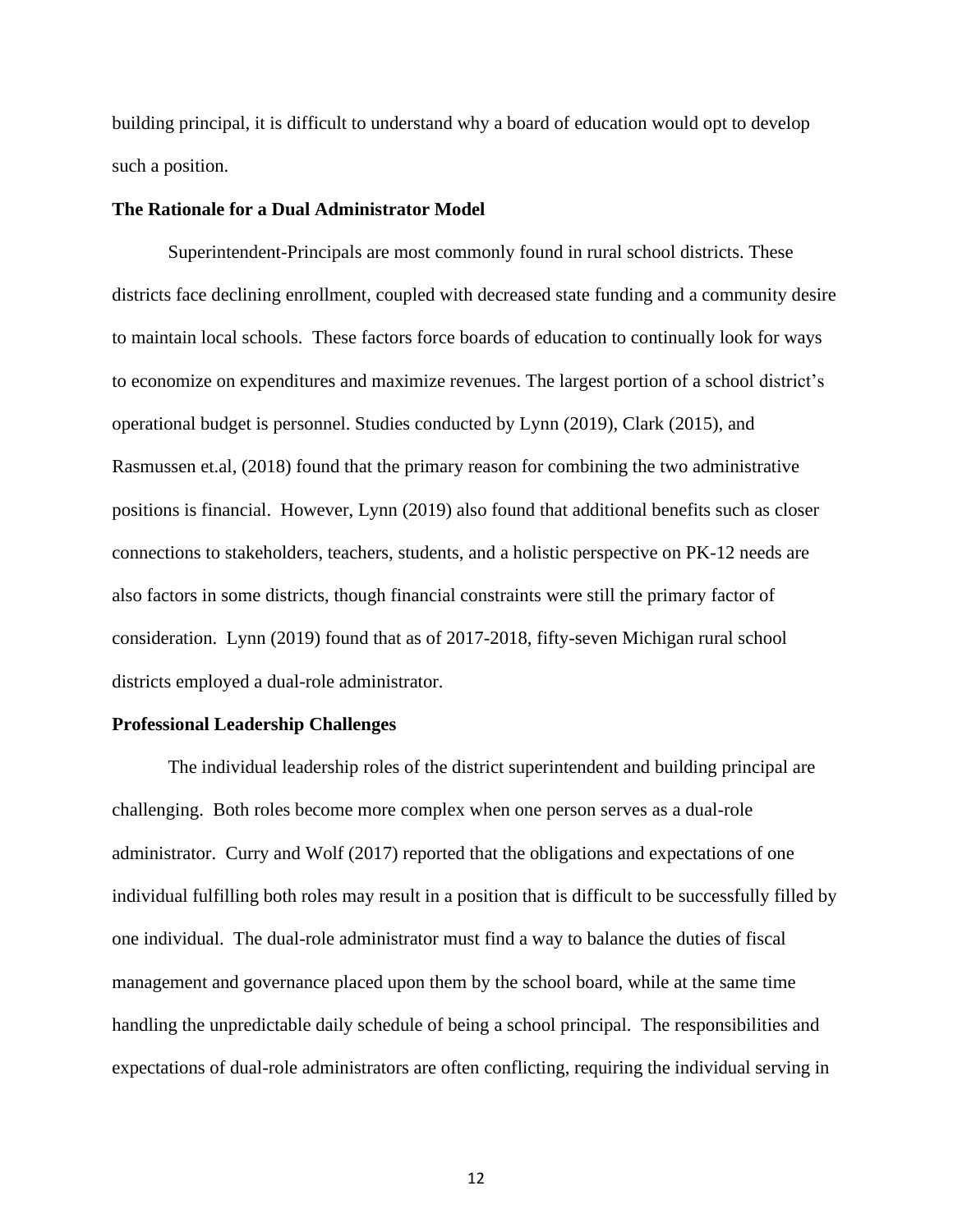this role to prioritize one role over the other. Combining the duties and responsibilities of these leadership positions results in an administrative role with expectations and duties unmatched by any other administrative position.

Rasmussen et.al, (2018) and Lynn (2019) found that dual-role administrators reported the highest rates of stress as compared to single role administrators. They also reported that managing funding and budget were the most challenging aspects of the position. The most consistent challenge was the complexity and work overload associated with the position. Work overload was also accompanied by role ambiguity, lower compensation rates for superintendentprincipals. Lynn (2019) further reported that superintendent-principals shared multiple roles and responsibilities were overwhelming and there was a lack of time to do all the tasks adequately. Time management was reported as the most common stressor. Clark (2015) further explained the frustration regarding role ambiguity shared by superintendent-principals. The position blurs the job description and results in the administrator questioning their true role. The ambiguity of the position creates conflict that makes it difficult for the superintendent-principal to perform their roles effectively. Lynn (2019) also reported that the desire of administrators to spend time on curriculum development, instructional leadership, and accomplishing board goals and policy formation was in conflict with board presidents, who wanted greater emphasis placed on staff development, student discipline, and attendance, and supervising student activities.

In a study conducted by Colby James Smart (2019), dual-role administrators shared frustration that their roles were held to the same fiscal, instructional, policy, and reporting requirements as districts with multiple administrators. Superintendent-principals are not able to delegate tasks to other administrators. Smart also reported on the very different challenges that exist for rural schools compared to suburban districts. Rural districts are more likely to have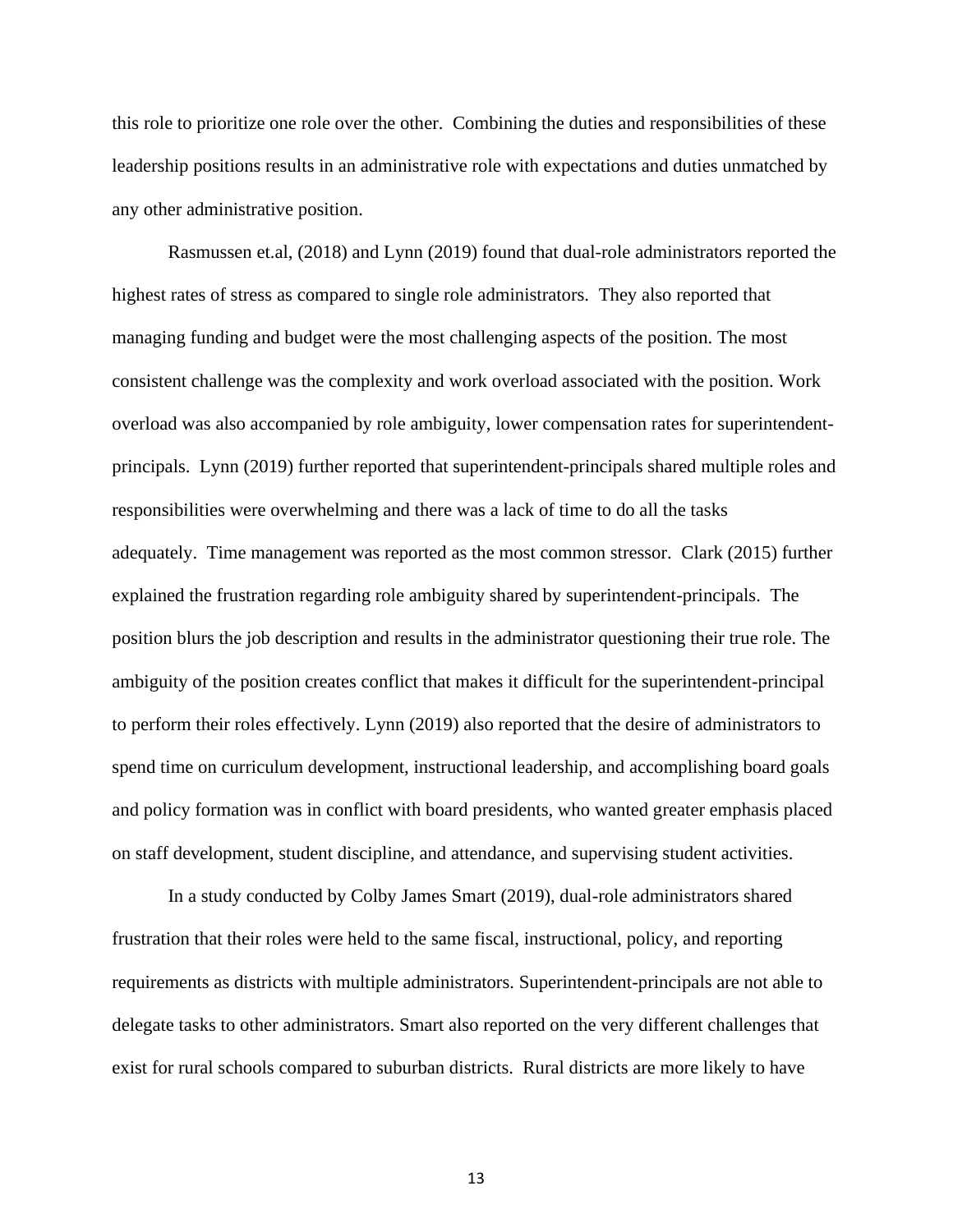difficulty attracting and retaining properly certified staff, resulting in districts having to navigate bureaucracy at the state level to get uncertified staff licensed. The challenges reported by Smart (2019) caused superintendent-principals to prioritize what gets done and what goes unattended or gets done poorly. Participants in the study also reported a feeling of professional isolation and a lack of meaningful professional development opportunities. The pressures and frustration of the combined position led to high turnover and stress. Canales et.al, (2010) reported that the superintendent-principal position also creates a great deal of stress for administrators and as a result, contributes to a high degree of burnout and job turnover. Few administrators take this type of position with the intention of staying there for the remainder of their careers, which contributes to the high rate of turnover in the small school superintendency.

The complexity of the position and the challenges faced by individuals serving in a combined administrative role, lead to higher rates of turnover. Yet, despite the complexities and challenges of the position, there are examples of success and longevity.

#### **Defining Success for Superintendent-Principals**

Clark (2015) found that superintendent-principals who found satisfaction and success in their positions shared similar general and intrinsic commonalities. These include (1) the chance to do things for other people, (2) the freedom to use their own judgment, and (3) the freedom to try their own methods. Successful individuals serving in the dual role enjoyed the lack of administrative bureaucracy that existed when making decisions. Canales, et.al (2010) shared that a dual-role administrator eliminates dissension within the administrative staff, thus allowing the superintendent to implement decisions and programming just as they envision them. Rasmussen et.al, (2018) shared that superintendent-principals who had a supportive staff, support of other administrators in similar roles, and an awareness by the board of education that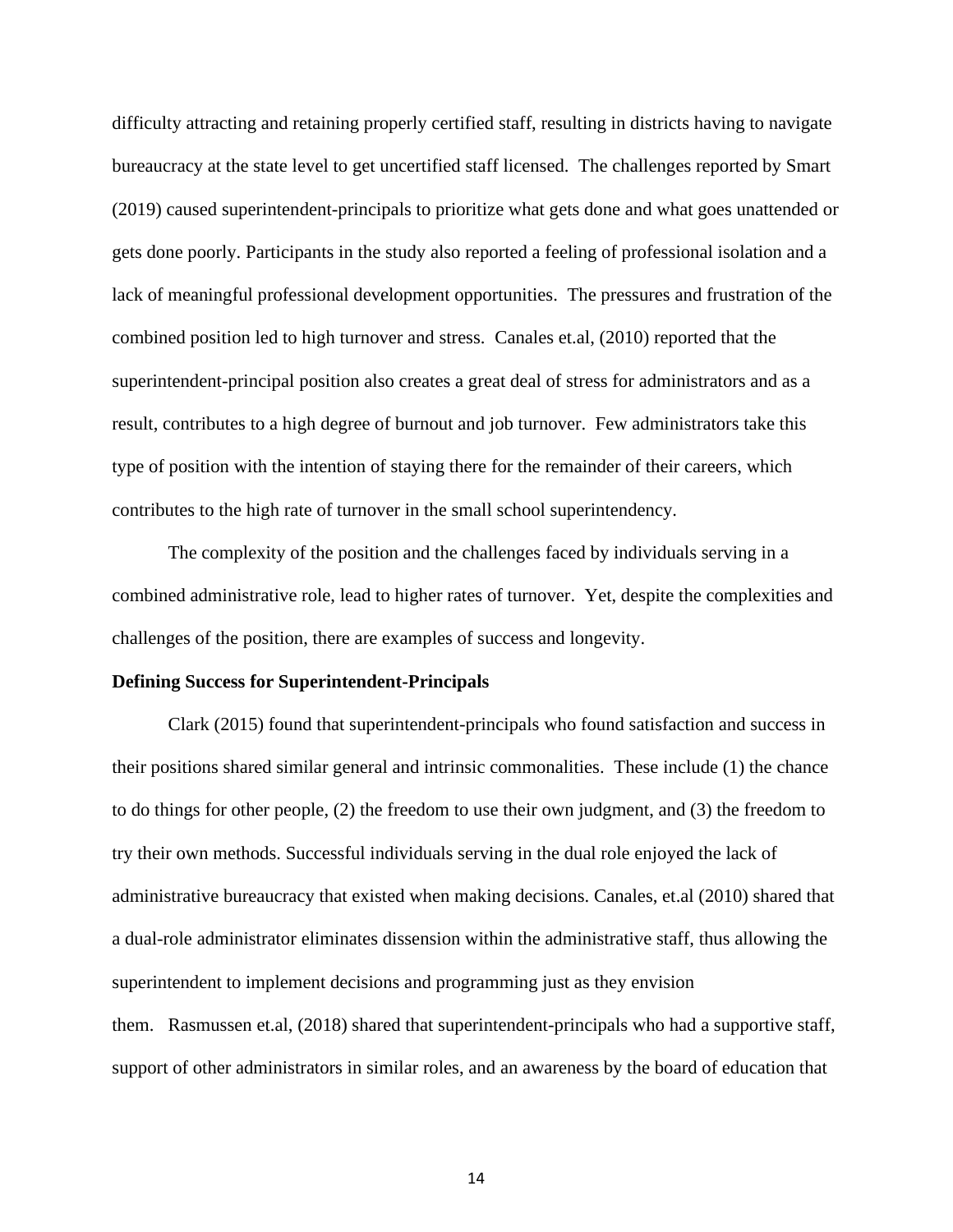some duties will be impacted by the structure of the dual role position also experienced greater success and satisfaction with the position. Forner et.al, (2012) studied seven rural superintendents, some of whom served in a dual superintendent-principal role. The superintendent-principals who participated in the study shared the same successful leadership practices as single-role superintendents. Each was forced to "wear multiple hats" and had to be the public face of the district in their communities in addition to completing the day-to-day management of a school. They operated in a transparent manner and engaged directly with the different constituencies of their districts: teachers, support staff, parents, and the general public. Their effort was focused on a limited number of priorities, rather than an aggressively broad agenda. They focused on all students achieving academic success, high-quality teachers, and creating resources to support needed academic reform (Forner et al., 2012). The administrators in this study were described by Forner as disciplined and thick-skinned individuals who were focused on the district's interests over the long run. Canales et.al, (2010) shared that superintendent-principals who had strong interpersonal skills experienced the greatest success. Personal communication, being a good listener, and displaying empathy were key to the success of the superintendent-principals who participated in their study.

#### **Conclusion**

Serving in any school administrative leadership role is challenging and comes with its own frustrations and satisfactions. When deciding to utilize a dual-role administrative position, boards of education should use care in selecting the person to serve in the role of superintendentprincipal. The person selected to serve in this position should not be the first person who volunteers to do so, or the teacher who is most senior on staff and would like to try their hand at administration. Before moving in the direction of a dual-role administrative structure, boards of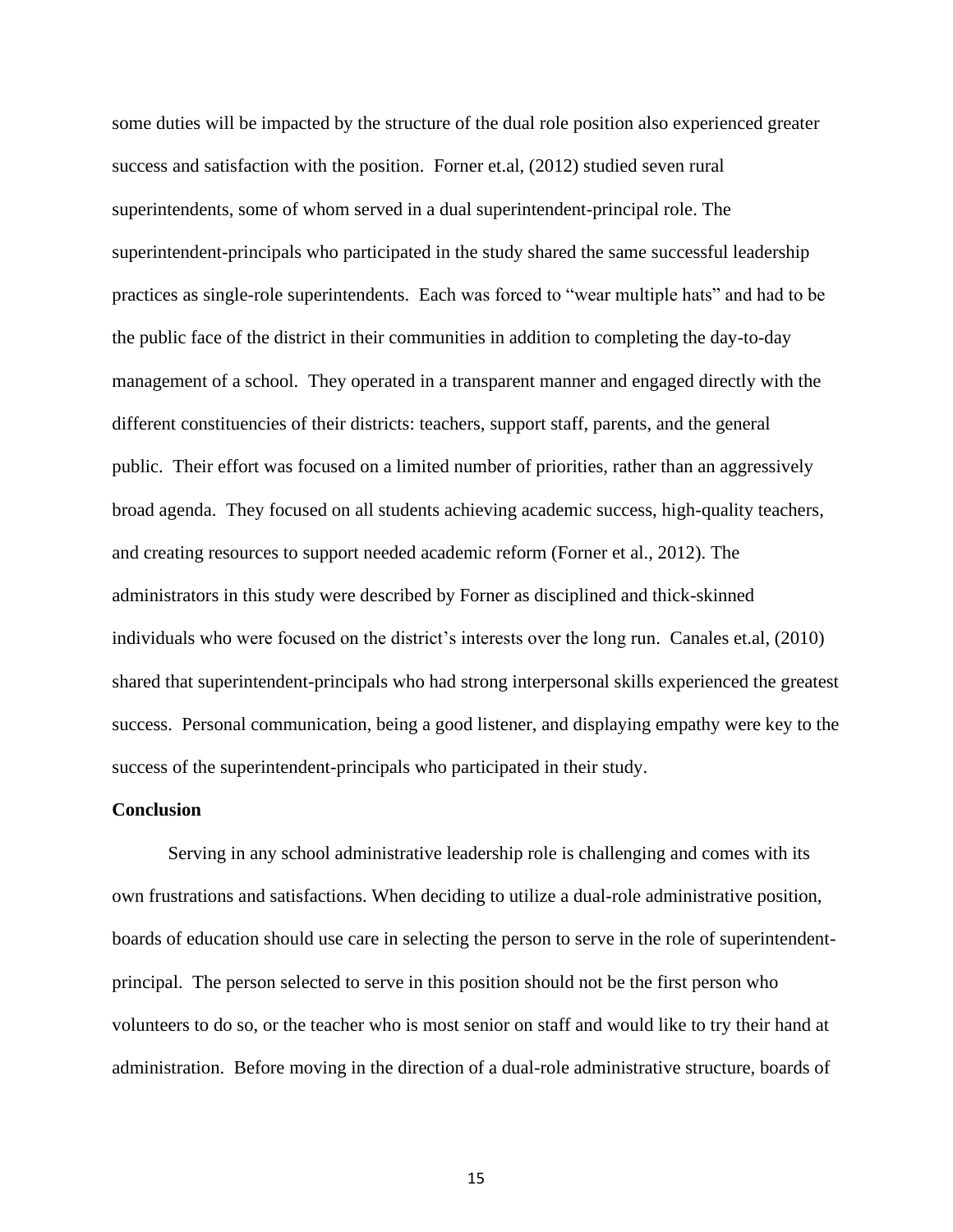education must consider if that structure will best serve students and the greater school community. Board members also need to understand that one person cannot do the job of two administrators without some sacrifice on the part of the district. Canales et.al, (2010) stated, "Superintendent/principal positions would be very beneficial to small schools if there were no negative consequences on the educational system. Unfortunately, small school superintendent/principals are not superhuman. They are not able to do twice the work of their counterparts in large schools" (p.2).

Boards of education should not expect the same outcomes from one person serving as a dual-role administrator. To do so sets the stage for failure. The findings of this study will assist individuals currently serving as dual-role administrators experience a greater level of success. The findings will also serve as a guide to local boards of education when determining whether or not a dual-role administrative model is a right fit for their district.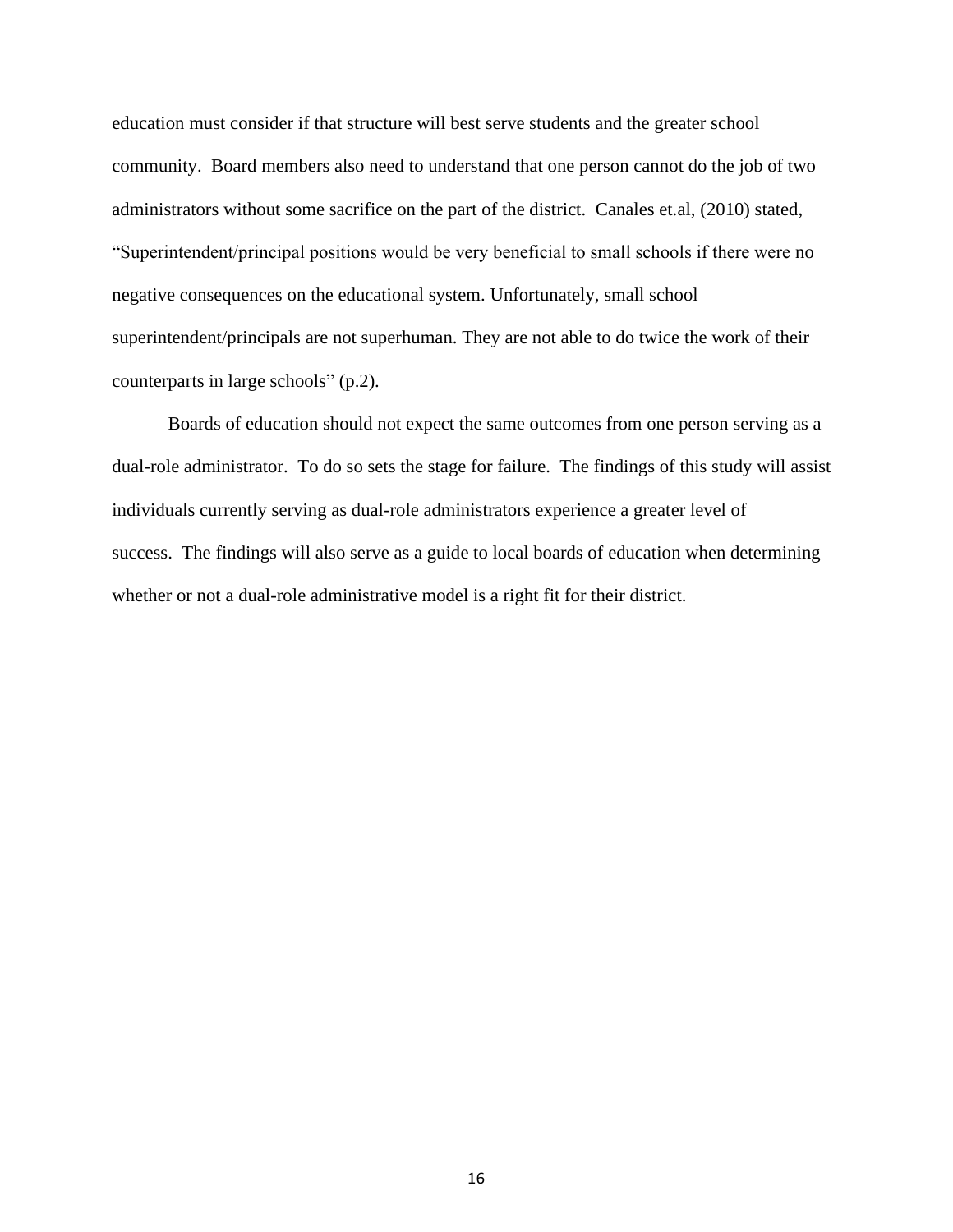#### CHAPTER 3: METHODS

The methodological design for this research project is outlined in detail including the districts and why they were chosen, as well as a description of the collection and analysis of qualitative data for the research question used in this study.

#### **Participants**

The sample for this study consisted of four superintendent-principals serving rural districts in two Intermediate School Districts located Michigan's Upper Peninsula (Table 1). When using qualitative inquiry, the goal is not to develop a generalized view of a population, but rather to develop a detailed exploration of a central phenomenon (Creswell & Guetterman, 2019). When conducting qualitative research, it is typical to study a few individuals or a few cases because studying a large number of cases diminishes the ability of the researcher to provide an in-depth analysis (Creswell & Guetterman, 2019,). Participants were selected using purposeful sampling. Purposeful sampling occurs when researchers intentionally select individuals or sites based on criteria to better understand the central phenomenon they are researching (Creswell & Guetterman, 2019). A range of two to seven superintendent-principals was established using a maximal variation sampling approach. Maximal variation sampling is a strategy that involves the research studying cases or individuals that differ on some characteristic or trait. (Creswell & Guetterman, 2019). The characteristic or trait researched in this study is successful Michigan superintendent-principals serving rural districts in the Upper Peninsula. The criteria used to select participants include high graduation rates, high attendance rates, consistently high student performance on state assessments, stable district finances, and staff retention. An effort was made, based on the selection criteria, to interview individuals at various points in their careers as administrators (beginning, middle of career, and nearing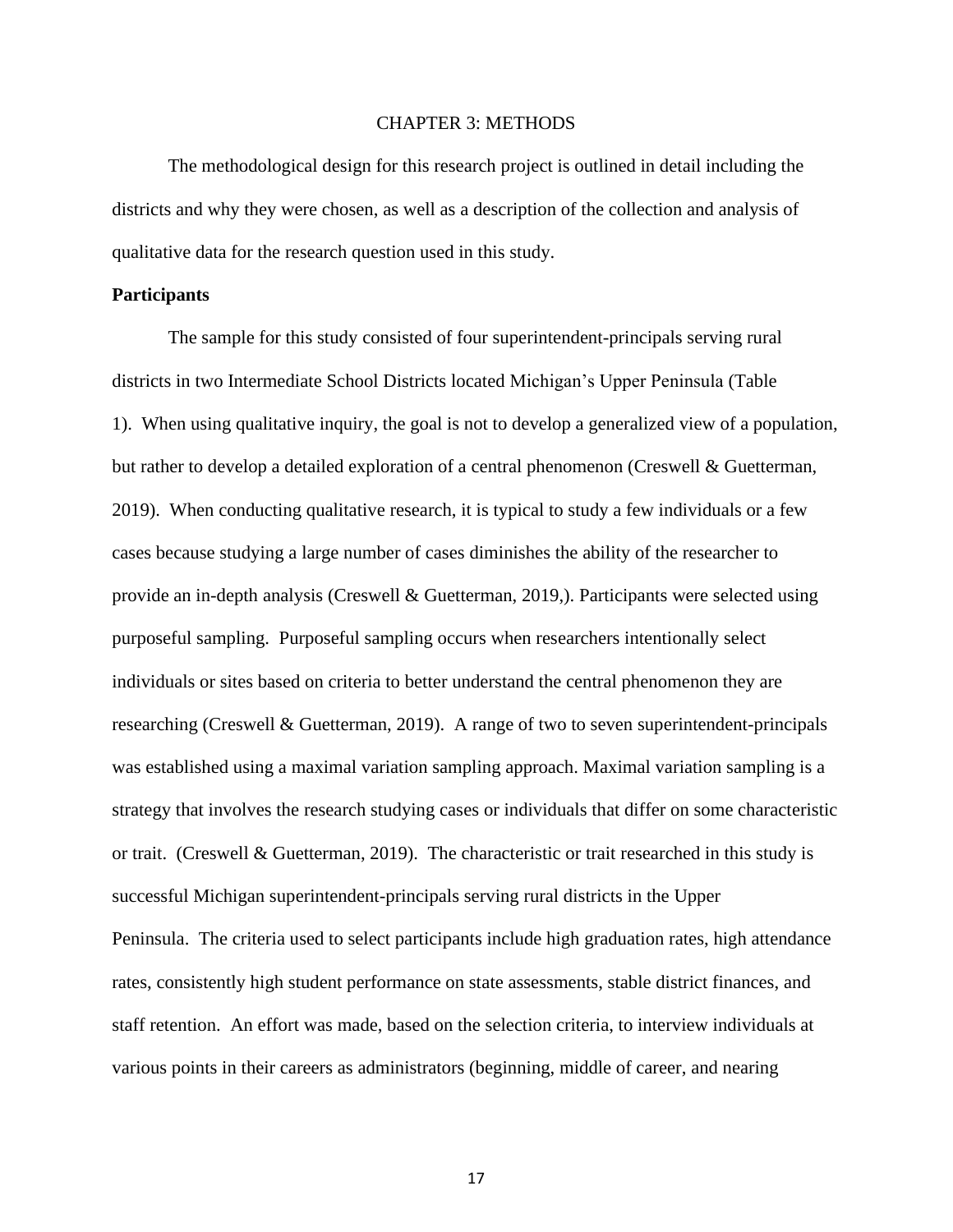retirement) to gain multiple perspectives on the role of dual administrators. Confidentiality of the superintendent-principals and their school districts was maintained in the research study. Participants were contacted via email and phone to invite them to participate in the study, upon which their consent was secured through a prepared consent document (Appendix A). Participants who agreed to participate were interviewed using an interview question protocol (Appendix B). Additionally school board presidents from each district were also contacted via email and phone to invite them to participate in the study, upon which consent was also secured through a prepared consent document (Appendix C). Each board president who participated completed a survey regarding their perceptions of the superintendent-principal position. (Appendix D).

The participants of this study and their respective school districts were each assigned a pseudonym to maintain their confidentiality. A brief description of the background of each participant is included.

Bill Daniels, Pleasant Pines School District:

Mr. Daniels is in his sixth year as the Superintendent-Principal of Pleasant Pines School District. Pleasant Pines School District has a five-year graduation rate of 84% and a fund balance in excess of 30% of the district's revenues. He had no prior experience as an administrator before being hired at Pleasant Pines, but always had a goal of becoming an administrator, sitting in the chair making the decisions.

Stan Lincoln, Arbor Grove School District:

Mr. Lincoln is in his fifth year years as the Superintendent-Principal at Arbor Grove School District. Prior to his time there, he was a principal in a southern Michigan high school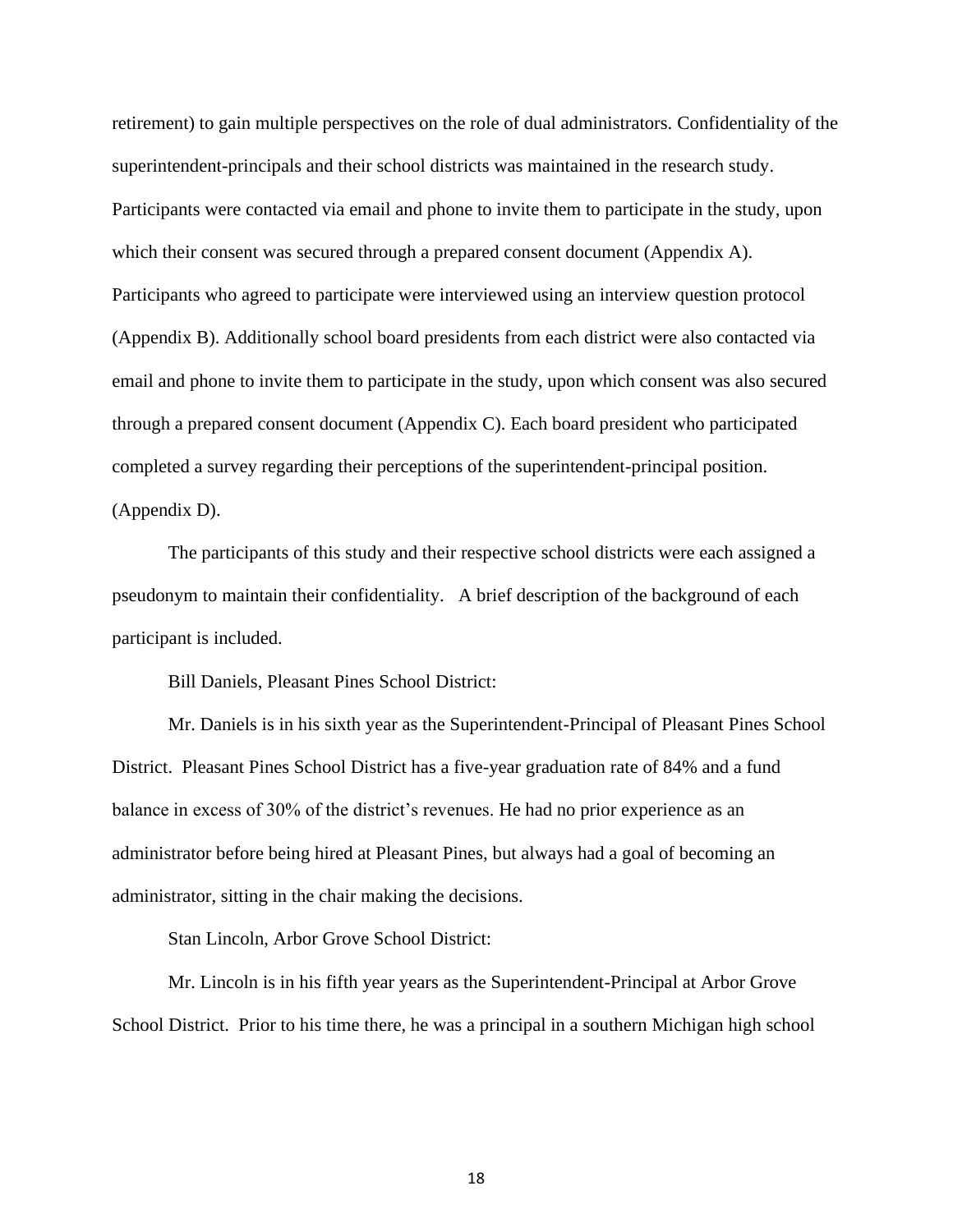for 14 years. The Arbor Grove School District has a five-year graduation rate of 100% and a fund balance of approximately 20% of revenues.

Gina Lewis, Lakeview School District:

Ms. Lewis has served as the Superintendent-Principal at Lakeview School District for six years. The Lakeview School District has a five-year graduation rate of 97% and a fund balance of approximately 12% of revenues. Ms. Lewis served as an elementary principal prior to becoming a superintendent-principal.

Milton "Milt" Bremer, Maple Ridge School District:

Mr. Bremer has served five years as the Superintendent-Principal of the Maple Ridge School District. Prior to that, he was an assistant principal for 1 year in a previous district and principal at Maple Ridge before the district combined positions. The Maple Ridge School District currently has a 20% fund balance as a percentage of revenues and a 100% five-year graduation rate.

| <b>School District</b>                | <b>Intermediate School District</b> |
|---------------------------------------|-------------------------------------|
| <b>Pleasant Pines School District</b> | Eastern Upper Peninsula ISD         |
| Arbor Grove School District           | Eastern Upper Peninsula ISD         |
| Lakeview School District              | Eastern Upper Peninsula ISD         |
| Maple Ridge School District           | Delta-Schoolcraft ISD               |

*Table 1: Research Locations: Rural Upper Peninsula K-12 Districts (Assigned a pseudonym for confidentiality) and their Intermediate School District*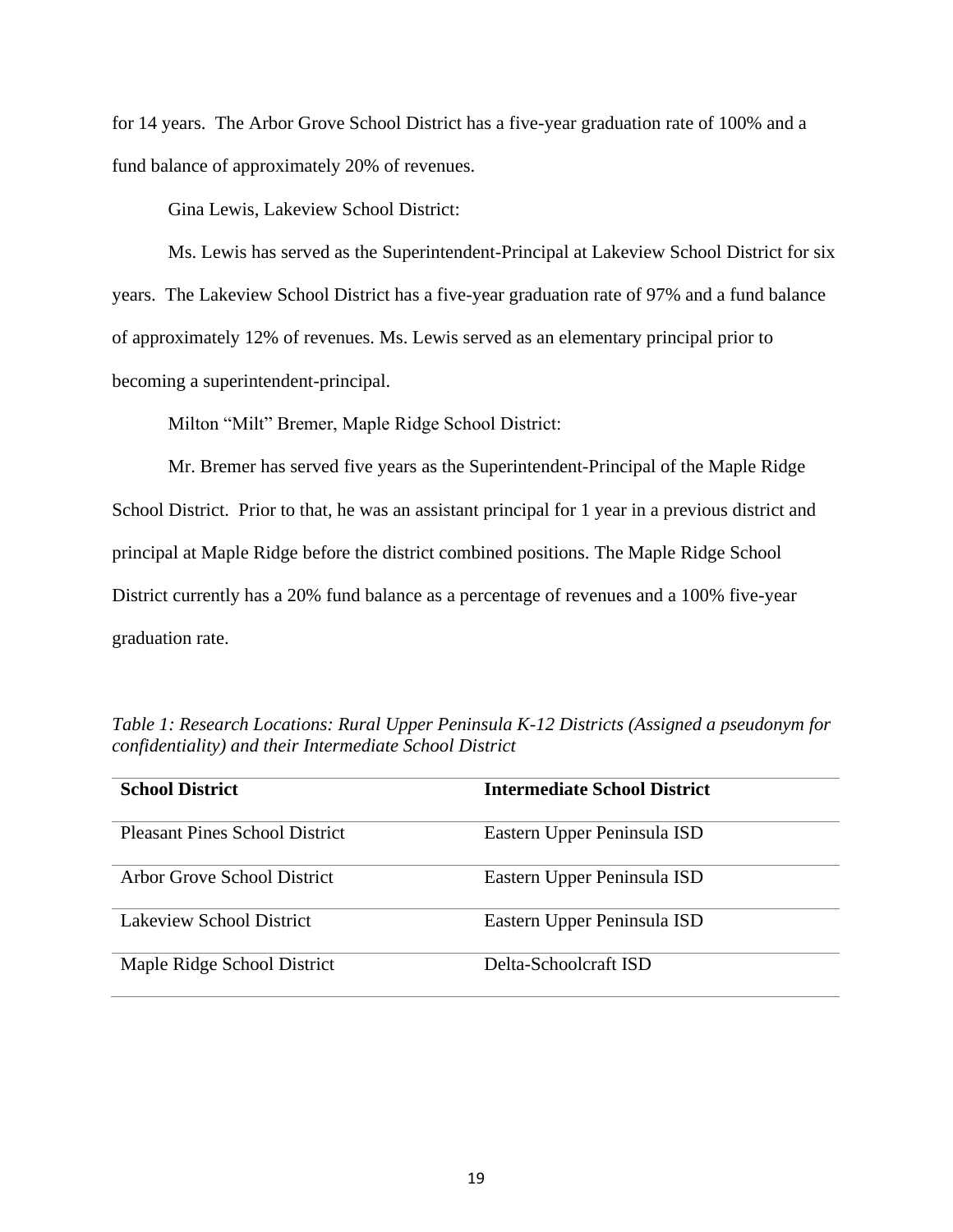#### **Methodological Frame and Analysis Procedures**

The methodology used for this study is a qualitative phenomenological approach. Using a phenomenological approach enables the researcher to identify phenomena based on how they are perceived by the actors in a situation (Lester, 1999). The research in which I engaged involves focusing on the story of the participants. The phenomenological methodology allows the researcher to gain insight through close analysis of the story. In this research study, I used a selective sampling technique to identify potential participants. Individuals serving as superintendent-principals from each Intermediate School District in the Upper Peninsula of Michigan were asked to participate in the study. Participants were selected based on the criteria used to determine successful schools, namely high attendance rates, strong student performance on state assessments, high graduation rates, low suspension or expulsion rates, low staff turnover, and a strong fund balance. I sent an email invitation to identified superintendentprincipals and followed up with a phone call to discuss and confirm their participation in the study. A selective sampling technique was used in this process because it ensured that all participants had relevant experiences related to the issue being researched: the role of the Superintendent-principal in rural school districts who have had success in the position.

The phenomenological methodology enabled the researcher to gather data in a variety of manners. The primary method for gathering data was through interviews with the participants, either in person or via Zoom, Google Meet, or another virtual meeting platform. Interviews consisted of a series of questions (Appendix D) that were recorded, transcribed, and analyzed using phenomenal analysis and coding (Lester, 1999).

The information gathered through the research process was prepared by following a modified version of Moussakas' (1994) recommendations of data analysis. The procedures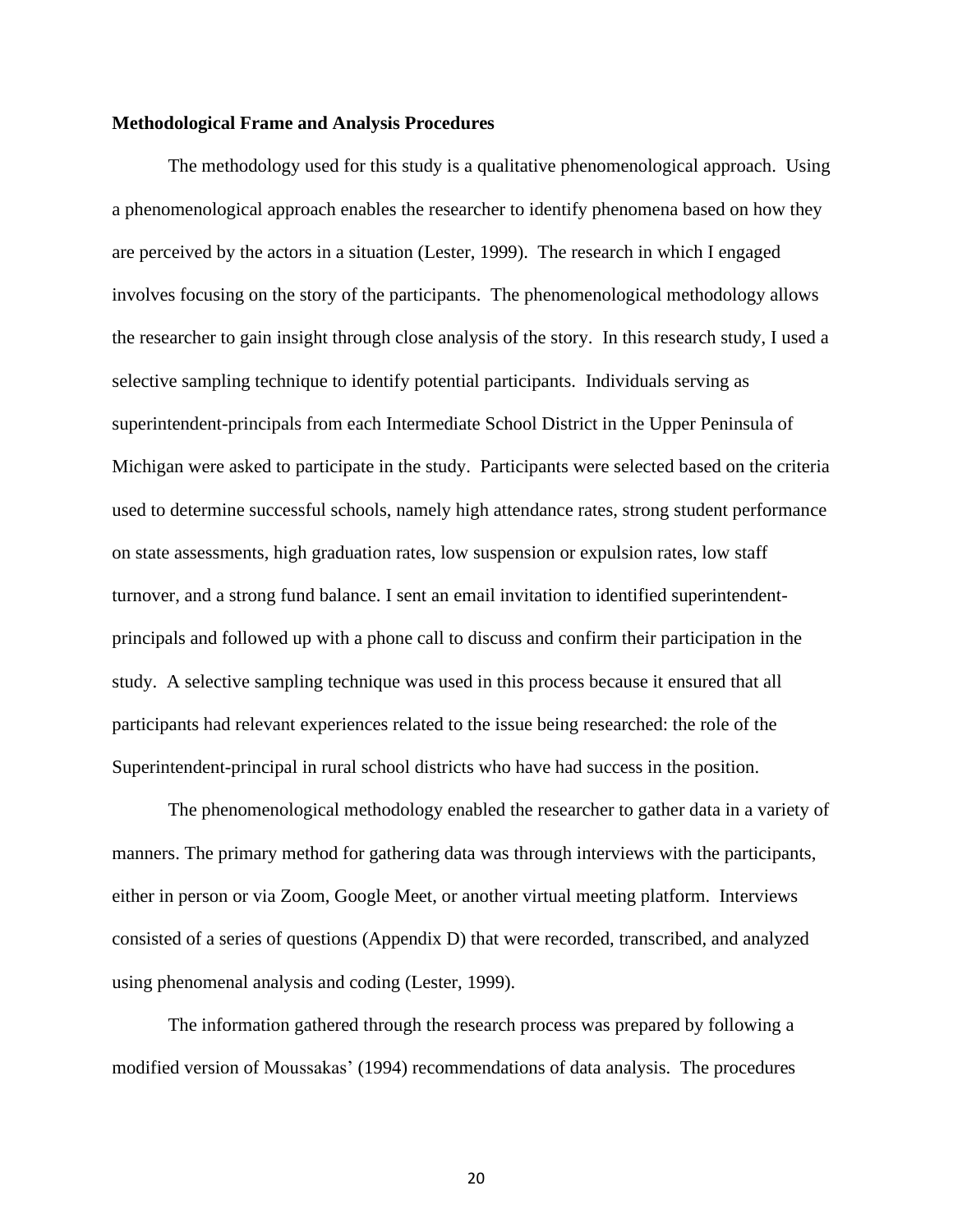involved in this process first included transcribing and analyzing the interviews. The transcribed and analyzed data was further analyzed using Moussakas' (1994) procedures. These procedures included engaging in horizonalizing the data and regarding every horizon, or statement, relevant to the topic, and question, as having equal value. From the horizonalized statements, the data was organized into common categories or themes. Overlapping or redundant ideas were removed (Moustakas, 1994). A thematic coding design was used because it allowed for the data to be condensed and placed into more meaningful categories.

Results of this student can be used by practicing superintendent-principals to strengthen their current professional practices and by boards of education to determine if a dualadministrator structure will best meet the needs of their district and students.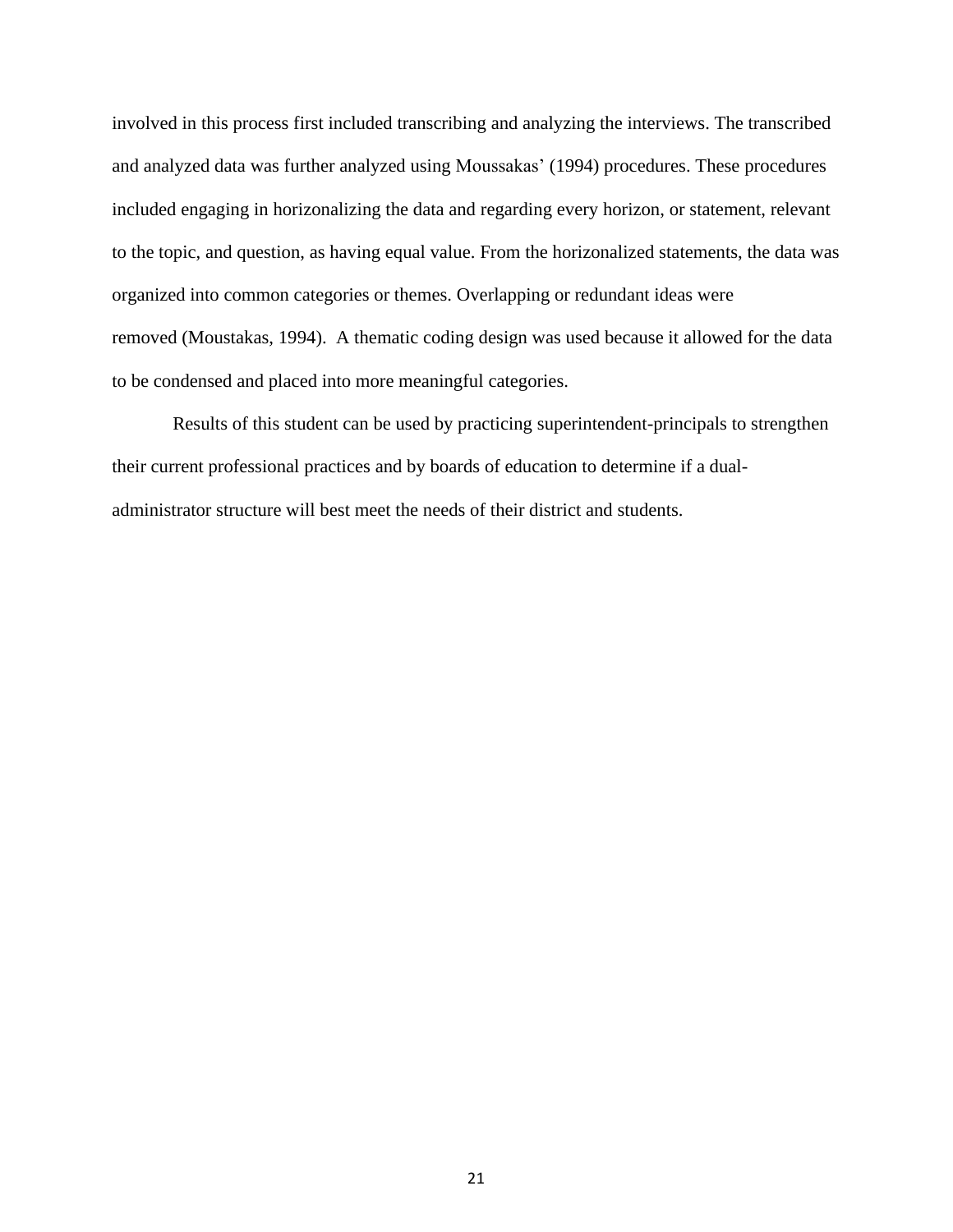#### CHAPTER 4: RESULTS

 This qualitative phenomenological study investigated and analyzed the challenges and successes of superintendent-principals in rural Upper Peninsula of Michigan school districts. The participants in the study, four superintendent-principals, and three school board presidents provided the researcher with data that led to the development of categories, and themes related to the challenges of the dual-role position and the factors leading to their success in the role. The themes that emerged from the research related to superintendent-principals include leadership style, the establishment of trusting relationships, and role ambiguity. The responses to the openended survey administered to school board presidents revealed categories and themes that were somewhat consistent, but mostly inconsistent with the superintendent-principals' perceptions of their respective positions.

Table 2 lists the categories of the leadership theme that was identified and excerpts from participants.

*Table 2: Categories of Leadership Identified by Rural Upper Peninsula of Michigan Superintendent-Principals*

| <b>Leadership Style</b> | <b>Participant Interview Notes</b>                                                                                                                                                  |
|-------------------------|-------------------------------------------------------------------------------------------------------------------------------------------------------------------------------------|
| Servant Leadership      | "I seek to be there for everyone and it is a<br>hard balance act to perform. I roll up my<br>sleeves and work alongside everybody. I<br>find ways to support the staff when I can." |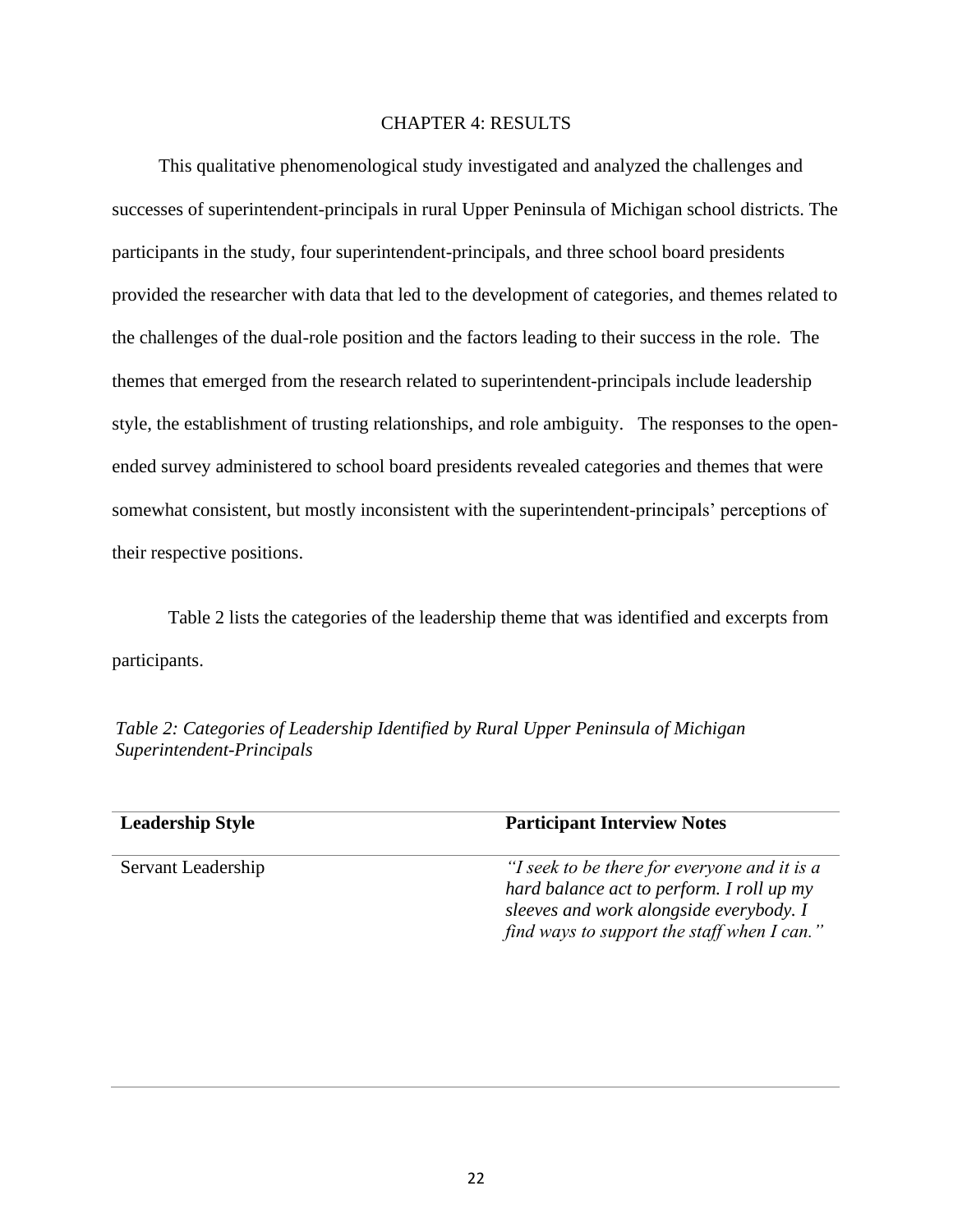| Transformative/Collaborative Leadership | "I used to be more of an authoritative<br>leader but found that to be less productive<br>than I wanted to be, especially in a dual-<br>role position. I seek feedback and<br>information from the staff with the<br>understanding that I need to make the final                       |
|-----------------------------------------|---------------------------------------------------------------------------------------------------------------------------------------------------------------------------------------------------------------------------------------------------------------------------------------|
|                                         | decision."                                                                                                                                                                                                                                                                            |
| Collaborative Leadership                | "I am very much a team person. I don't<br>believe in being an authoritative leader<br>because I don't think that is productive to<br>get positive results for students. I want my<br>team to think openly and freely to work<br>together to address barriers and achieve<br>success." |
| Collaborative Team Approach             | "I have a team-oriented leadership style<br>and view myself as more of a coach to<br>staff." I encourage staff to come to the<br>table with any problems, but also to have<br>solutions in mind."                                                                                     |

Establishing trusting relationships was the second theme that emerged as a part of the study. According to Megan Tschannen-Moran (2013), Trust is a significant factor in successful schools. Schools that have a culture of trust are likely to benefit from members of the school community willingly working together and going beyond the minimum requirements of their positions (Tschannen-Moran, 2013). Table 3 lists the categories of trusting relationships and selected participant excerpts.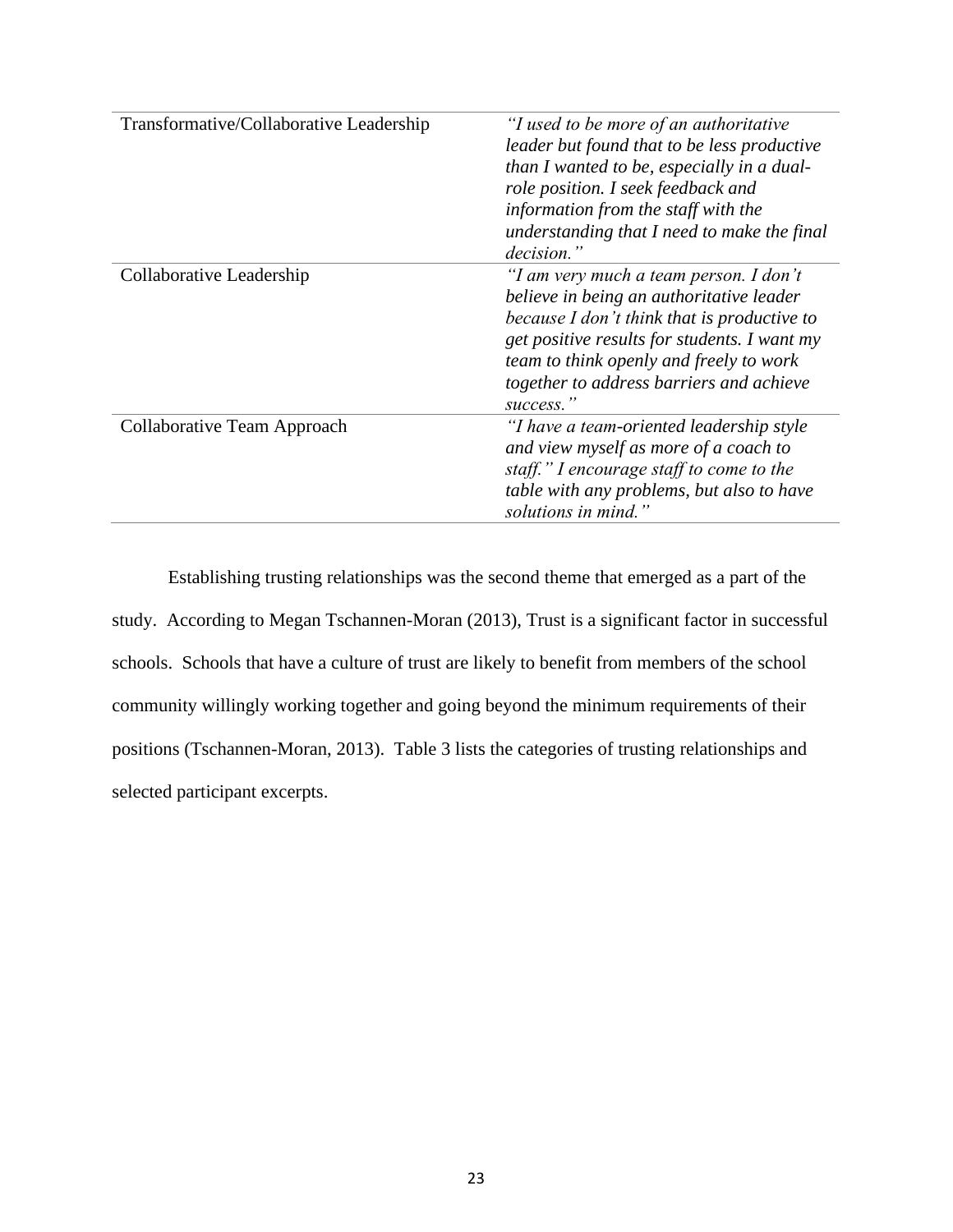# **Table 3**

*Criteria Needed for the Establishment of Trusting Relationships Identified by Rural Upper Peninsula of Michigan Superintendent-Principals*

| <b>Relationship Criteria</b> | <b>Participant Interview Excerpts</b>                                                                                                                                                                                                                                                                                                                                                                                                                               |
|------------------------------|---------------------------------------------------------------------------------------------------------------------------------------------------------------------------------------------------------------------------------------------------------------------------------------------------------------------------------------------------------------------------------------------------------------------------------------------------------------------|
| Honesty and Transparency     | "I have been successful in this role because"<br>my board has supported me. I am open and<br>upfront with them and they appreciate<br>that. The staff is mostly supportive and<br>understands that I may not always have an<br>immediate answer for them but that I will<br>follow through. I walk the walk. I have made<br>it a point to develop and maintain<br>relationships. When people feel respected,<br>valued, and wanted, they will be there for<br>you.' |
|                              | "Sometimes being brutally honest is tough,<br>but people know where I stand."                                                                                                                                                                                                                                                                                                                                                                                       |
| Visibility                   | "Being visible in the school as much as I can<br>has helped immensely in the dual role. I<br>believe I am seen as approachable and I think<br>the staff feels that I understand what is going<br>on in the building."                                                                                                                                                                                                                                               |
| <b>Open Communication</b>    | "One of the factors contributing to my<br>success has been that I have been open with<br>communication with staff, the community, and<br>the board."                                                                                                                                                                                                                                                                                                                |
| Follow-Through               | "I have been the longest-serving"<br>Superintendent-Principal in the district and<br>one of the factors that I believe have<br>contributed to is that I do what I say I will<br>$do.$ "                                                                                                                                                                                                                                                                             |
| Work-Ethic                   | "Work ethic and leadership style have<br>allowed me to be successful. Building<br>relationships with staff and the community is<br>important. I am dedicated and vested in the<br>system and community. I have never asked<br>anyone to do something that she would not do<br>myself."                                                                                                                                                                              |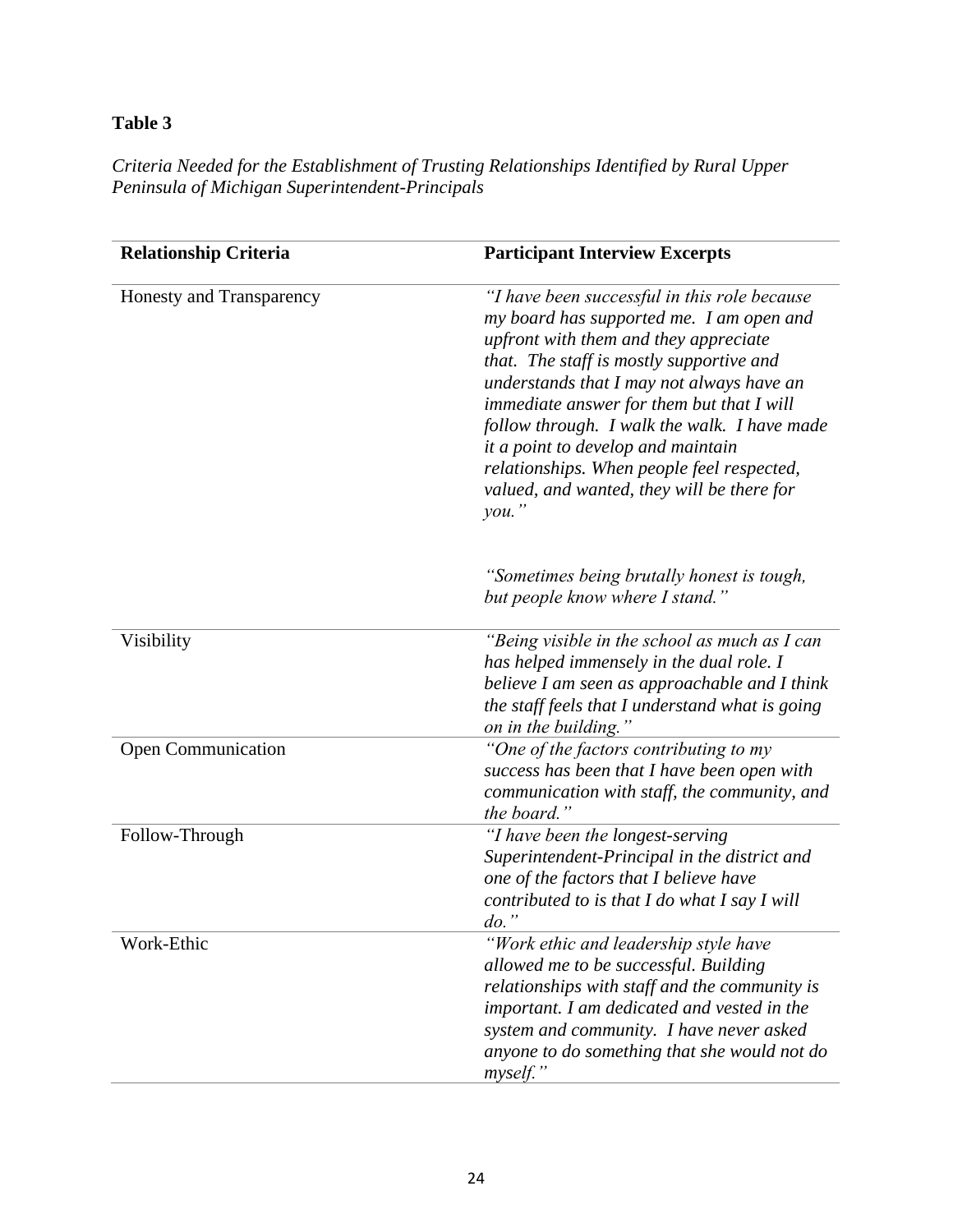The final theme that emerged as a part of the study was role ambiguity. The responses I received from the study participants align with Clark's (2015) research in which he wrote that "the position of superintendent-principal can often blur the job description leaving the administrator to question their true role"(Clark, 2015, p. 57). Table 4 lists the categories of role ambiguity and selected participant excerpts.

# **Table 4**

*Examples of Role Ambiguity Identified by Rural Upper Peninsula of Michigan Superintendent-Principals*

| <b>Example of Role Ambiguity</b> | <b>Participant Interview Excerpts</b>                                                                                                                                                                                                                   |
|----------------------------------|---------------------------------------------------------------------------------------------------------------------------------------------------------------------------------------------------------------------------------------------------------|
| <b>Student Discipline</b>        | "Student discipline is challenging because of<br>the balance of positive relationships with<br>parents, grandparents, and children from the<br>superintendent role, and then having to<br>discipline from the principal role is a delicate<br>balance." |
|                                  | "Disciplining students is tough in this<br>role. On one hand, I have to nurture and<br>guide them and on the other hand, I have to<br>hold them accountable. I feel like I am a<br>father to the whole community. It can be very<br>exhausting."        |
|                                  | "I love the students and interacting with them<br>is one of the benefits of the dual position<br>because I do get to develop relationships with<br>them as a superintendent. This makes it<br>difficult to discipline them."                            |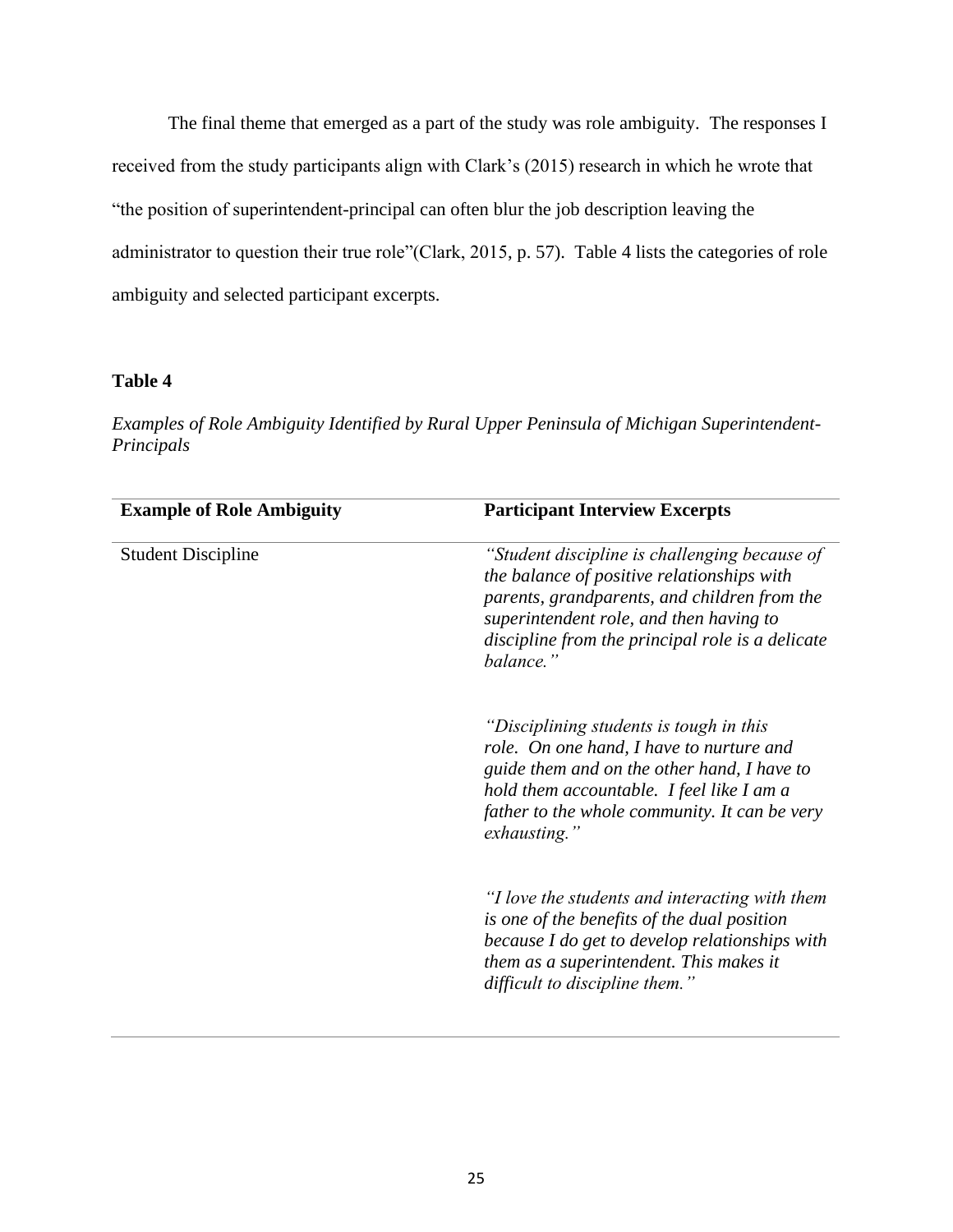| Decision Making: Principal vs.             | "You have to make decisions that you don't<br>fully believe in as a principal but you have to                                                                                                                                                                                                                                             |
|--------------------------------------------|-------------------------------------------------------------------------------------------------------------------------------------------------------------------------------------------------------------------------------------------------------------------------------------------------------------------------------------------|
| Superintendent                             | as the superintendent. It's like having a split<br>personality and can be very unsettling."                                                                                                                                                                                                                                               |
|                                            | "Making budget decisions is the hardest part<br>of my job. The impact on individuals weighs<br>heavily on me. I see the need as the principal<br>and see the dollars and cents as the<br>superintendent."                                                                                                                                 |
|                                            | "The umbrella of the superintendency is<br>always there and is all-encompassing. I<br>would like to be able to think and make<br>decisions without the superintendent<br>barrier."                                                                                                                                                        |
|                                            | "An average day is really hard to distinguish<br>between roles. Could be on a legislative<br>meeting one moment, and another can be<br>helping with a kindergarten student who had<br>an accident. Each day is a balancing act."                                                                                                          |
|                                            | "You can never just focus on one aspect of<br>the position. You have to be able to pivot on a<br>moment's notice constantly throughout the<br>$day$ .                                                                                                                                                                                     |
| <b>Constant Pressure to Meet All Needs</b> | "There are a lot of sleepless nights in this<br>role. I have a desire to do the job well and<br>there is never enough time to do everything<br>the way I would like to."                                                                                                                                                                  |
|                                            | "Our community is small and I am often<br>stopped when I am in public and asked to be a<br>part of different community groups or am<br>asked about getting the school more involved<br>in the community. There really is no<br>separation of work life and personal life. I<br>often feel like I am at the community's beck<br>and call." |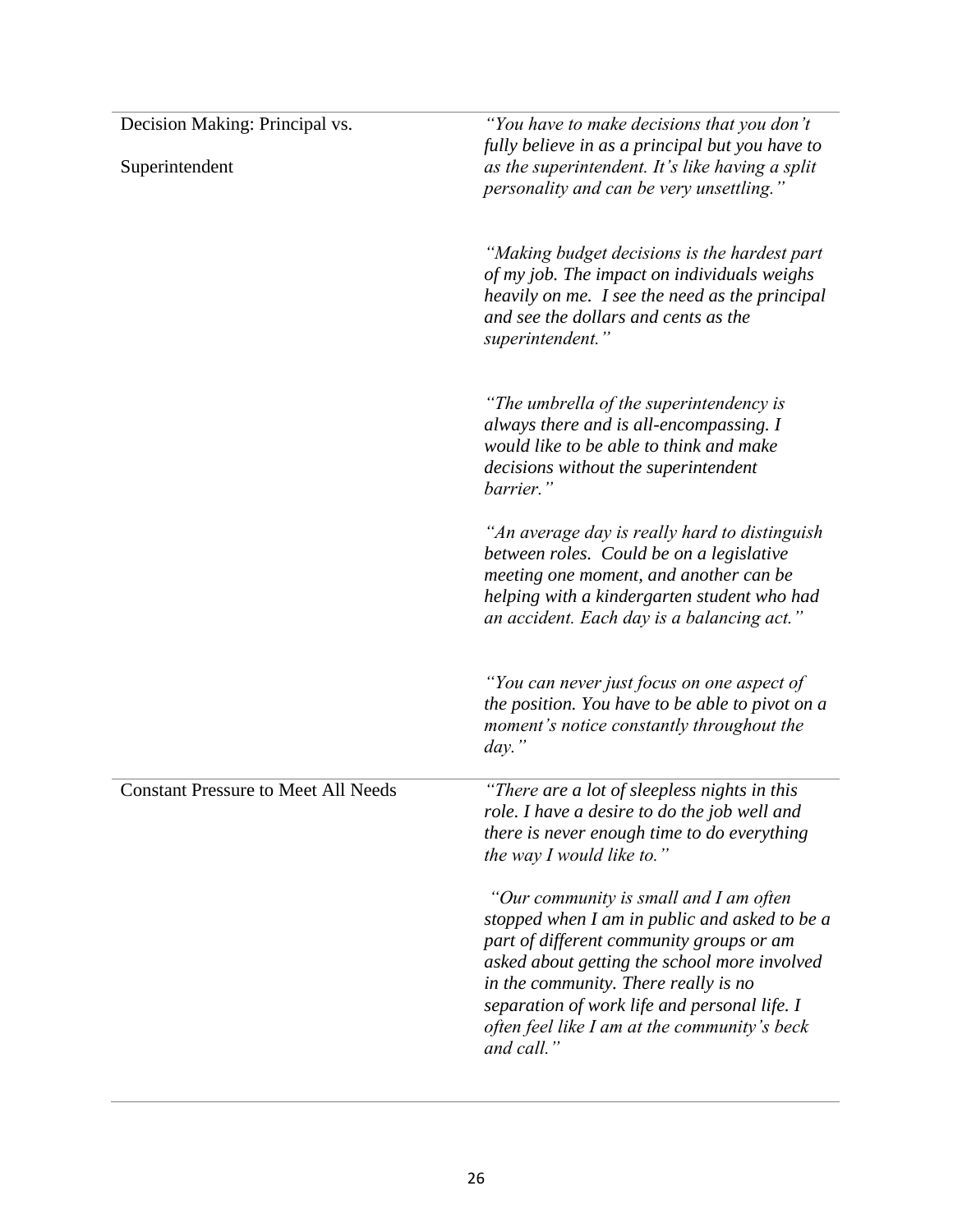*"There is a general feeling of anxiety all of the time because you are always "on" and there is not a lot of time to just sit and think through things."*

*"The community doesn't understand the position. They think I am just a principal and often don't understand when I don't participate in civic groups. My board also doesn't fully understand the time constraints of the position."*

 Another aspect of this study was to gain an understanding of why each district created a dual-administrative position and what the board of education understood the position to be in regards to leadership of the district. When the study participants were asked if they believed their board of education fully understood the complexities of the role, the responses were universal that their boards did not fully understand the challenges and complexities of serving as a rural superintendent-principal. Table 5 provides excerpts from each participant in the study by district related to the level of board member appreciation of the challenges of the dual role of superintendent-principal.

### **Table 5**

*Rural Upper Peninsula of Michigan Superintendent-Principal Perceptions of Board Member Understanding of the Dual Administrative Role*

| <b>School District</b>                | <b>Superintendent-Principal Perception</b>                                                                                                                                                                                                                                       |
|---------------------------------------|----------------------------------------------------------------------------------------------------------------------------------------------------------------------------------------------------------------------------------------------------------------------------------|
| <b>Pleasant Pines School District</b> | "The board does not understand the<br>complexities of the role. I get marked down<br>for not being visible in the public promoting<br>the school. They (the board) still live in a<br>time where school finances were different,<br>school employment is different, and mandates |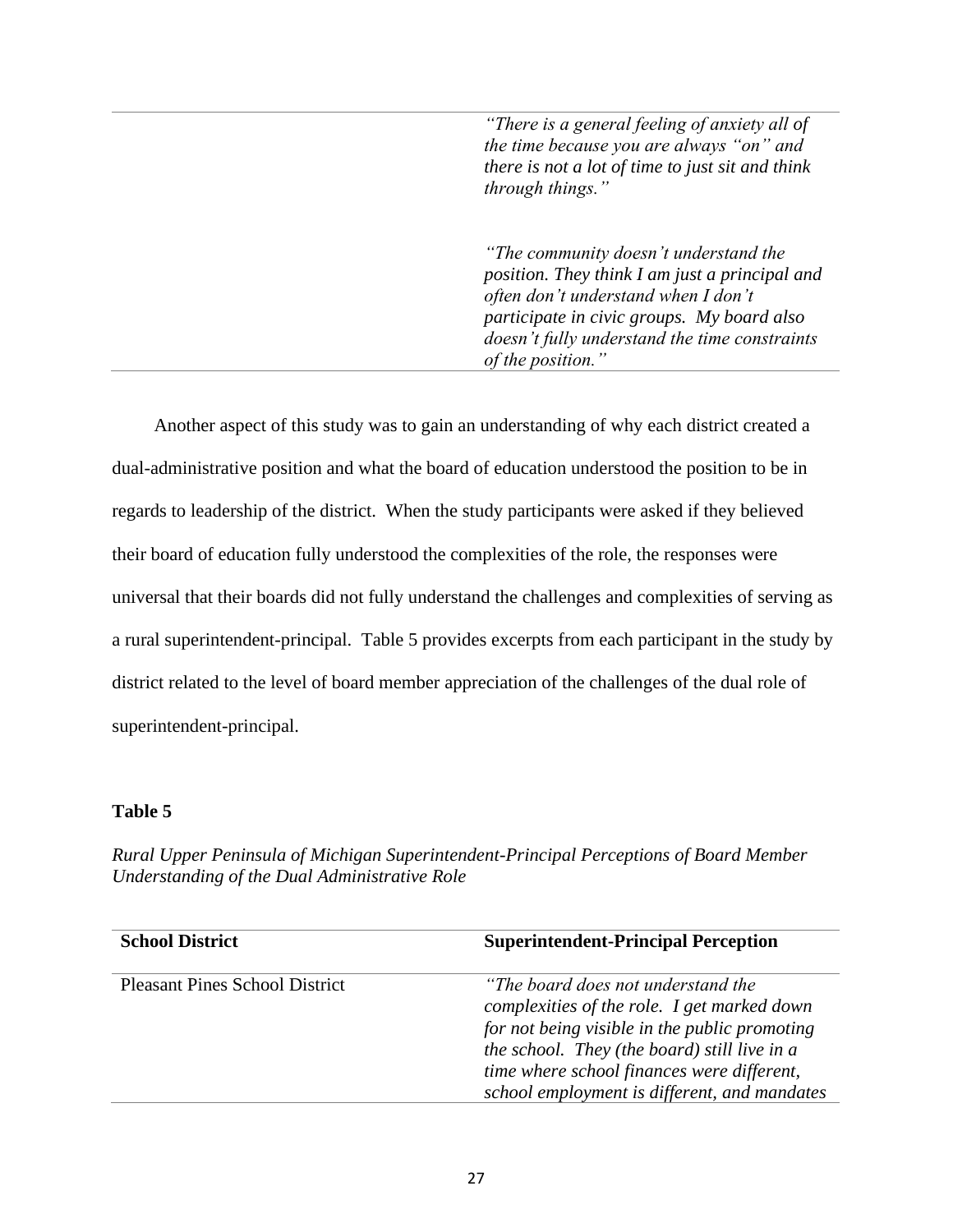|                                    | are different. There are no clearly defined<br>expectations by the board. I plow the snow<br>during the winter and cuts the grass during<br>the summer because it needs to be done and<br>there aren't enough staff members to do it."                                                                                                                                                                                                                                                                                                                                                                                                               |
|------------------------------------|------------------------------------------------------------------------------------------------------------------------------------------------------------------------------------------------------------------------------------------------------------------------------------------------------------------------------------------------------------------------------------------------------------------------------------------------------------------------------------------------------------------------------------------------------------------------------------------------------------------------------------------------------|
| <b>Arbor Grove School District</b> | "The Board of Education does not understand<br>the complexities of the role and doesn't have<br>clearly defined expectations established. The<br>board is a diverse group of people who mean<br>well, but they really don't understand the<br>complexities of having to pivot between the<br>two roles throughout the day."                                                                                                                                                                                                                                                                                                                          |
| <b>Lakeview School District</b>    | "The Board does not understand the<br>complexities of the combined position or the<br>day-to-day challenges. People can't really<br>understand until they live it. Some are<br>starting to understand. I use my weekly<br>Board Brief to outline the increasing<br>challenges and complexities of the<br>position. COVID has made it extremely<br>difficult to get the work done. When I take a<br>day off, I'm really not taking a day off. I'm<br>using it to get work done away from the<br>building. The Board questions why I am<br>emailing them at $4:30$ am. It is very hard to<br>help them understand the duties and<br>responsibilities." |
| Maple Ridge School District        | "I think the board understands the very<br>surface level of the position in terms of the<br>amount of time spent at work. They do not<br>understand the complexities of all the duties<br>and how I need to pivot from one role to<br>another constantly throughout the day."                                                                                                                                                                                                                                                                                                                                                                        |

The data presented in Table 5 is representative of the current research available on districts throughout the United States that employ dual-role administrators. While the board members in such districts might think they understand the complexities of the position, research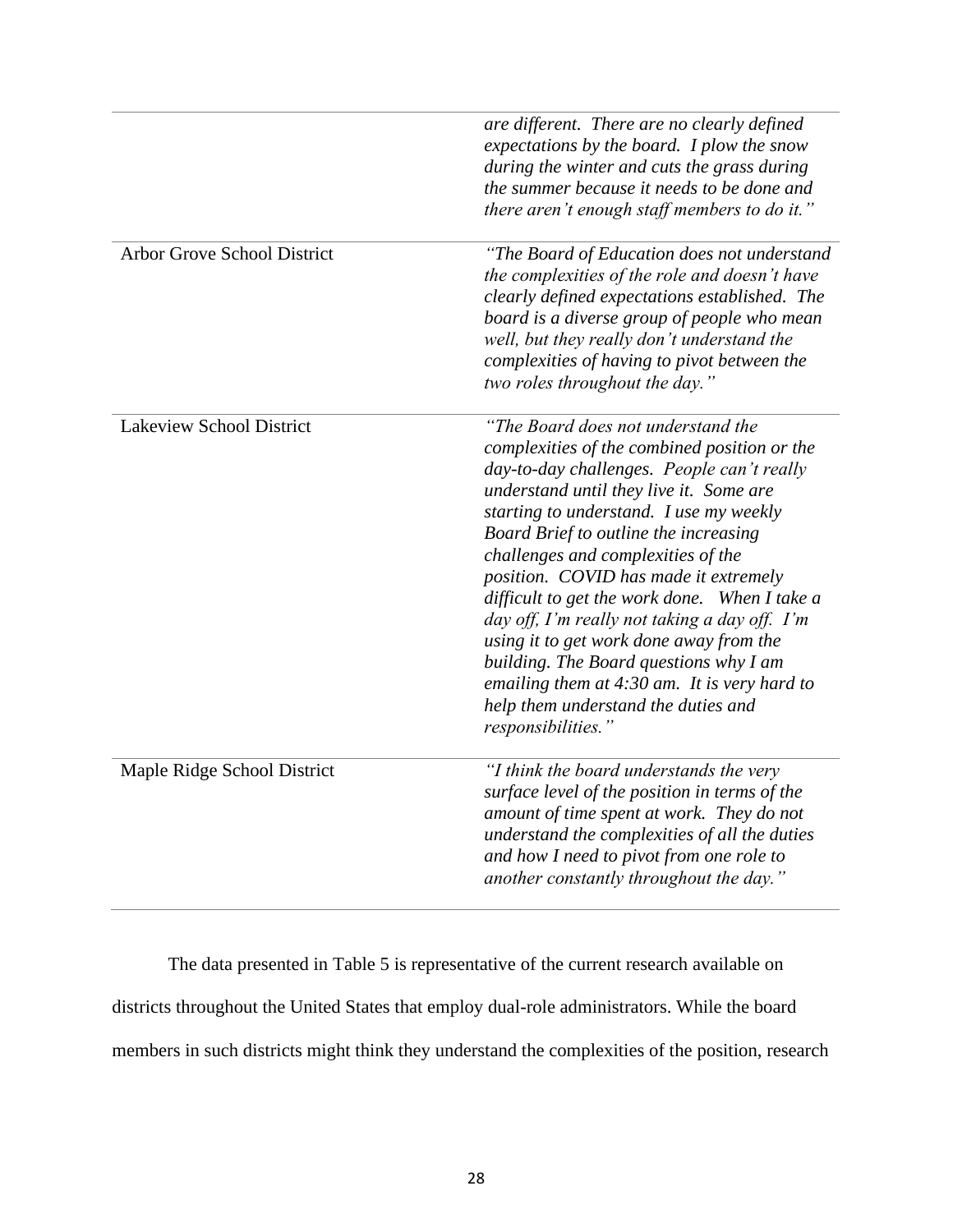has shown that individuals serving as superintendent-principals do not think their respective boards of education have a true understanding of the position (Canales et al., 2010).

The researcher surveyed the board presidents of each district to gain an understanding of why each district employs a dual-role administrator. The questions focused on perceptions of the position, the strengths, and the weaknesses of the dual role administrative position, as well as factors that would cause the district to consider a different administrative structure. Table 6 lists and describes the responses to selected questions from the survey by the district.

# **Table 6**

| Rural Upper Peninsula of Michigan School Board President Perceptions of the Superintendent- |  |  |
|---------------------------------------------------------------------------------------------|--|--|
| <b>Principal Position</b>                                                                   |  |  |

| <b>School District</b> | <b>Survey Question</b>                                                                | <b>Response</b>                                                                                                                |
|------------------------|---------------------------------------------------------------------------------------|--------------------------------------------------------------------------------------------------------------------------------|
| <b>Pleasant Pines</b>  | Why did the board decide to<br>use the Superintendent-<br>Principal Model?            | No response provided                                                                                                           |
| Arbor Grove            | Why did the board decide to<br>use the Superintendent-<br>Principal Model?            | Financial justification due to<br>student and staff population.                                                                |
| Lakeview               | Why did the board decide to<br>use the Superintendent-<br>Principal Model?            | Cost savings due to declining<br>enrollment and it was offered<br>by the superintendent<br>candidate.                          |
| Maple Ridge            | Why did the board decide to<br>use the Superintendent-<br>Principal Model?            | As a small district in order to<br>save money, we had to go to<br>this model. Especially if we<br>could find the right person. |
| <b>Pleasant Pines</b>  | What do you perceive as the<br>strengths of the<br>Superintendent-Principal<br>model? | No response provided                                                                                                           |
| <b>Arbor Grove</b>     | What do you perceive as the<br>strengths of the                                       | Intimate working knowledge<br>of the required daily                                                                            |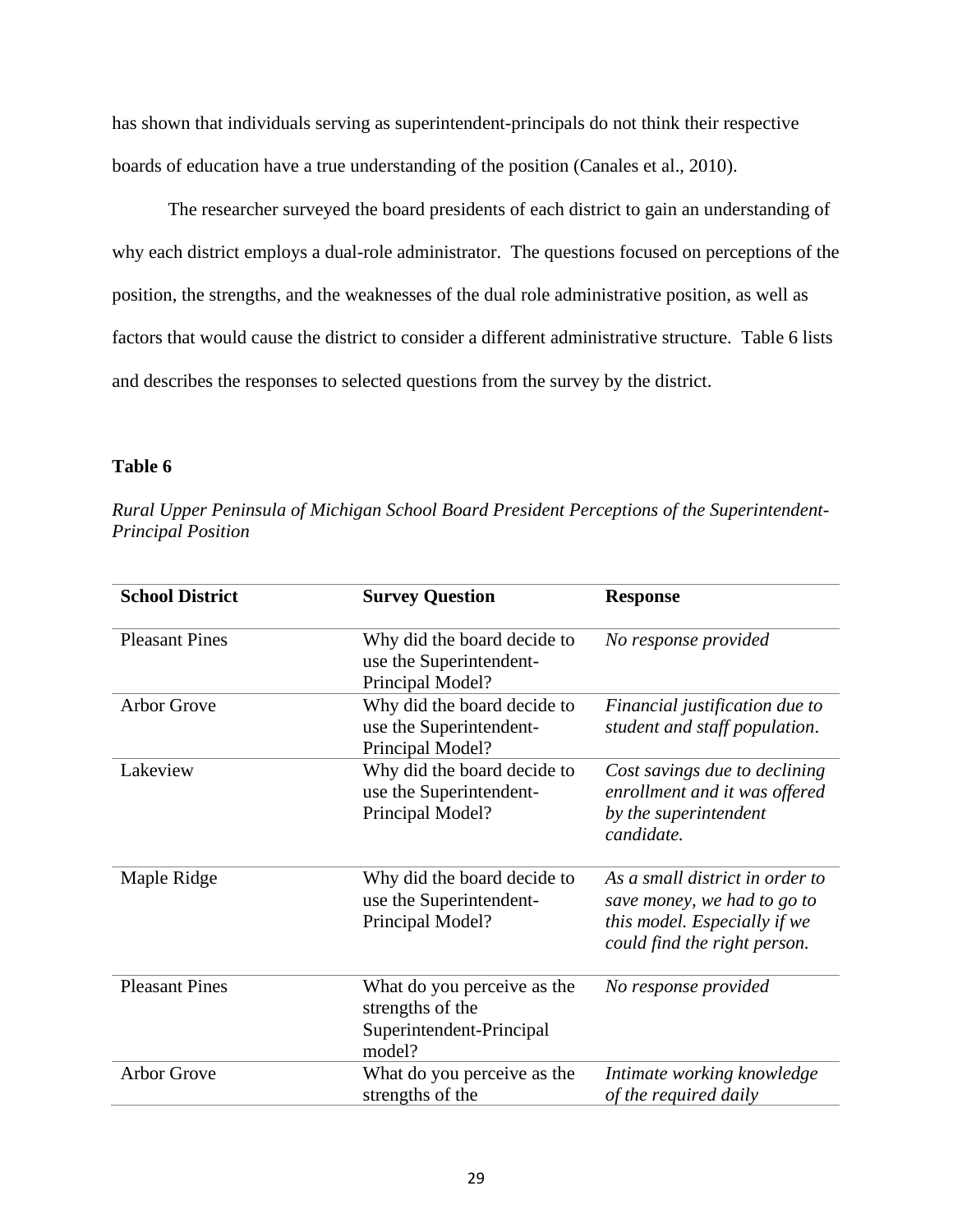|                       | Superintendent-Principal<br>model?                                                                                       | happenings at school<br>(principal role) provides<br>valuable insight into the<br>"bigger" picture as it relates<br>to the role of superintendent.                                   |
|-----------------------|--------------------------------------------------------------------------------------------------------------------------|--------------------------------------------------------------------------------------------------------------------------------------------------------------------------------------|
| Lakeview              | What do you perceive as the<br>strengths of the<br>Superintendent-Principal<br>model?                                    | Cost savings and knowledge<br>of day to day activities of the<br>school are known to the<br>superintendent through<br>principal duties.                                              |
| Maple Ridge           | What do you perceive as the<br>strengths of the<br>Superintendent-Principal<br>model?                                    | Cost savings. The model fits<br>well, especially with the<br>person we have. The<br>individual gets to know the<br>staff and students better by<br>having so many different<br>hats. |
| <b>Pleasant Pines</b> | What do you perceive as the<br>challenges of the<br>Superintendent-Principal<br>model?                                   | No response provided                                                                                                                                                                 |
| <b>Arbor Grove</b>    | What do you perceive as the<br>challenges of the<br>Superintendent-Principal<br>model?                                   | One must wear many hats in<br>this role and it takes time and<br>energy from any individual.                                                                                         |
| Lakeview              | What do you perceive as the<br>challenges of the<br>Superintendent-Principal<br>model?                                   | Too much on the plate for one<br>person to manage; not able to<br><i>focus energy.</i>                                                                                               |
| Maple Ridge           | What do you perceive as the<br>challenges of the<br>Superintendent-Principal<br>model?                                   | A person can get overloaded.                                                                                                                                                         |
| <b>Pleasant Pines</b> | What factors would lead your<br>board to move to an<br>administrative model with a<br>superintendent and a<br>principal? | No response provided                                                                                                                                                                 |
| <b>Arbor Grove</b>    | What factors would lead your<br>board to move to an<br>administrative model with a<br>superintendent and a<br>principal? | A significant increase in<br>student/staff population<br>would directly impact the role                                                                                              |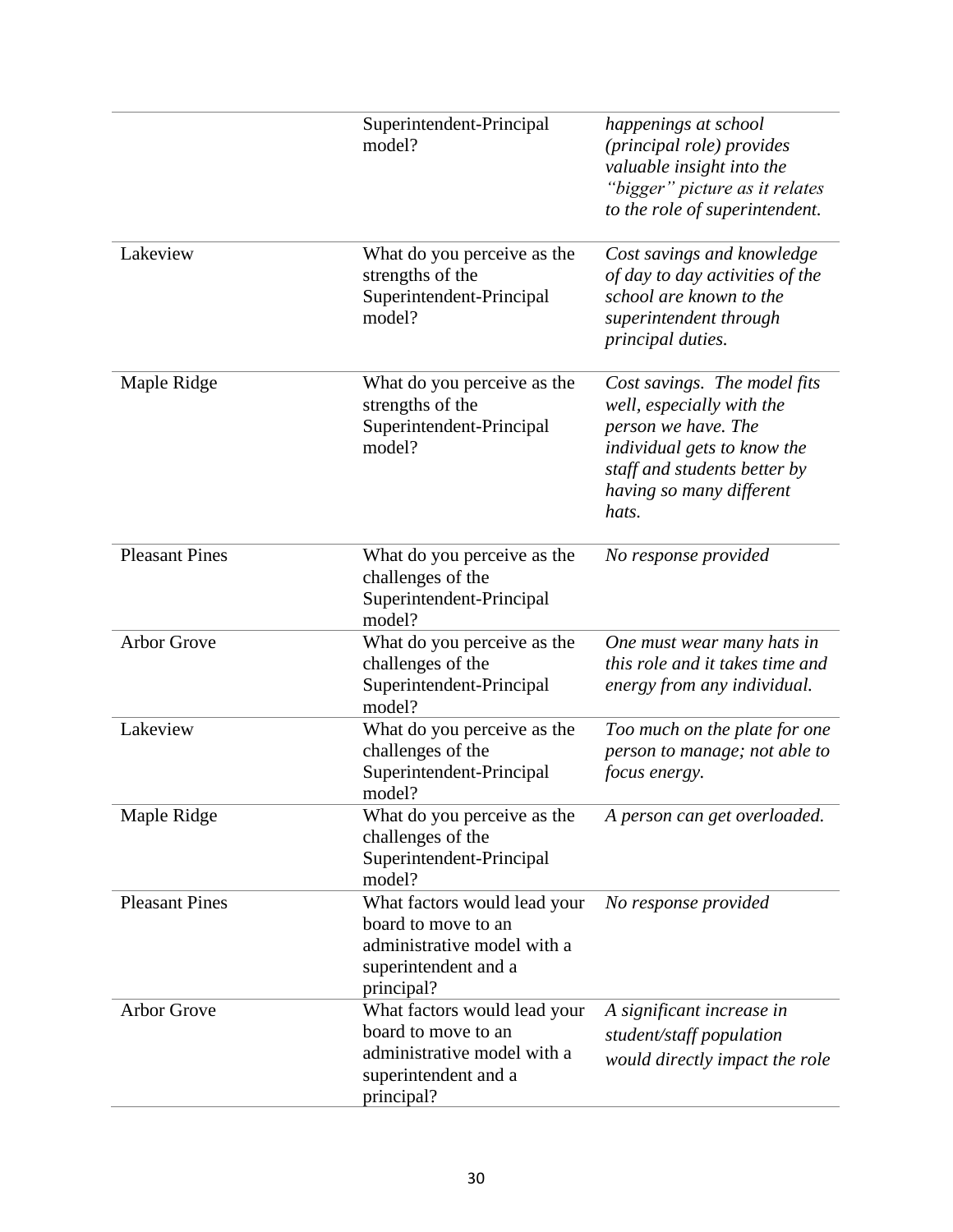|             |                                                                                                                          | of the<br>Superintendent/Principal.                                                                                                                                                                                        |
|-------------|--------------------------------------------------------------------------------------------------------------------------|----------------------------------------------------------------------------------------------------------------------------------------------------------------------------------------------------------------------------|
| Lakeview    | What factors would lead your<br>board to move to an<br>administrative model with a<br>superintendent and a<br>principal? | The observed stress level of<br>super/principal. The<br>knowledge that the<br>superintendent's duties do not<br>take place during hours. High<br>volumes of issues that need to<br>be addressed at the principal<br>level. |
| Maple Ridge | What factors would lead your<br>board to move to an<br>administrative model with a<br>superintendent and a<br>principal? | If our student count went high<br>enough, that would force us<br>to hire more staff and then<br>possibly move to a different<br>administrative model.                                                                      |

The results from the survey administered to Board of Education Presidents of districts that employ a superintendent-principal are consistent with research collected as a part of this study. According to Curry and Wolf (2017), districts that employ a dual-role administrator often do so because of financial constraints, not because they believe that such a position will result in greater student achievement or school performance. As indicated from the survey results, the primary factor for employing a superintendent-principal is not related to student achievement, but rather focuses solidly on the need to realize financial efficiencies. The need to focus on finding financial efficiencies to remain solvent has forced rural Upper Peninsula of Michigan School Districts to eliminate or combine key positions to the detriment of what educators know to be in the best interests of students. It is difficult to fault rural Upper Peninsula of Michigan Boards of Education for these decisions, as they likely have little choice but to combine positions or further reduce instructional staff and services for students. The rural districts selected to participate in this study would, if student count increased, and they had greater financial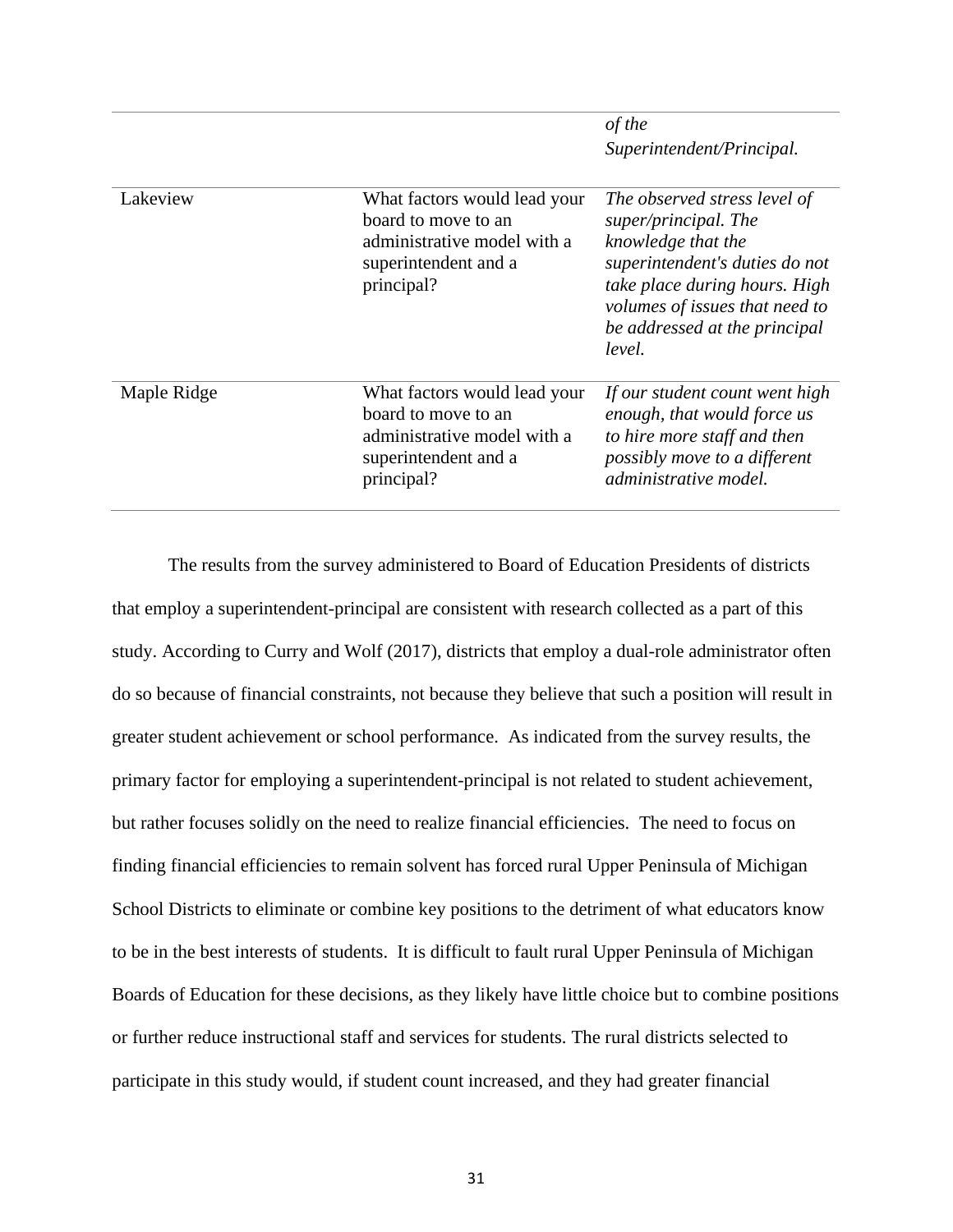resources employ a superintendent and a principal, rather than keeping the combined position. At the current time, the funding structure in the State of Michigan, which uses a foundation grant based on a district's student population as the most significant source of revenue for school districts, is not designed to allow that to happen. There have been multiple studies conducted in the last decade, most notably the School Finance Research Collaborative (SFRC) study that have found the state's funding structure for public education to be inadequate.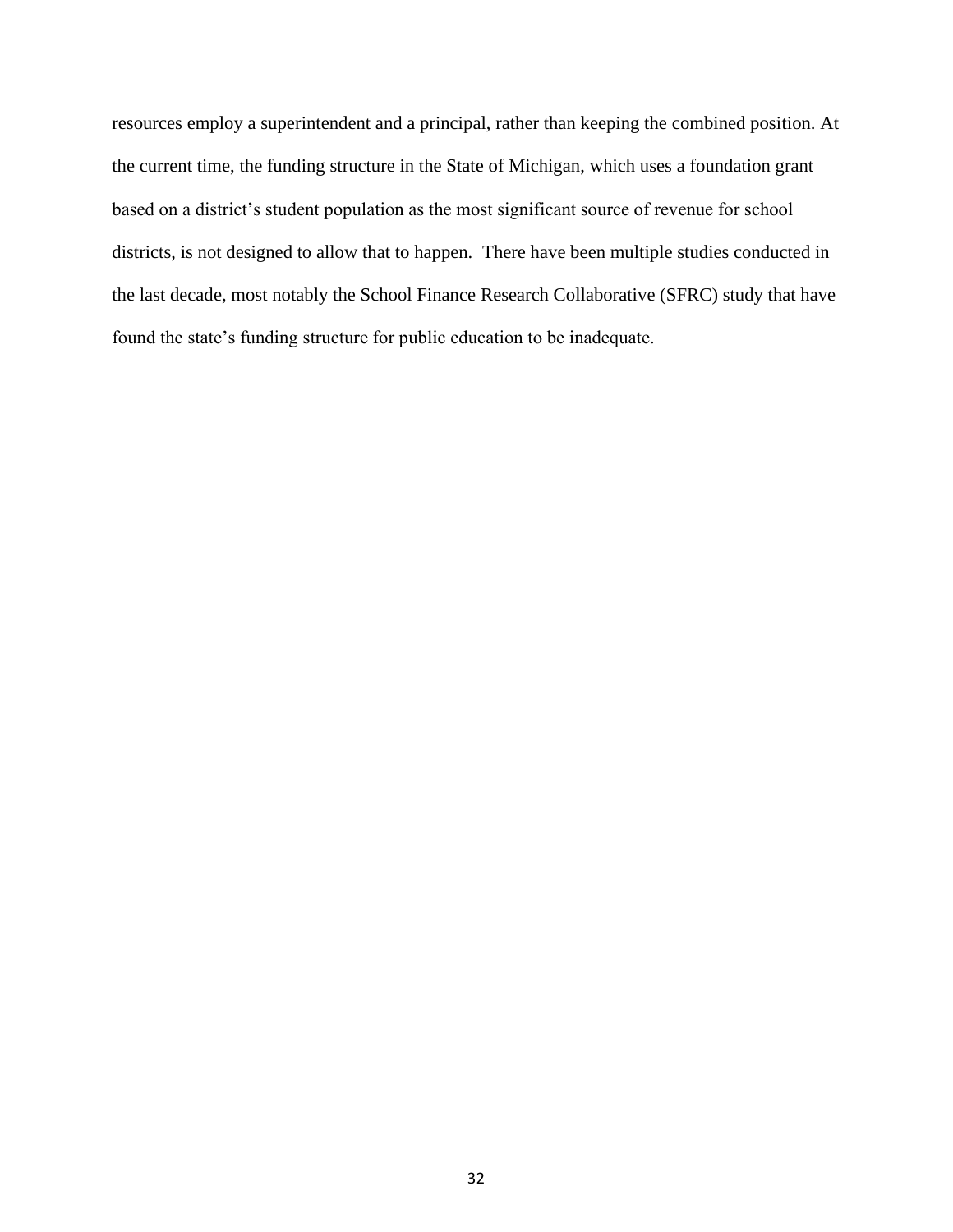#### CHAPTER 5: DISCUSSION AND SUMMARY

# **Limitations**

This study did have limitations that must be considered when applying the results and conclusions to other districts in different regions and states. The researcher attempted to include districts from each Intermediate School District throughout the Upper Peninsula of Michigan. Unfortunately, due to various reasons, that did not happen. Had districts from Intermediate School districts in the Western and Northern Upper Peninsula participated in the study, the results may have yielded a more global view of the challenges and successes of superintendent-principals. The results of this study may not apply to all regions of the State of Michigan or other states in the nation. The socio-economic conditions of the Upper Peninsula may not be replicated in other parts of the state or country. Additionally, the lack of resources (financial, human resources, student support services, etc.) faced by rural Upper Peninsula School Districts might not be as acute in other regions.

#### **Discussion**

Successfully leading rural school districts as a dual role administrator requires a special set of skills. The research question for this study focused on the challenges and practices of rural Upper Peninsula of Michigan superintendent-principals that led to success in the dual role position. Four individuals currently serving as superintendent-principals in districts located in the Upper Peninsula of Michigan agreed to participate in this study.

The challenges of serving as a superintendent-principal are numerous and often overwhelming. Unlike single role administrative positions, there is not a hierarchy of administrative positions and the rural superintendent-principal must handle the duties of a superintendent, special education director, principal, curriculum coordinator, human resources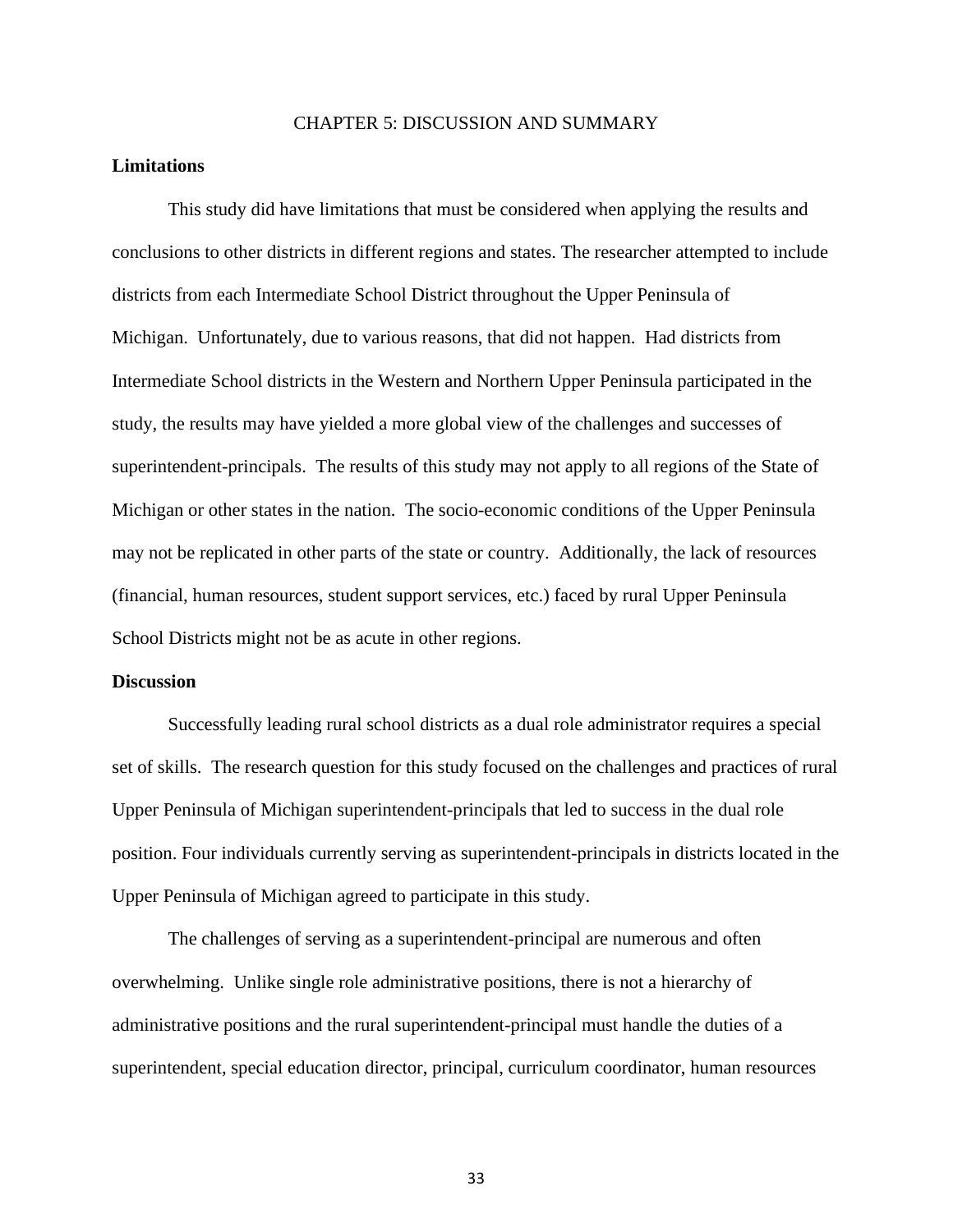director, and community liaison all while providing leadership and support to a building of students and staff. The plethora of duties that must be managed by one individual results in long days, high levels of stress, and little time for self-care. The individuals who participated in this study all cited these factors as challenges facing them in their current positions and reasons why they would potentially leave their districts to seek a single administrative role.

The practices of rural superintendent-principals that have resulted in success include being visible, transparent, a collaborative leadership style, and clear communication to stakeholders, taking time to develop relationships, and cultivating a sense of community within the school. All of these practices take time and none are easily achieved. The participants in the study all cited that being visible in their schools greatly assists with the development of relationships, improves communication with their staff, and led staff to have greater buy-in to initiatives introduced because they felt that the administration had an understanding of what was happening in the building.

Transparency was another practice cited by all of the participants in the study that was a factor in their success. One of the participants, in referring to the importance of transparency, stated that "his word was his bond" and that remembering he is the only administrator in the building is important because if he loses the trust of the staff because he is not being transparent, he would fail as a leader (B. Daniels, personal communication, October 5, 2021). Another participant, in discussing the importance of transparency stated, "I am open and upfront with them and they appreciate that. The staff is mostly supportive and understands that I may not always have an immediate answer for them but that I will follow through. I walk the walk" (S. Lincoln, personal communication, October 27, 2021). All participants in the study indicated that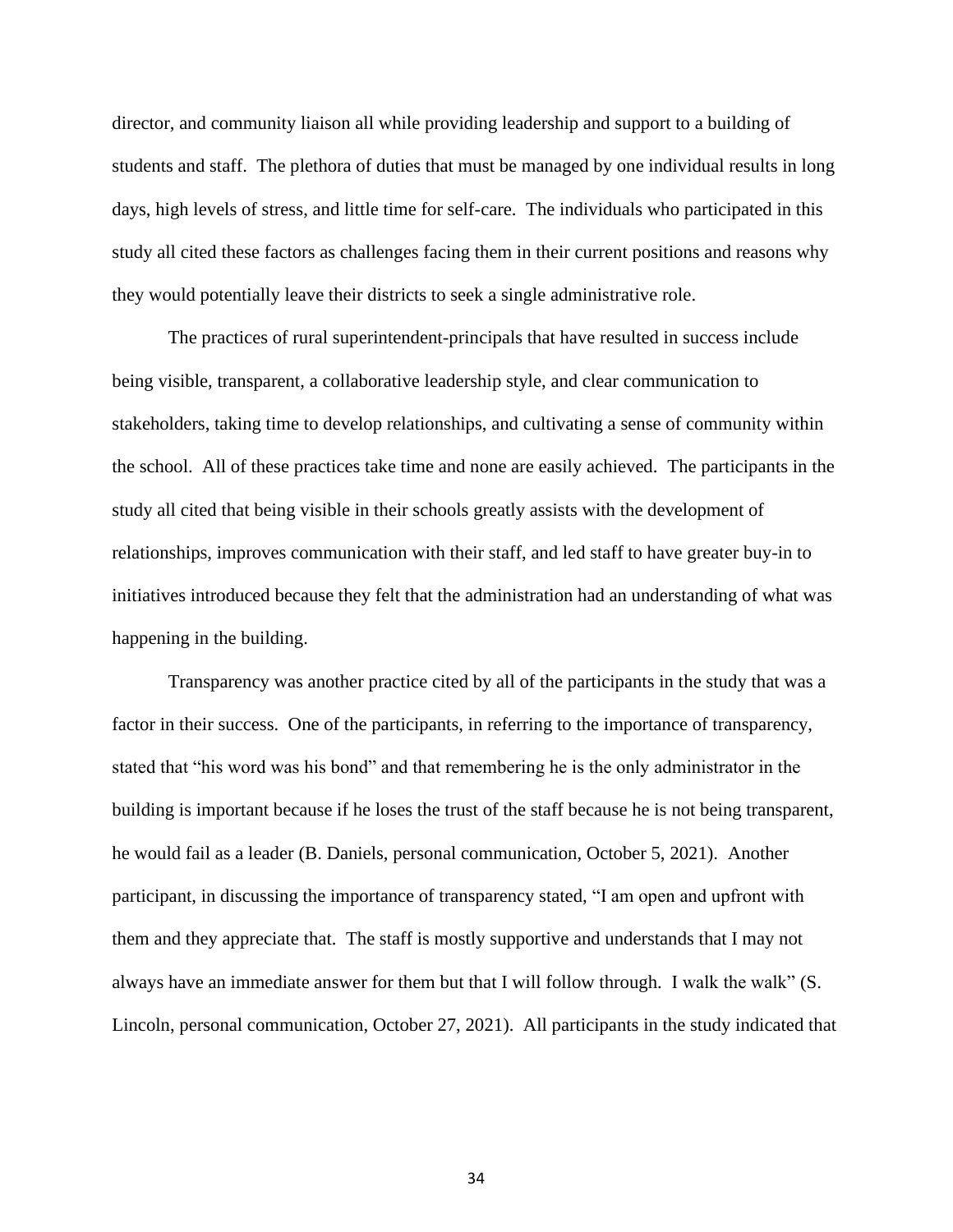practicing transparency is not only a must for working with the school staff and board of education, but it is also essential when interacting with the community.

The most important element that contributes to the success of rural superintendentprincipals appears to be the individual's leadership style. All participants in the study referred to building a collaborative team approach to leadership. This approach is most commonly associated with the servant leadership model, in which the leader has an innate desire to provide leadership through service to the individual which she or he leads. This type of leadership requires the individual to invest in the organization through developing relationships, listening and communicating, and developing a shared mission and vision of what the organization can and will be. The servant leadership approach to school leadership is time-consuming and must be done purposefully. In his book, *The Servant as Leader*, Robert Greenleaf (2015) identifies the importance of listening, empathy, awareness, foresight, stewardship, persuasion, and conceptualization as key elements of the servant leader. Successful superintendent-principals demonstrate these characteristics and embody them in their daily work and interaction with school stakeholders.

#### **Conclusion**

The results of this study have shown that serving as a superintendent-principal in rural Upper Peninsula of Michigan school districts requires individuals to possess a leadership style that embraces collaboration, transparency, the ability to pivot almost seamlessly from the role of the principal to the role of the superintendent constantly, and elements of the servant-leadership model, such as a willingness to work alongside school staff when there is a need if they are to be successful in their role. It also requires boards of education to carefully consider whether a dualadministrative role is right for their district and the needs of students, staff, and the community.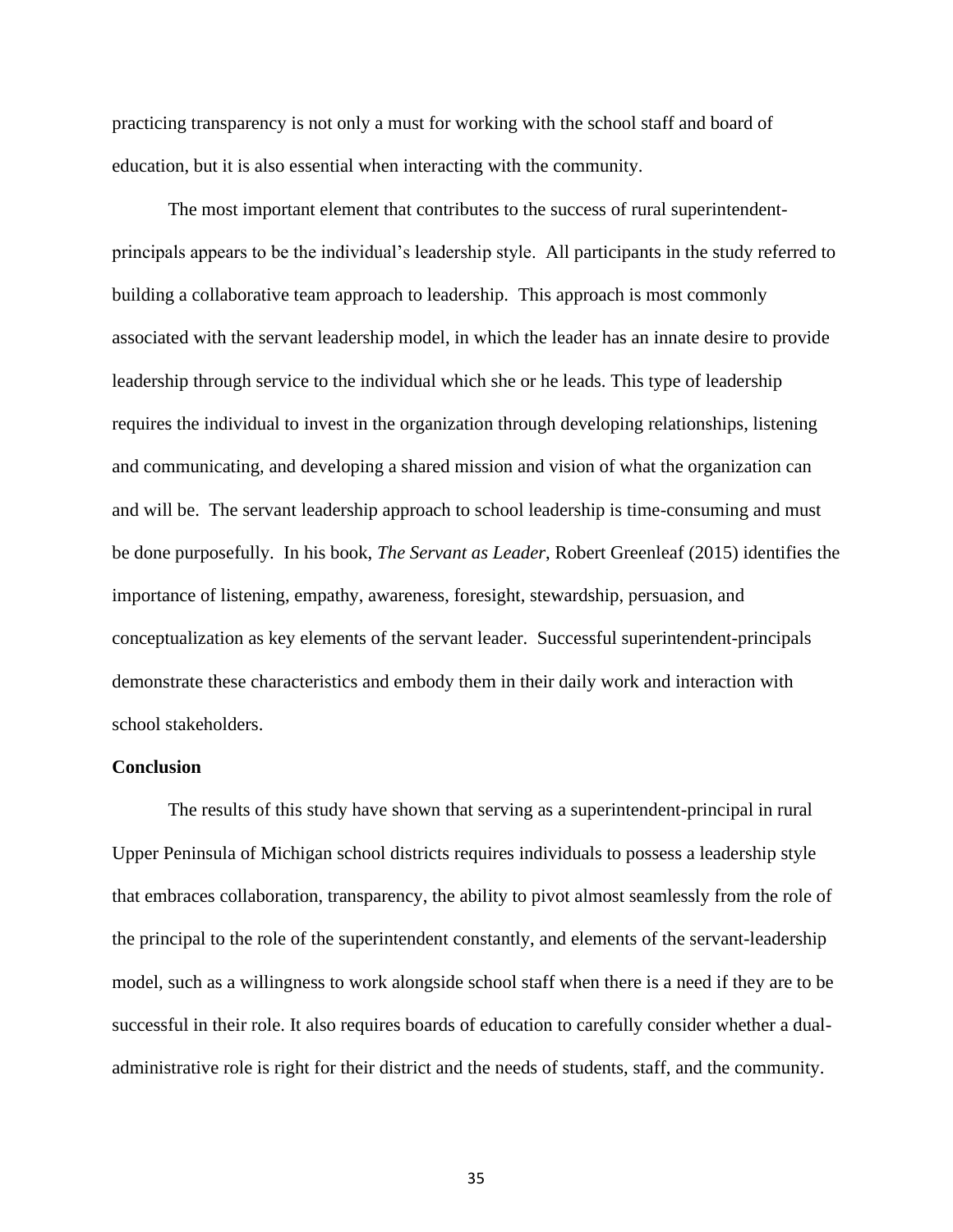It is recommended that boards of education carefully consider the impact of moving to a dualrole administrative structure and weigh the benefits (cost savings) against the drawbacks of combining administrative responsibilities, namely the impact on students, staff, and the community.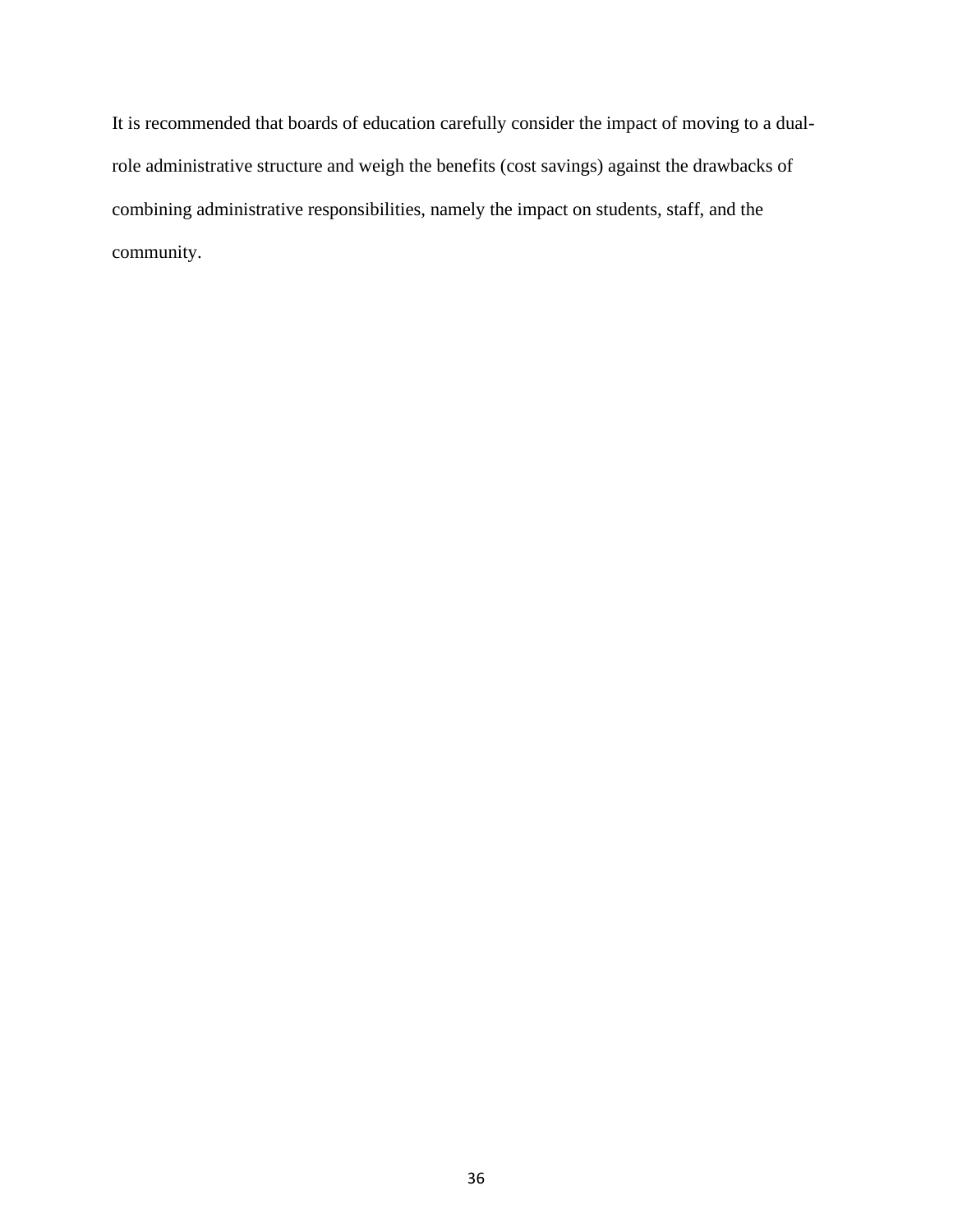#### REFERENCES

- American University School of Education. (2020, April 6). Education policy issues in 2020 and beyond [Blog Article]. American University. Retrieved June 19, 2021, from https://soeonline.american.edu/blog/education-policy-issues
- Arnold, M. L. (2000). Rural schools: Diverse needs call for flexible policies. Mid-Continent Regional Educational Lab. http://www.mcrel.org
- Arnold, M. L. (2004). Guiding rural schools and districts: A research agenda. Institute of Educational Sciences.
- Canales, M., Tejeda-Delgado, C., & Slate, J. R. (2010). Superintendents/principals in small rural school districts: A qualitative study of dual roles (Vol. 5, No. 1) [Report]. *International Journal of Educational Leadership Preparation.*

https://www.ncpeapublications.org/attachments/article/55/m33853.pdf

- Center for Educational Performance and Information. (2021). Our schools at a glance. MiSchoolData. Retrieved June 13, 2021, from https://www.mischooldata.org/
- Clark, C. (2015). Roles, responsibilities, and experiences of rural superintendent-principals [Doctoral dissertation, University of North Dakota]. UND Scholarly Commons. https://commons.und.edu/theses/1883
- Creswell, J. W., & Guetterman, T. C. (2019). Educational research: Planning, conducting and evaluating quantitative and qualitative research (6th ed.). Pearson.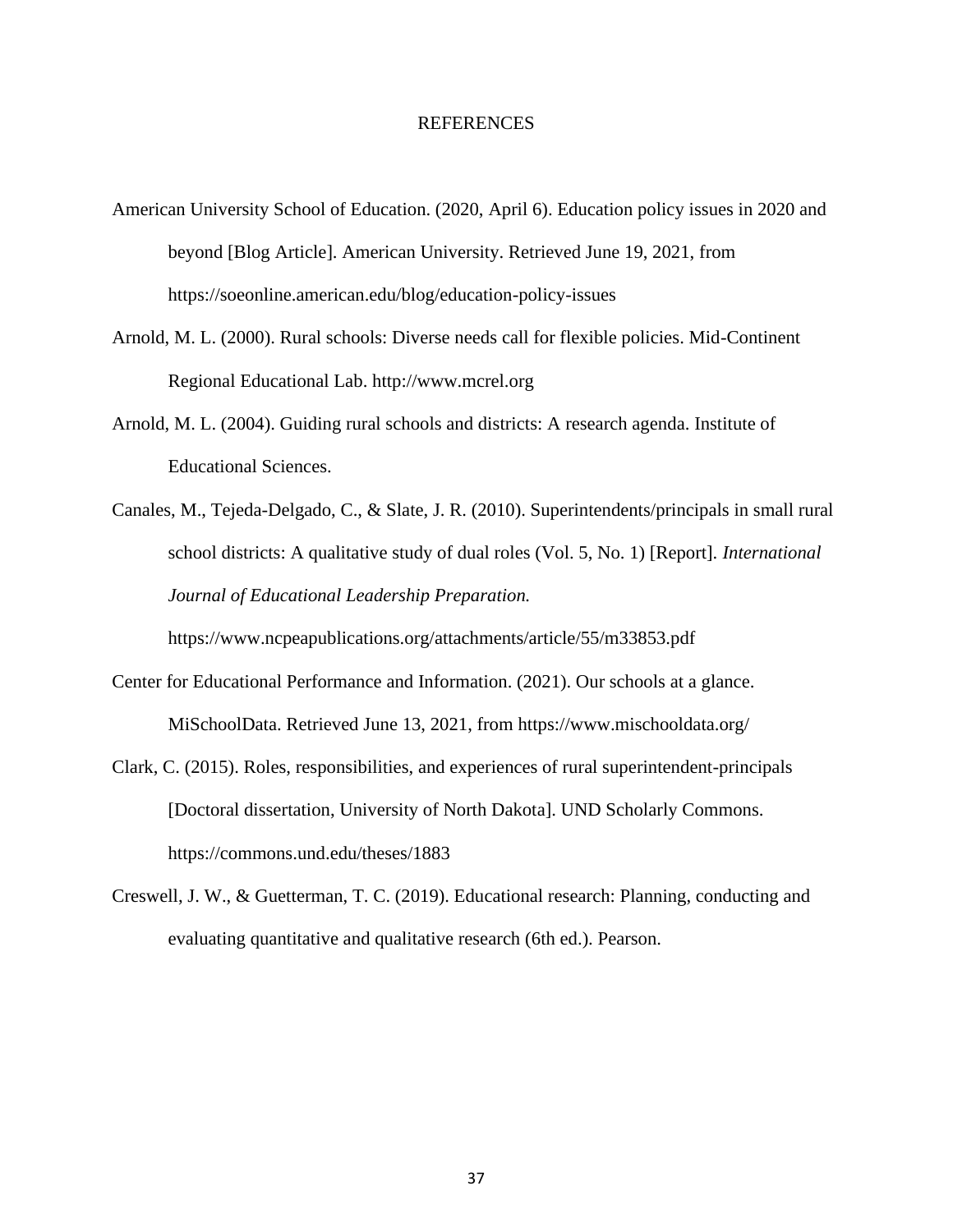- Curry, M. C., & Wolf, L. L. (2017). The superintendent / principal: A position born in purgatory. Education leadership review of doctoral research, 5, 31–32. Retrieved March 5, 2021, from https://files.eric.ed.gov/fulltext/EJ1159195.pdf
- Cusick, P. A. (2003). A study of Michigan's school principal shortage (Policy Report No. 12). Michigan State University.
- Forner, M. (2010). An examination of the leadership practices of effective rural superintendents: A multiple case study [Doctoral dissertation, Western Michigan University]. Scholarworks. https://scholarworks.wmich.edu/dissertations/557
- Forner, M., Bierlein-Palmer, L., & Reeves, P. (2012). Leadership practices of effective rural superintendents: Connections to Waters and Marzano's leadership correlates. *Journal of Research in Rural Education*, 1–12. http://jrre./psu.edu/articles/27-8.pdf.
- Greenleaf, R. K. (2015). The servant as leader. The Greenleaf Center for Servant Leadership.
- Grissom, J. A., Egalite, A. J., & Lindsay, C. A. (2021). How principals affect students and schools: A systematic synthesis of two decades of research. Wallace Foundation. http://www.wallacefoundation.org/principalsynthesis
- Kirk, D. J., & Jones, T. L. (2004). Effective schools [Assessment Report]. Pearson Education, Inc.
- Leithwood, K., & Azah, V. N. (2017). Characteristics of high-performing school districts [Report]. Routledge. https://doi.org/10.1080/15700763.2016.1197282
- Lester, S. (1999). An introduction to phenomenological research. Stan Lester Developments. www.sld.demon.co.uk/resmethy.pdf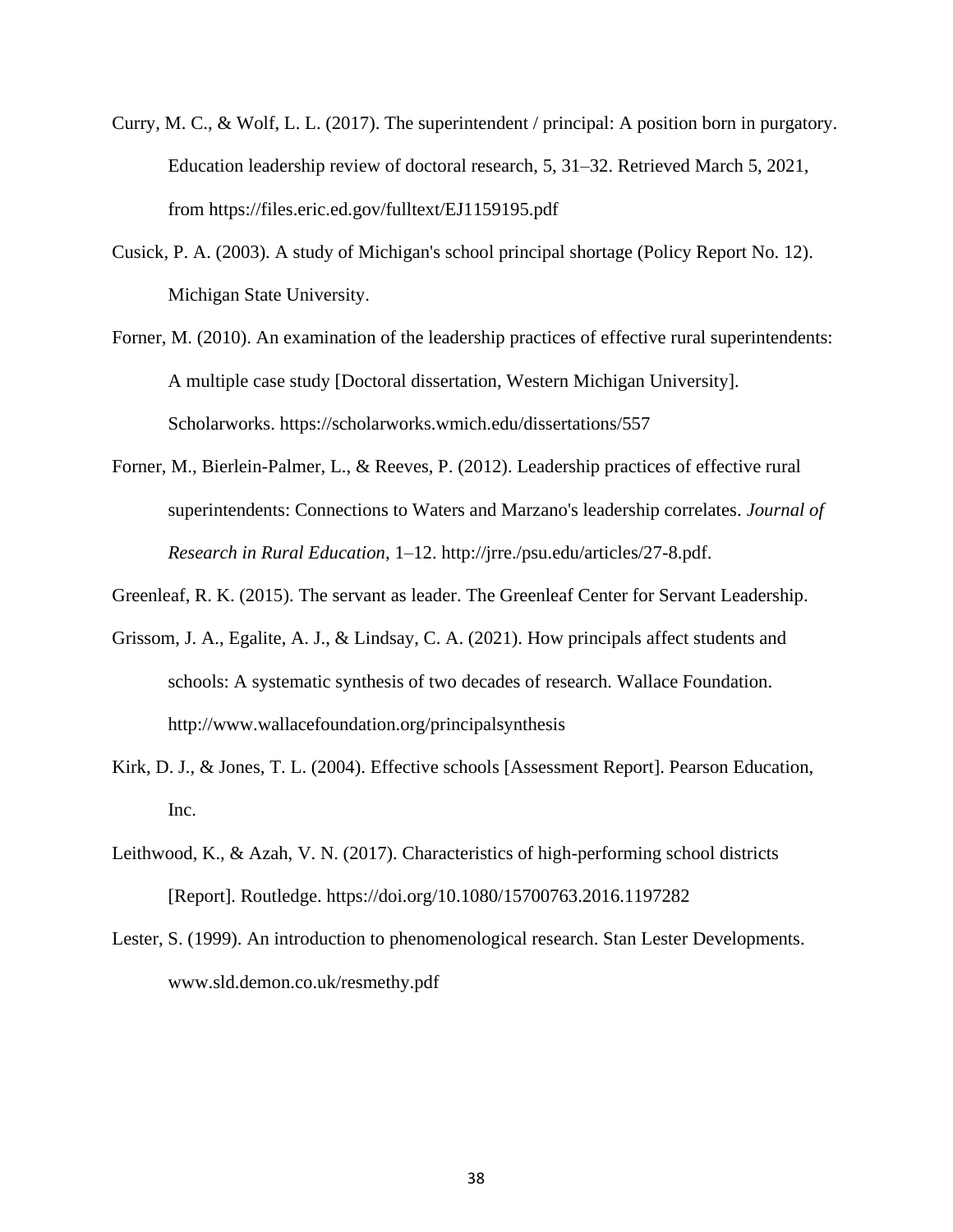- Lorette, K. (2021). What is the role theory in organizational leadership?. Chron. Retrieved June 1, 2021, from https://smallbusiness.chron.com/role-theory-organizational-leadership-4958.html
- Lynn, J. F. (2019). Experiencing the realities of superintendent/principal roles in rural school districts: A phenomenological study [Doctoral dissertation, Central Michigan University]. Central Michigan University Scholarly and Creative Works. https://scholarly.cmich.edu/?a=d&d=CMUGR2019-025&

Moustakas, C. (1994). Phenomenological research methods. Sage Publications.

- Neubauer, B. E., Witkop, C. T., & Varpio, L. (2019). How phenomenology can help us learn from the experiences of others. *Perspectives on Medical Education*, 8(2), 90–97. Retrieved June 1, 2021, from https://doi.org/10.1007/s40037-019-0509-2
- Pardini, P., & Lewis, A. C. (2003). Effective superintendents, effective boards. Education Writers Association. www.ewa.org
- Pierson, A. (2014). What makes a successful principal? Incorporating school principal background in state and district policy [Doctoral dissertation, Pardee Rand Graduate School]. Rand Corporation. www.rand.org
- Plath, T. (2017). Superintendent leadership in small, rural Minnesota public schools [Doctoral dissertation, University of Minnesota]. Digital Commons. https://digitalcommons.csp.edu/edd/4
- Preston, C. (2018, December 6). The big jobs or small-town principals: Rural school leaders have some of the most complex roles in education and some of the highest attrition. *The Hechinger Report*. Retrieved March 11, 2021, from https://hechingerreport.org/the-bigjobs-of-small-town-principals/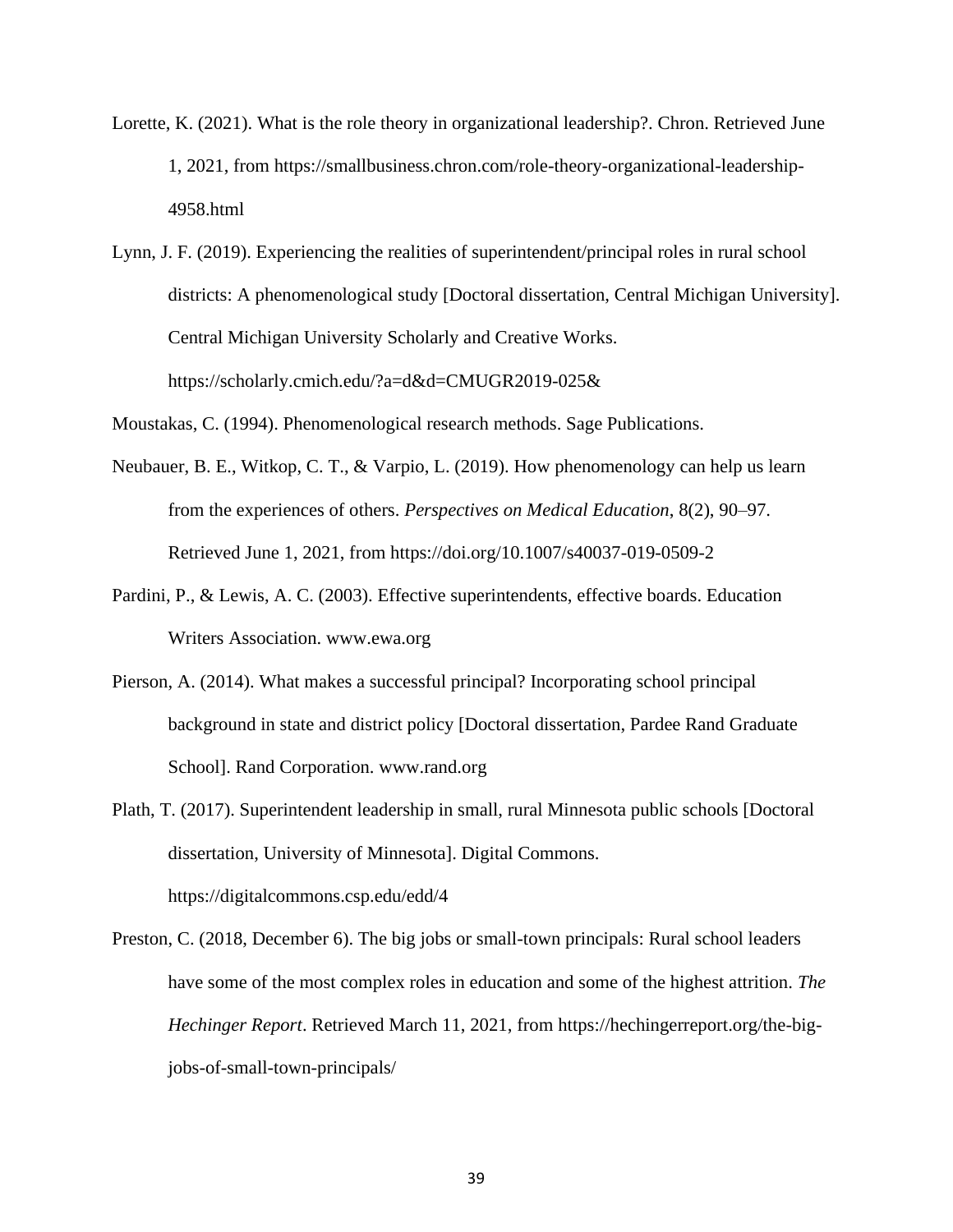- Rasmussen, J., DeJong, D., & Aderhold, F. (2018). Comparing perceptions of dual-role administrators and teachers regarding the effectiveness of dual-role administrators in a rural state (Vol. 19, No. 1) [Report]. International Council of Professors of Educational Leadership. https://www.icpel.org/
- Seal, K. R., & Harmon, H. L. (1995). Realities of rural school reform. *Phi Delta Kappan*, 77(2), 119–124. Retrieved April 7, 2021, from files.eric.ed.gov/fulltext/ED384454.pdf
- Sluss, D. M., van Dick, R., & Thompson, B. (2010). Role theory in organizations: A relational perspective [Unpublished manuscript]. University of South Carolina. https://doi.org/https://psycnet.apa.org/doi/10.1037/12169-016
- Smart, C. J. (2019). Forgotten leaders: An examination of professional learning needs of California's rural superintendent-principals [Doctoral dissertation, University of New England]. Educational Leadership Commons. https://dune.une.edu/theses
- Tobin, P. D. (2019). A rural superintendent's challenges and rewards. *School Administrator*. Retrieved April 5, 2021, from www.aasa.org
- Tschannen-Moran, M. (2013). Becoming a Trustworthy Leader. In M. Grogan (Ed.), *The Jossey-Bass Reader on Educational Leadership* (3rd ed., pp. 40–52). Jossey-Bass.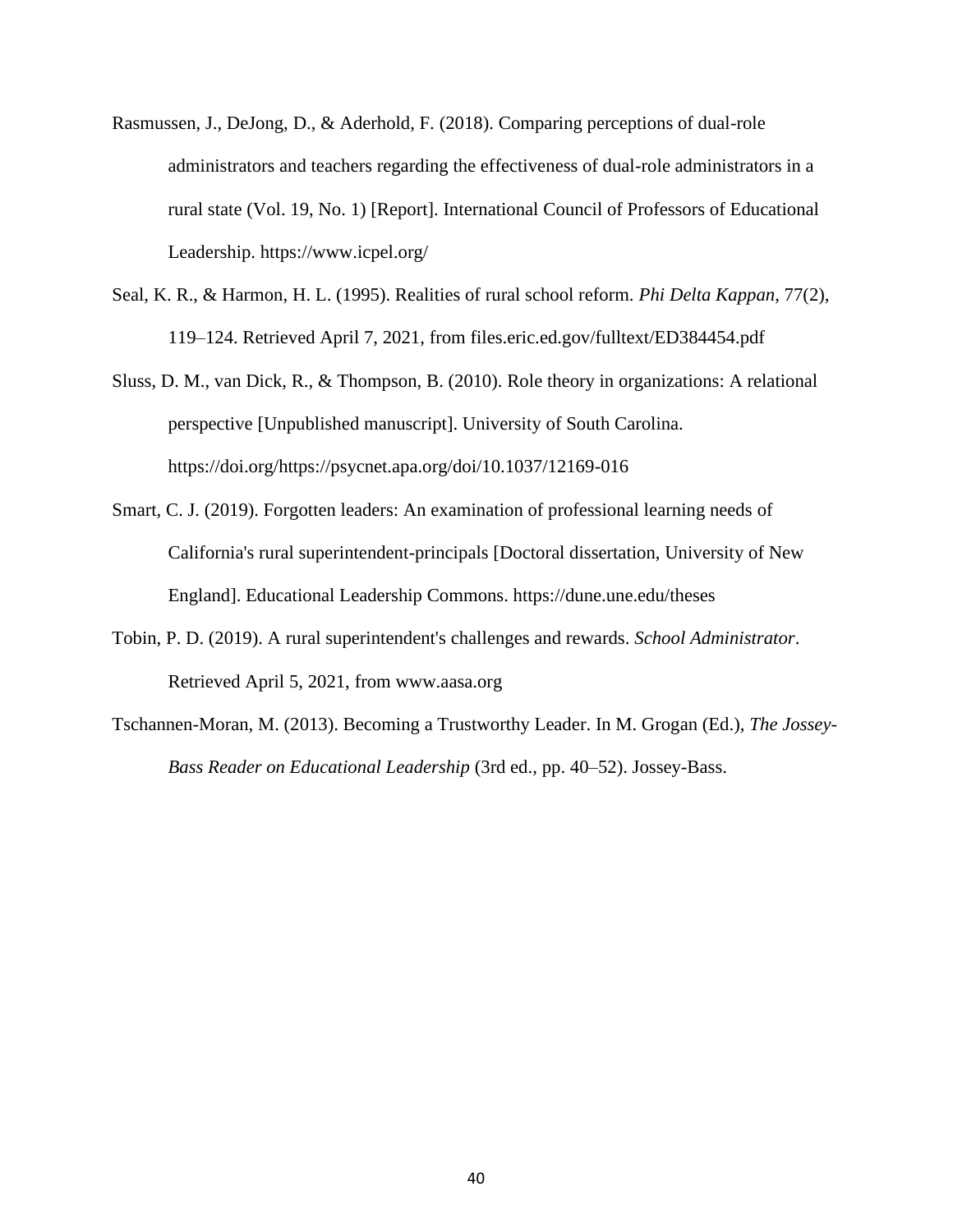# **Appendix A: Superintendent-Principal Consent Form**

Northern Michigan University School of Education, Leadership and Public Service PROJECT TITLE: A Phenomenological Study Analyzing the Challenges, Conflicts, and Practices of Superintendent-Principals in Rural Upper Peninsula of Michigan School Districts IRB Approval Number: HS-21-1214

Please read this consent document carefully before you decide to participate in this study.

### Purpose of the Study:

The purpose of this study is to analyze and provide insight into the complexities of the dual role superintendent-principal position from individuals currently serving in this position. The study will focus on the challenges and conflicts individuals who serve in this dual role face and highlight practices that have made them successful in their position. This study will also seek to provide insight into the reasons why local school boards decided to employ a dual role superintendentprincipal rather than having separate positions and the expectations of boards of education for individuals serving in the dual role.

# What you will be asked to do in the study:

You will be asked an interview series of questions about your experience as a Superintendent-Principal.

# Time required:

Approximately 1 hour

#### Risks and Benefits:

The risks of the study are minimal; however, there is a chance you could experience professional consequences if your colleagues or supervisors became aware of your responses and objected to what you said. All reasonable efforts will be made to keep your responses confidential.

The potential benefits of the study include providing you with a safe, non-judgmental outlet for you to express your honest views.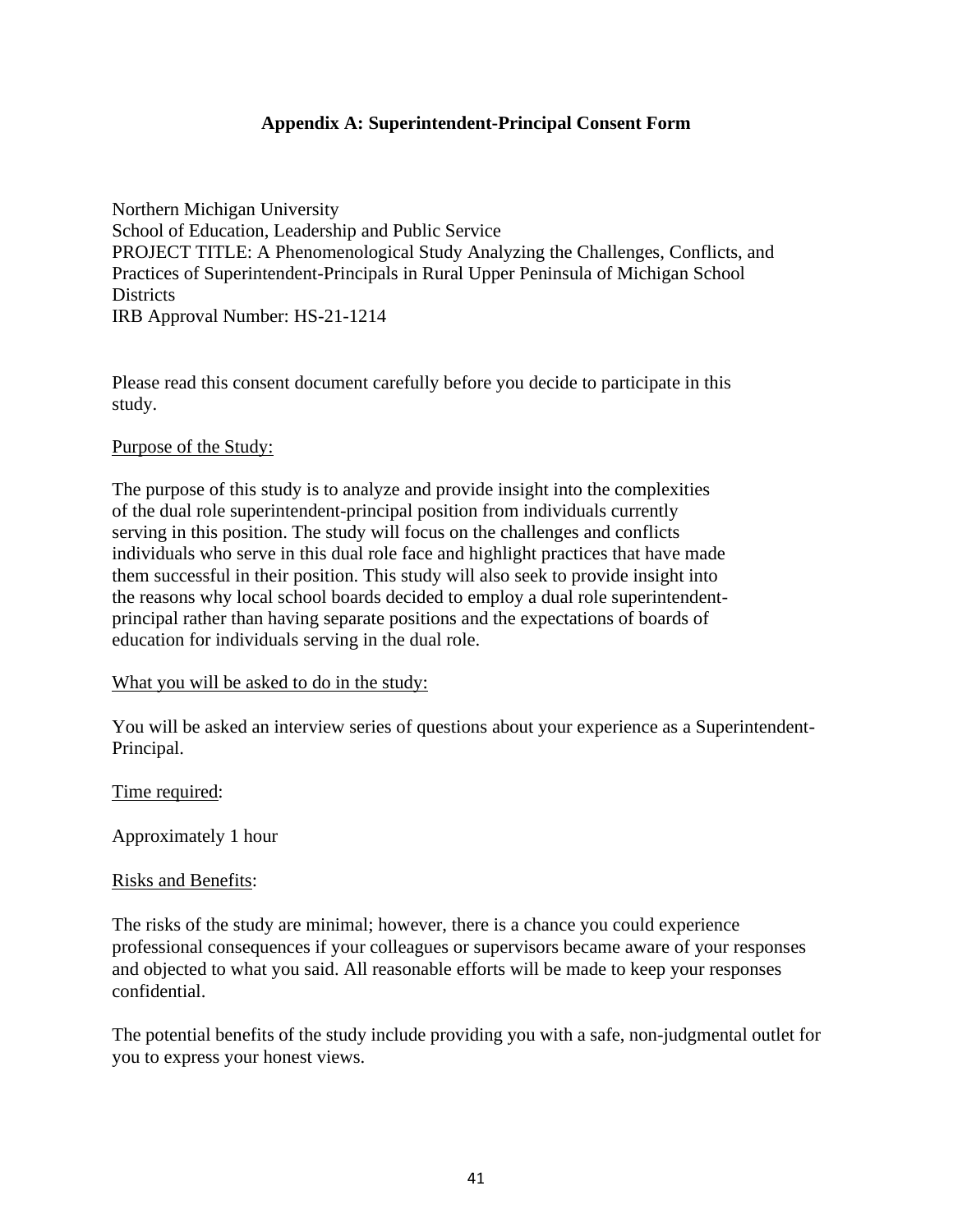# Incentive or Compensation:

There is no other incentive for participating; therefore, you will not be adversely affected in any way if you choose not to participate.

# Confidentiality:

Your identity will be kept confidential to the extent provided by law (the extent of the law is reached in situations that require mandatory reporting). The unique nature and small number of schools in the Upper Peninsula that are led by principal-superintendents heighten the need for confidentiality. During data analysis, you will be de-identified through an assigned code number. In any published or unpublished writings, your name, as well as your school or district, will be de-identified through the use of a pseudonym. Additionally, the researcher will make all efforts to remove any details that might lead to the identification of yourself or your school/district.

# Voluntary participation:

Your participation in this study is completely voluntary. You have the right to withdraw from the study at any time without consequence or penalty.

# Whom to contact if you have questions about the study:

If you have any further questions regarding your rights as a participant in a research project you may contact Dr. Lisa Schade Eckert of the Human Subjects Research Review Committee of Northern Michigan University (906-227-1828) leckert@nmu.edu. Any questions you have regarding the nature of this research project will be answered by the principal researcher who can be contacted as follows: Dr. Bethney Bergh (906-227-1864) bbergh@nmu.edu.

# Agreement:

If you wish to participate in this study, please sign the form below. A signature will indicate agreement to participate.

| Participant's Name: (Print) |  |
|-----------------------------|--|
|                             |  |

Signature

I understand that I will be [*audio or video recorded digitally*] by the researcher(s). These files will be kept by the researcher(s) on a password-protected computer. I understand that only the researcher(s) will have access to these files.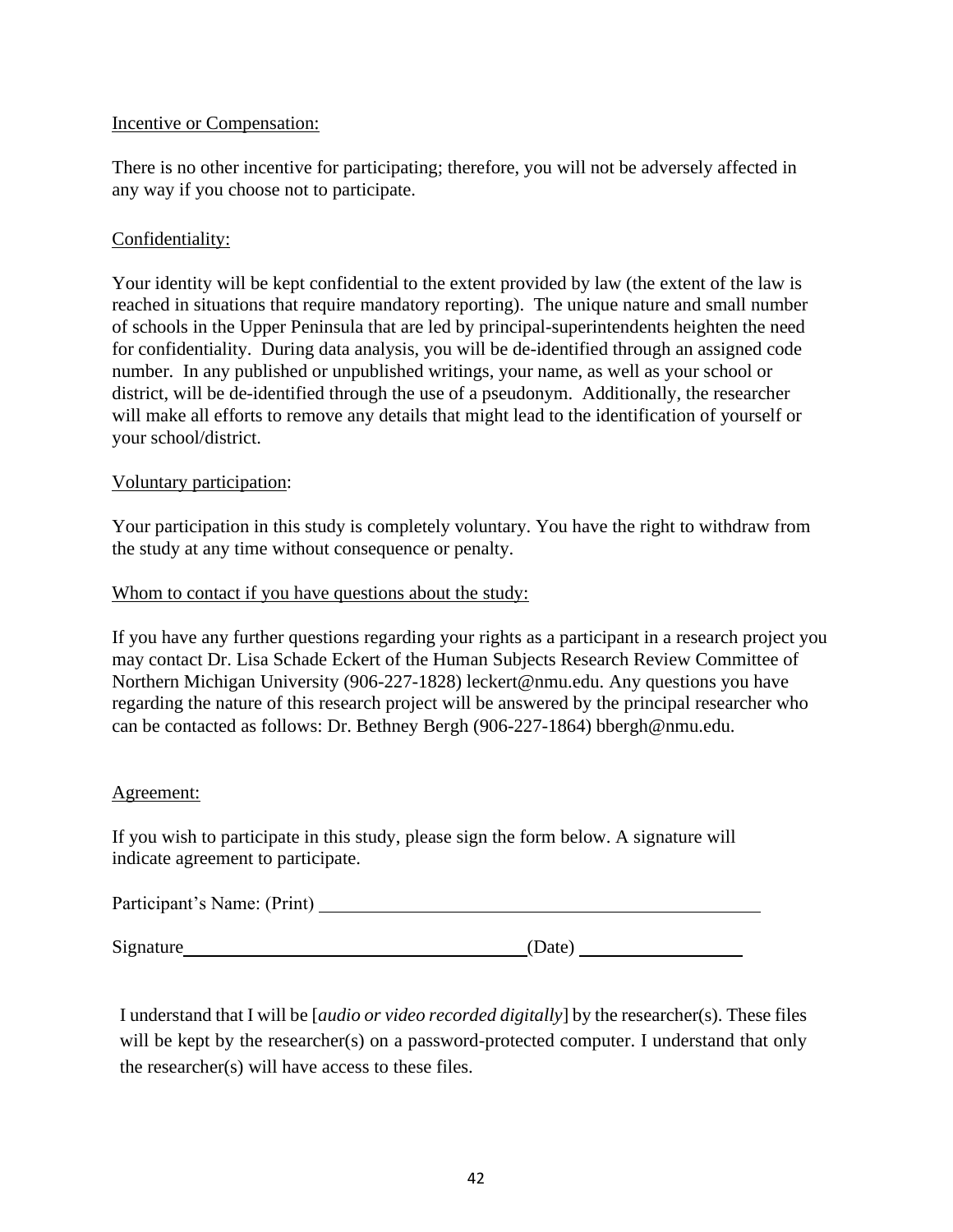# **Audio Recording of Study Activities**

Interviews may be using audio recorded to assist with the accuracy of your responses. You have the right to refuse the audio recording. Please select one of the following options:

I consent to audio recording: Yes No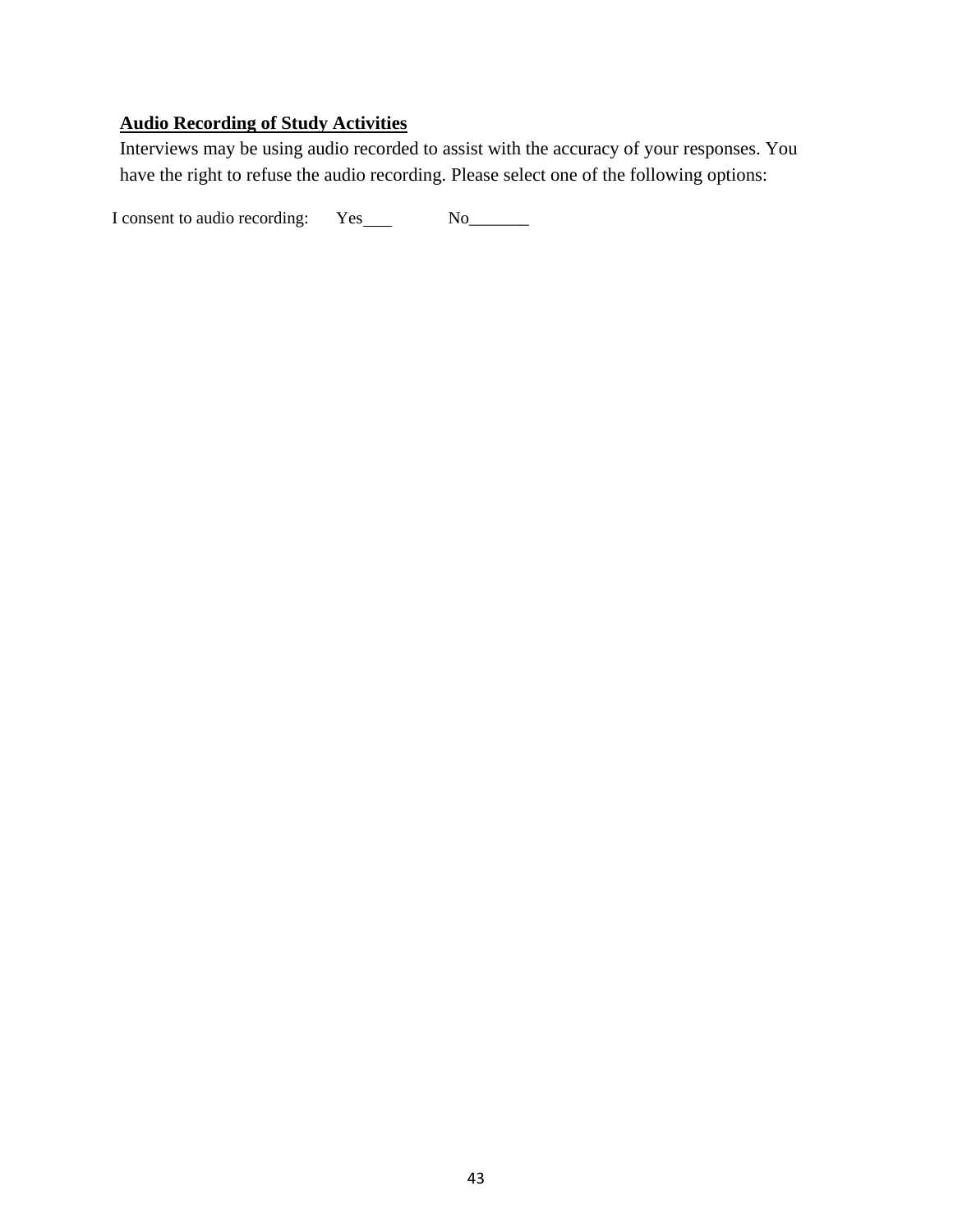### **Appendix B: Superintendent-Principal Interview Questions**

#### Interview Questions

- 1. How long have you served in the capacity of superintendent-principal? Did you have any previous administrative experience?
- 2. How would you describe your leadership style?
- 3. What were the factors that led the board of education to combine administrative positions?
- 4. On which part of the role do you spend the most time; duties related to the superintendent or duties related to the principal?
	- a. Please provide examples of these duties.
- 5. Do you think your board of education understands the complexities of your role and has established realistic expectations for you? Please explain.
- 6. How do you think the community perceives your position and how you spend your time?
- 7. What type of administrative support structure exists in your district (i.e., business manager, curriculum coordinator, head teacher, food service director, transportation director, etc.)?
- 8. Who do you tend to reach out to with questions or feedback for ideas outside of your organization?
- 9. What do you consider to be the most significant challenges in your current role?
- 10. What do you consider to be the most significant rewards in your current role?
- 11. What factors do you think contribute to you experiencing success in your current role?
- 12. Is / are there area(s) on which you wish you could dedicate more time? Why?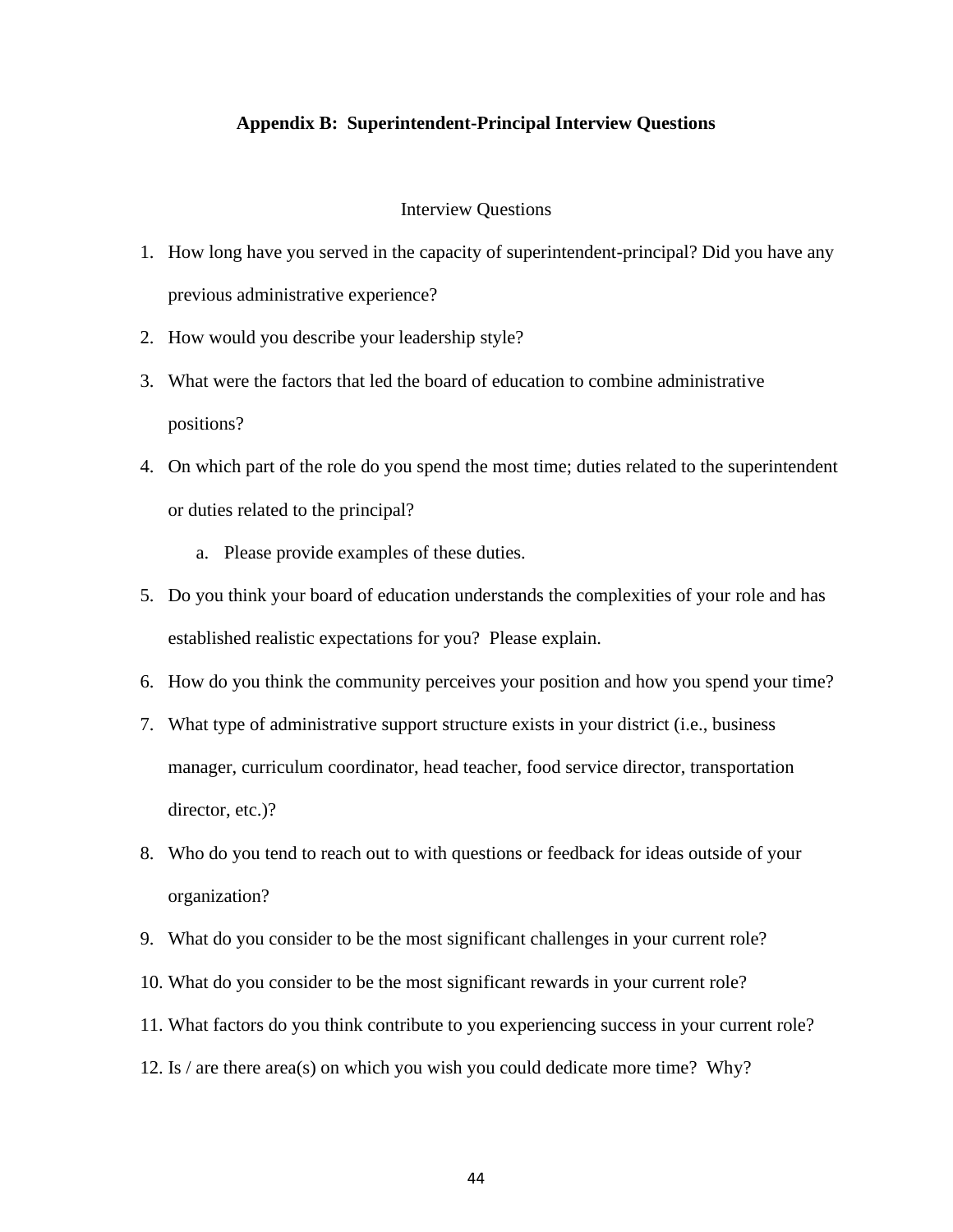- 13. Are there times when you felt conflicted in your role? If so, are you able to describe the situation and how you worked through it?
- 14. What are the benefits (other than financial for the district) to having a superintendentprincipal, rather than separate administrative roles?
- 15. How were you able to navigate the challenges posed by the COVID-19 pandemic? How did that experience impact you personally and professionally?
- 16. If the opportunity arose, would you pursue a single role administrative position in another district?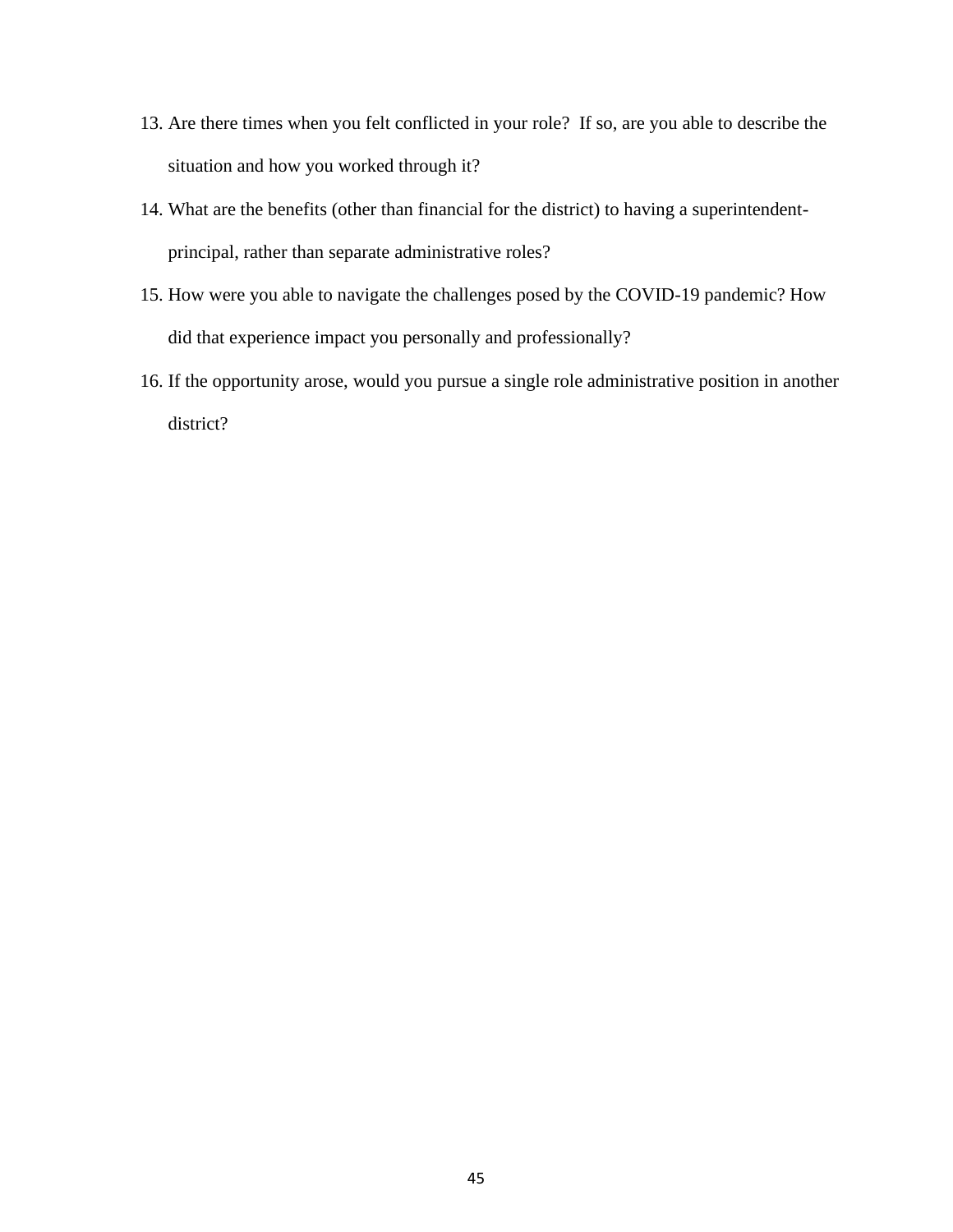# **Appendix C: Board President Consent Form**

Northern Michigan University School of Education, Leadership and Public Service PROJECT TITLE: A Phenomenological Study Analyzing the Challenges, Conflicts, and Practices of Superintendent-Principals in Rural Upper Peninsula of Michigan School Districts IRB Approval Number: HS21-1214

Please read this consent document carefully before you decide to participate in this study.

### Purpose of the Study:

The purpose of this study is to analyze and provide insight into the complexities of the dual role superintendent-principal position from individuals currently serving in this position. The study will focus on the challenges and conflicts individuals who serve in this dual role face and highlight practices that have made them successful in their position. This study will also seek to provide insight into the reasons why local school boards decided to employ a dual role superintendentprincipal rather than having separate positions and the expectations of boards of education for individuals serving in the dual role.

#### What you will be asked to do in the study:

You will be asked a series of open-ended questions using a survey format about your experience as a School Board President who works with a Superintendent-Principal.

Time required:

Approximately 1 hour

# Risks and Benefits:

The risks of the study are minimal; however, there is a chance you could experience professional consequences if your fellow board members became aware of your responses and objected to what you said. All reasonable efforts will be made to keep your responses confidential.

The potential benefits of the study include providing you with a safe, non-judgmental outlet for you to express your honest views.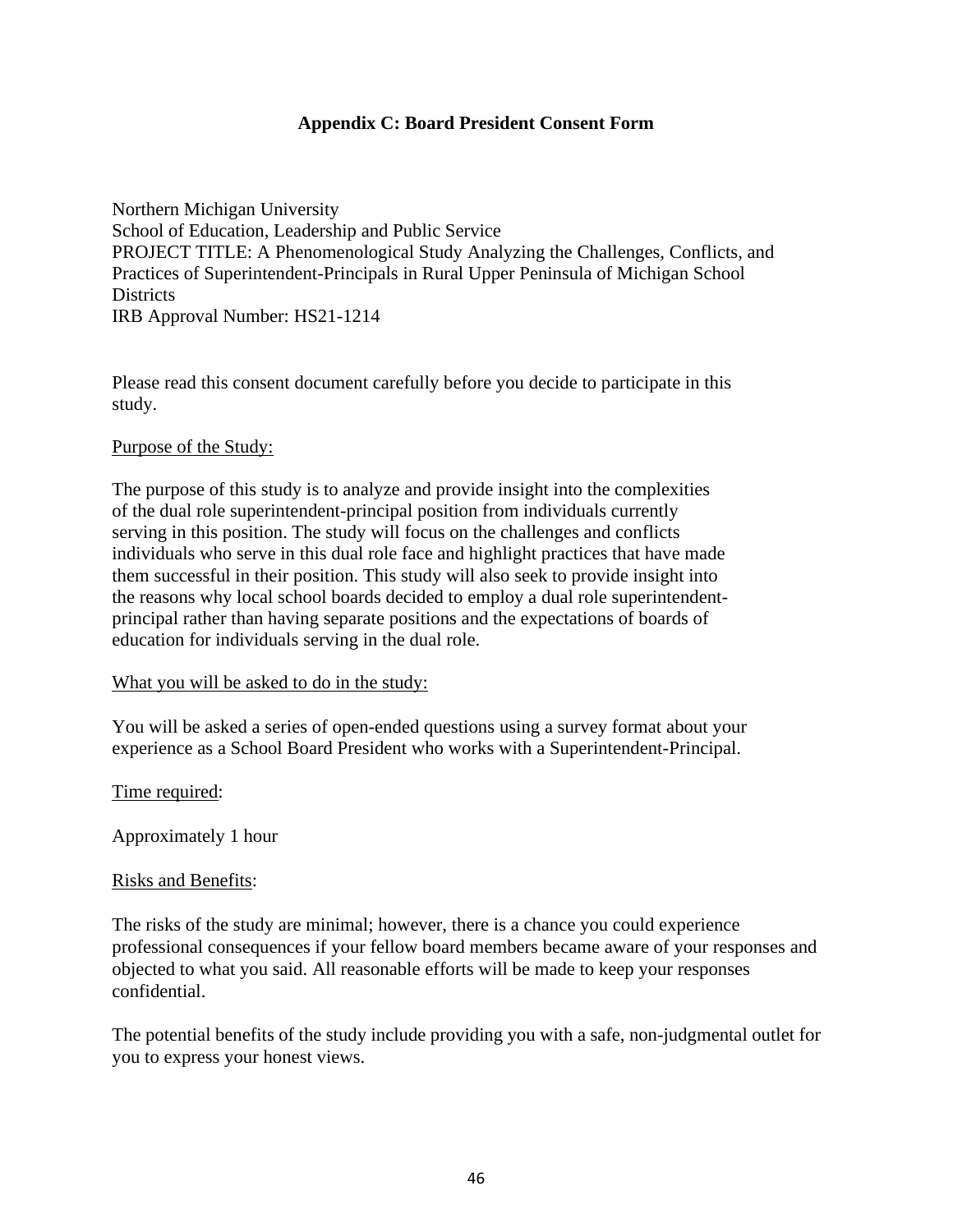# Incentive or Compensation:

There is no other incentive for participating; therefore, you will not be adversely affected in any way if you choose not to participate.

# Confidentiality:

Your identity will be kept confidential to the extent provided by law (the extent of the law is reached in situations that require mandatory reporting). The unique nature and small number of schools in the Upper Peninsula that are led by principal-superintendents heighten the need for confidentiality. During data analysis, you will be de-identified through an assigned code number. In any published or unpublished writings, your name, as well as your school or district, will be de-identified through the use of a pseudonym. Additionally, the researcher will make all efforts to remove any details that might lead to the identification of yourself or your school/district.

# Voluntary participation:

Your participation in this study is completely voluntary. You have the right to withdraw from the study at any time without consequence or penalty.

# Whom to contact if you have questions about the study:

If you have any further questions regarding your rights as a participant in a research project you may contact Dr. Lisa Schade Eckert of the Human Subjects Research Review Committee of Northern Michigan University (906-227-1828) leckert@nmu.edu. Any questions you have regarding the nature of this research project will be answered by the principal researcher who can be contacted as follows: Dr. Bethney Bergh (906-227-1864) bbergh@nmu.edu.

# Agreement:

If you wish to participate in this study, please sign the form below. A signature will indicate agreement to participate.

| Participant's Name: (Print) |  |
|-----------------------------|--|
|                             |  |

Signature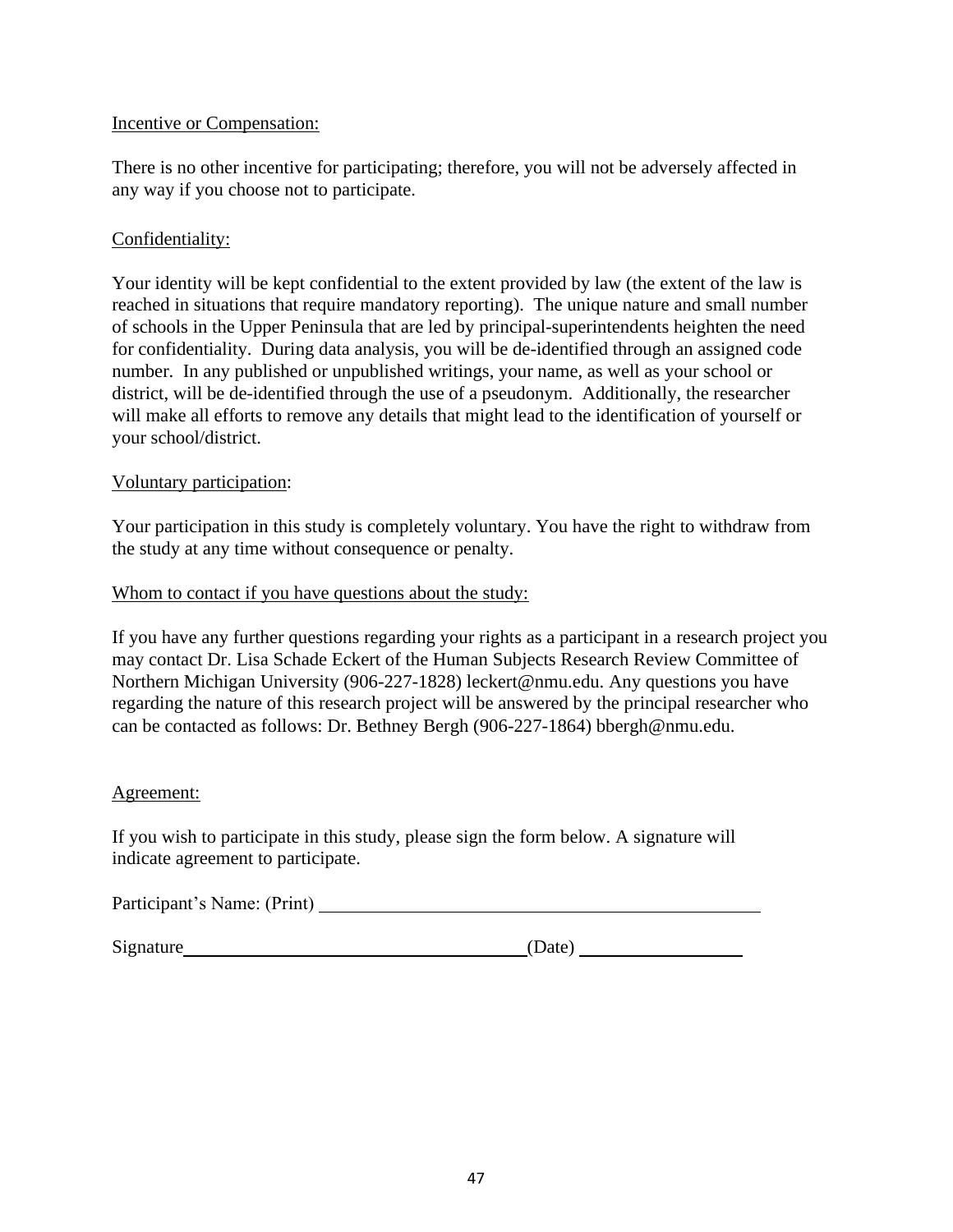### **Appendix D: Board President Survey**

#### **School Board President Perceptions of the Superintendent-Principal Position**

This survey is being administered as a part of a research study of rural school districts that employ a Superintendent-Principal. Your responses are confidential. Thank you for your participation in this study!

1. How long have you been a member of the Board of Education? How long have you served as board president?



2. Why did the board decide to use the Superintendent-Principal Model rather than employing a separate superintendent and principal?

3. Does the board have shared expectations of the duties for the Superintendent-Principal? If so, how are these expectations communicated to the administrator, staff, and community?

4. What do you perceive as the strengths of the Superintendent-Principal model?

5. What do you perceive as the challenges of the Superintendent-Principal model?

6. What factors would lead your board to move to an administrative model with a superintendent and a principal?



Powered by SurveyMonkey See how easy it is to greate a survey.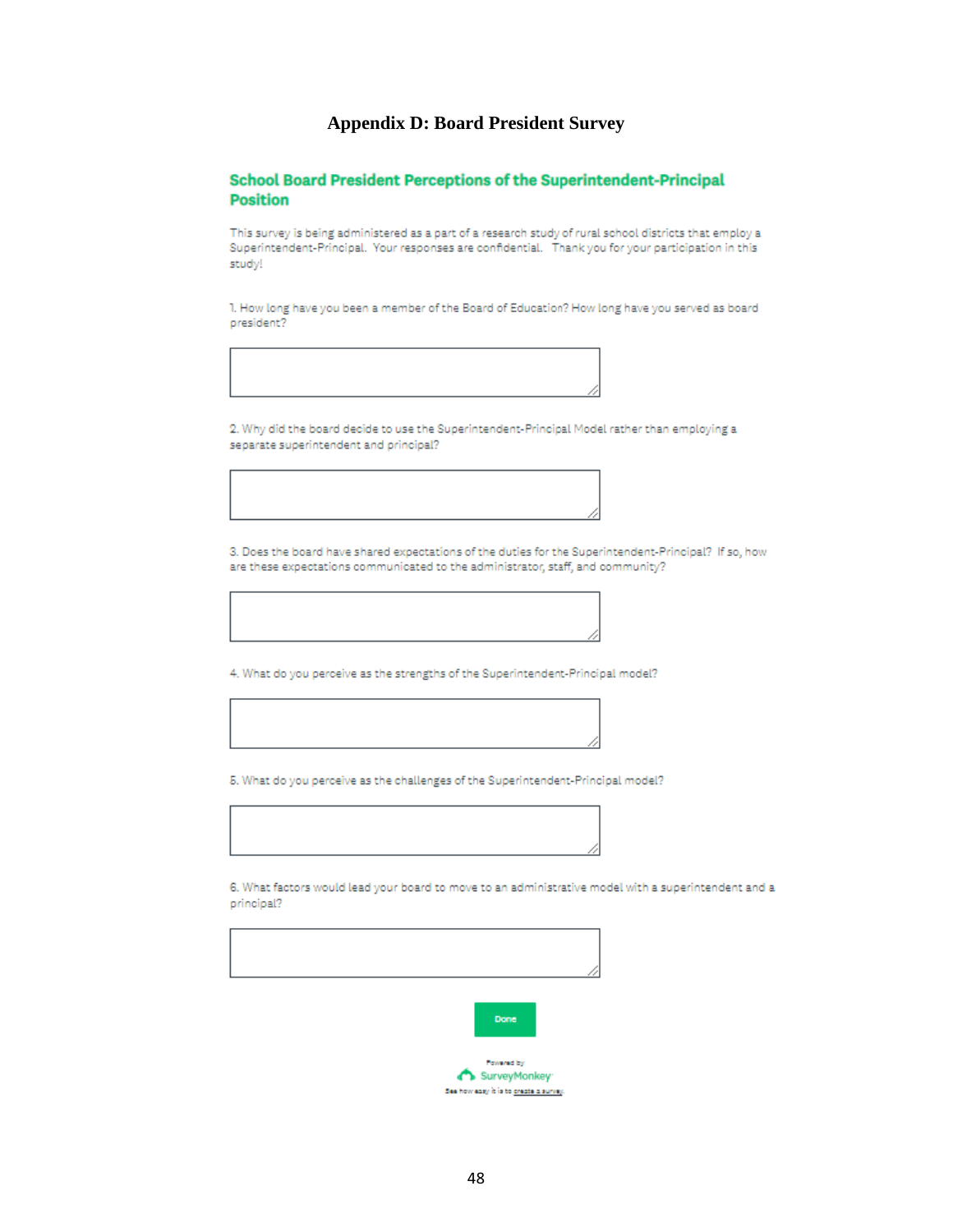# **Appendix E: IRB Approval Letter**



Graduate Studies and Research Marquette, MI 49855-5301<br>906-227-2300 www.nmu.edu/graduatestudies/

# **Memorandum**

| TO:             | <b>Bethney Bergh</b>                                                                                                                                                   |
|-----------------|------------------------------------------------------------------------------------------------------------------------------------------------------------------------|
|                 | Alan Tulppo                                                                                                                                                            |
|                 | School of Education, Leadership, & Public Service                                                                                                                      |
|                 | Northern Michigan University                                                                                                                                           |
| DATE:           | March 27, 2022                                                                                                                                                         |
| <b>FROM:</b>    | Lisa Schade Eckert                                                                                                                                                     |
|                 | Dean of Graduate Studies and Research                                                                                                                                  |
| <b>SUBJECT:</b> | <b>IRB Proposal HS21-1214</b>                                                                                                                                          |
|                 | <b>IRB Approval Date 8/262021</b>                                                                                                                                      |
|                 | Proposed Project Dates: 8/15/2021 - 8/15/2022                                                                                                                          |
|                 | "A Phenomenological Study Analyzing the Challenges, Conflicts, and<br>Practices of Superintendent-Principals in Rural Upper Peninsula of Michigan<br>School Districts" |
|                 |                                                                                                                                                                        |